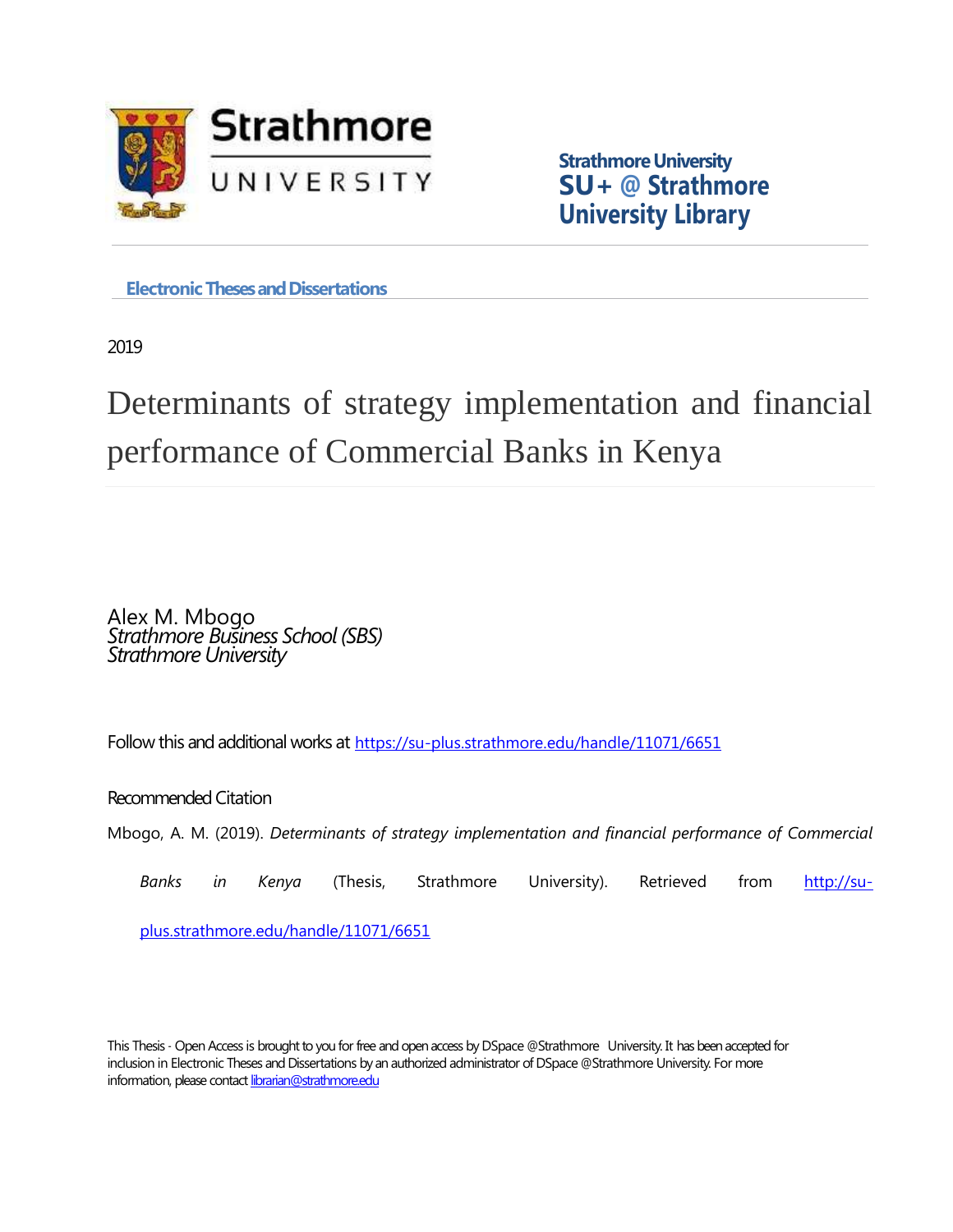# **DETERMINANTS OF STRATEGY IMPLEMENTATION AND FINANCIAL PERFORMANCE OF COMMERCIAL BANKS IN KENYA**



**A Research Dissertation Submitted in Partial Fulfilment of the Requirements for the Award of the Degree of Masters of Business Administration of Strathmore University Business School**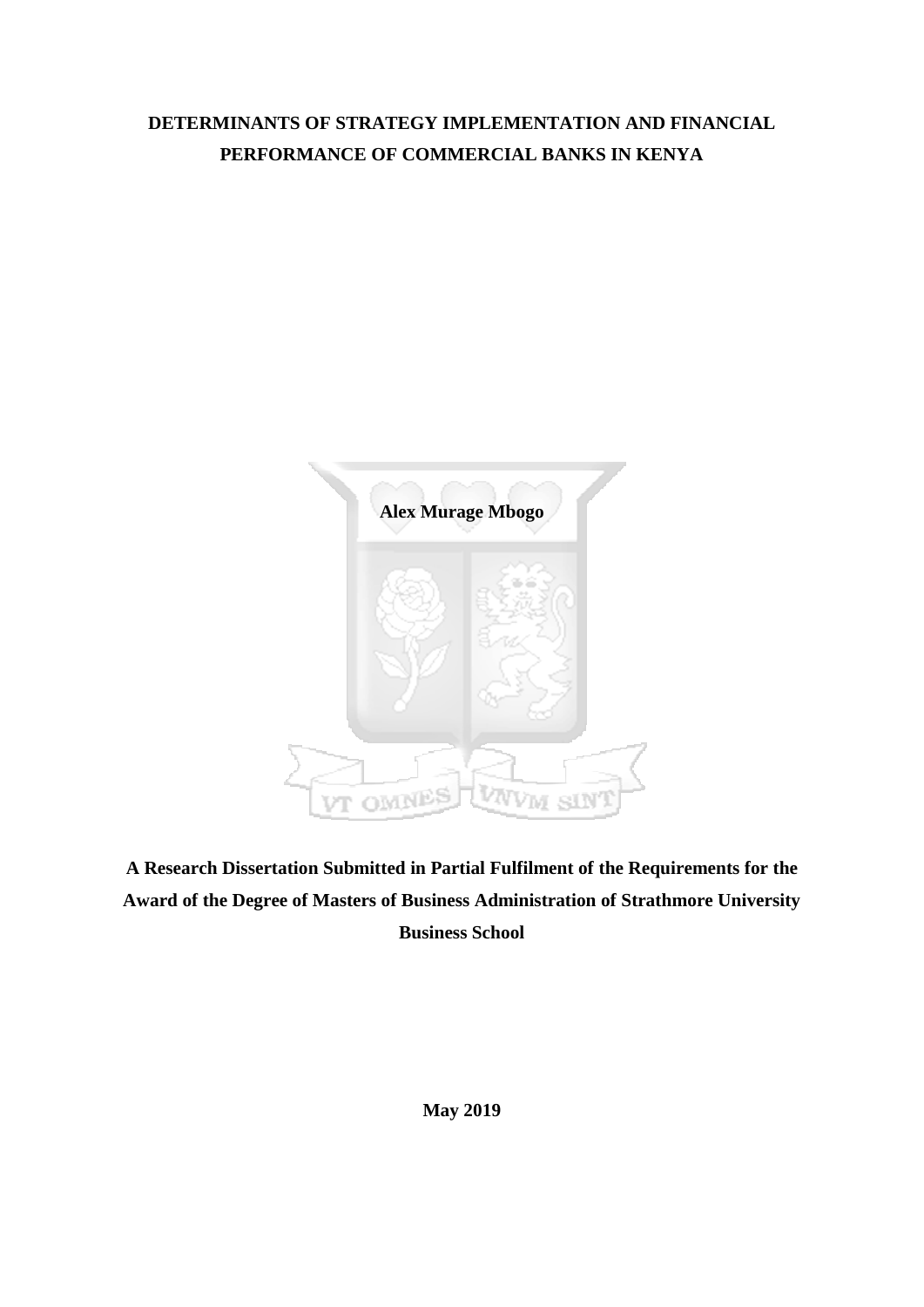# **DECLARATION**

<span id="page-2-0"></span>This research dissertation is my original work and has not been presented for an award of a degree in any other university.

**Signed:** ……………………………… **Date:** ……04/06/2019……………

**Name: Alex Murage Mbogo** 

**Registration No: MBA/99877/17** 



**OMNI** 

Signature  $\bigvee$  Date  $04/06/2019$ 

**Dr. Joseph Onyango** 

**Senior Lecturer, Strathmore University Business School**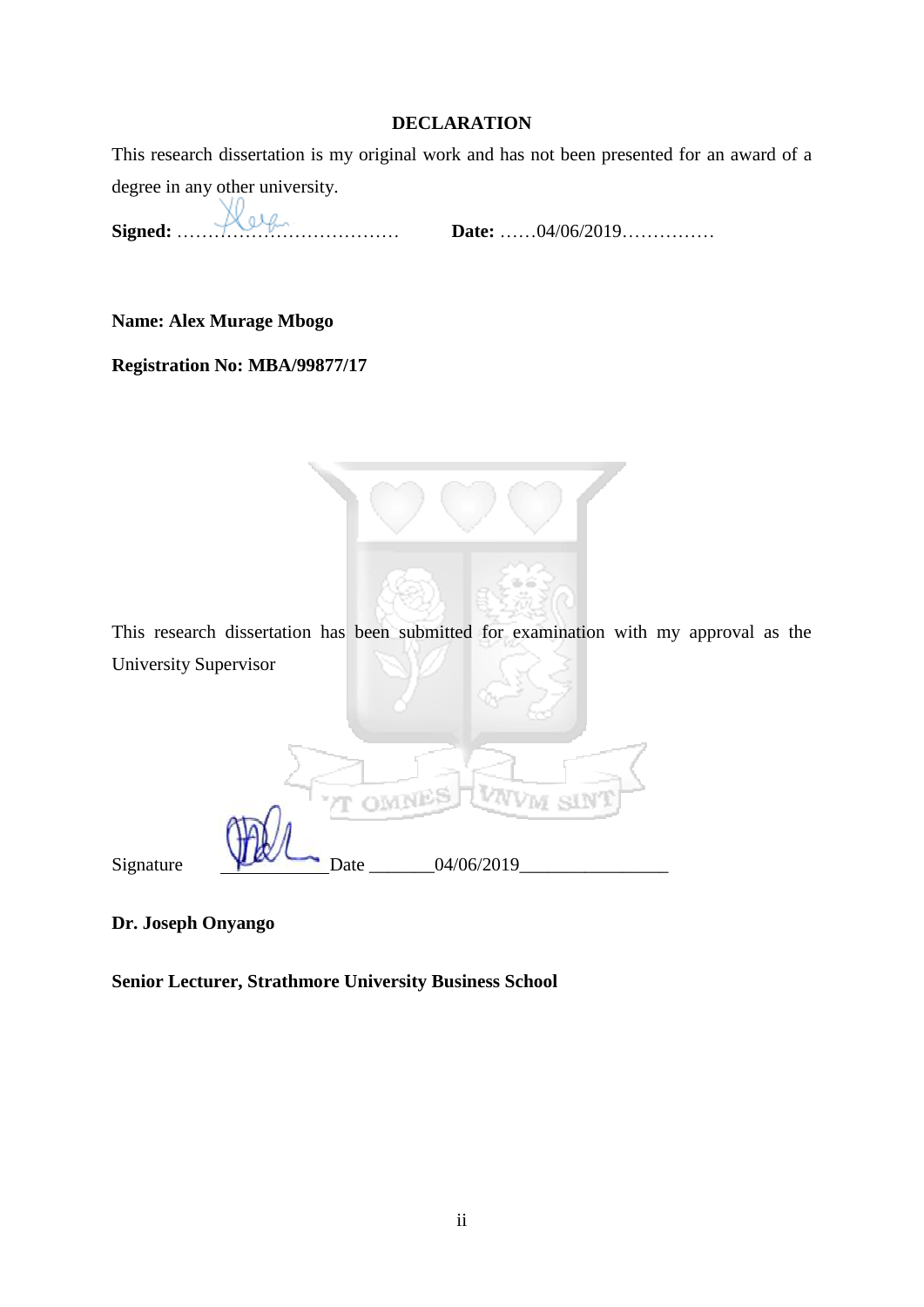#### **ABSTRACT**

<span id="page-3-0"></span>Kenyan commercial banks have been performing poorly in the recent past as indicated by the placement of two mid-tier financial institutions under receivership. Further the industry has seen its revenue streams dim in the light of the recent execution of interest rate capping. Despite increased interest in examination of the financial performance of banks, the information concerning the effect of determinants of strategy implementation on bank performance is still limited and unreliable. This study aims to identify the effect of organization structure, resource capability and the management competency on the returns from financial institutions in the country. It was guided by three theories; the contingency theory, the management theory and the dynamic capabilities theory. The research relied on a descriptive research. The unit of analysis was the registered Kenyan commercial banks and 82 Chief Operating Officers and Chief Financial Officers drawn from the Kenyan banks. The study relied on both primary (Questionnaire) and secondary data (financial statements), data which was then compiled and coded into SPSS. The research utilized descriptive analysis (frequencies, means and standard deviation) and inferential analysis (correlation analysis, regression model and ANOVA model). The analysed data was presented using bar graphs, charts and tables. The research obtained an 84% response rate. Study results showed that there was positive significant correlation between organization structure; resource capability; management competency with regard to both the ROE and ROA of the financial performance of Kenyan commercial banks. The study concludes that the determinants of strategy implementation had a positive and significant effect on the financial performance of Kenyan banks. The study recommends that commercial banks should increase funds allocated for strategy implementation, and align their structure to the institutions goals while improving on the managerial decision making.

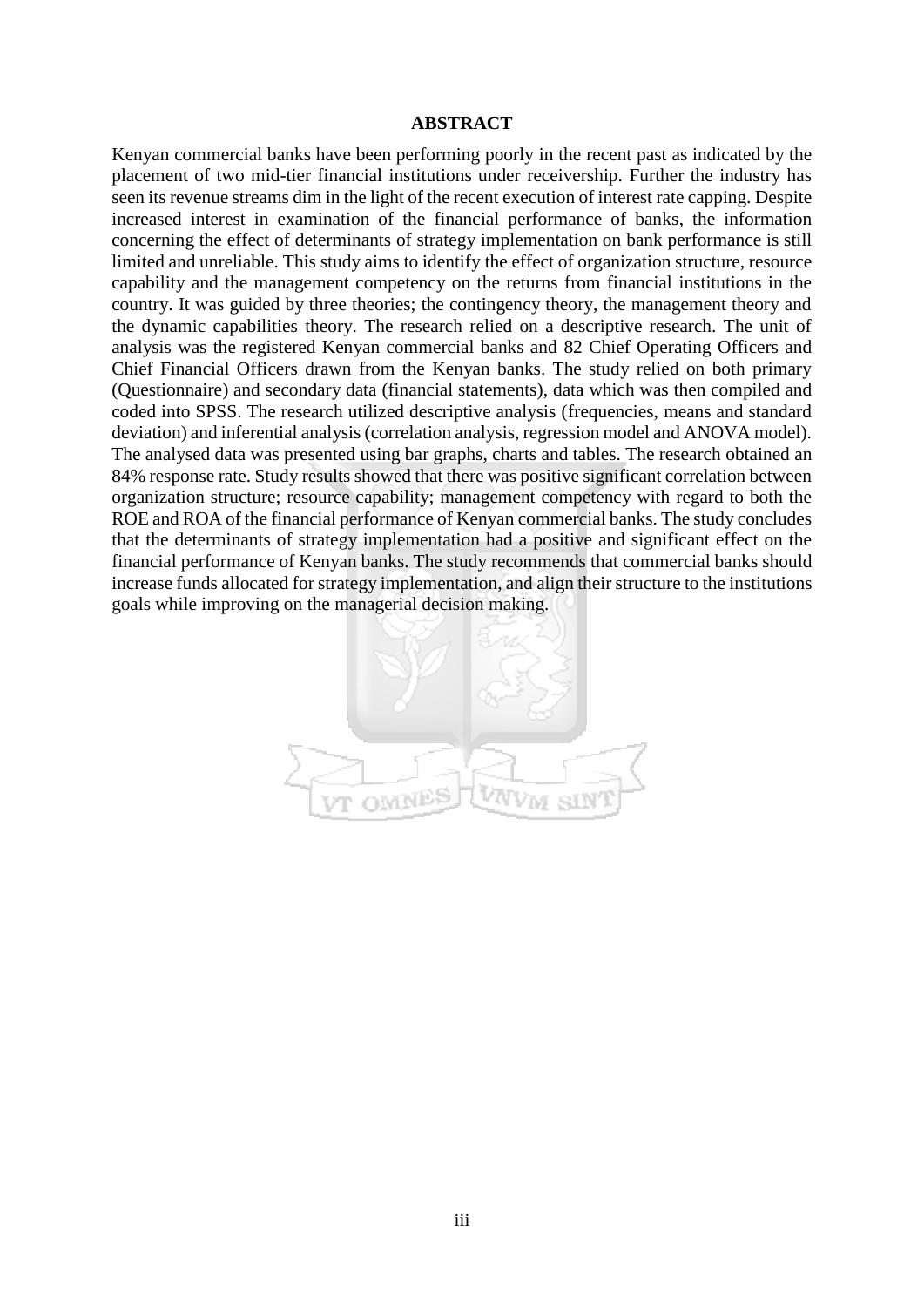# **DEDICATION**

<span id="page-4-0"></span>I dedicate this research work to my dear wife Anne, the family and friends for their support.

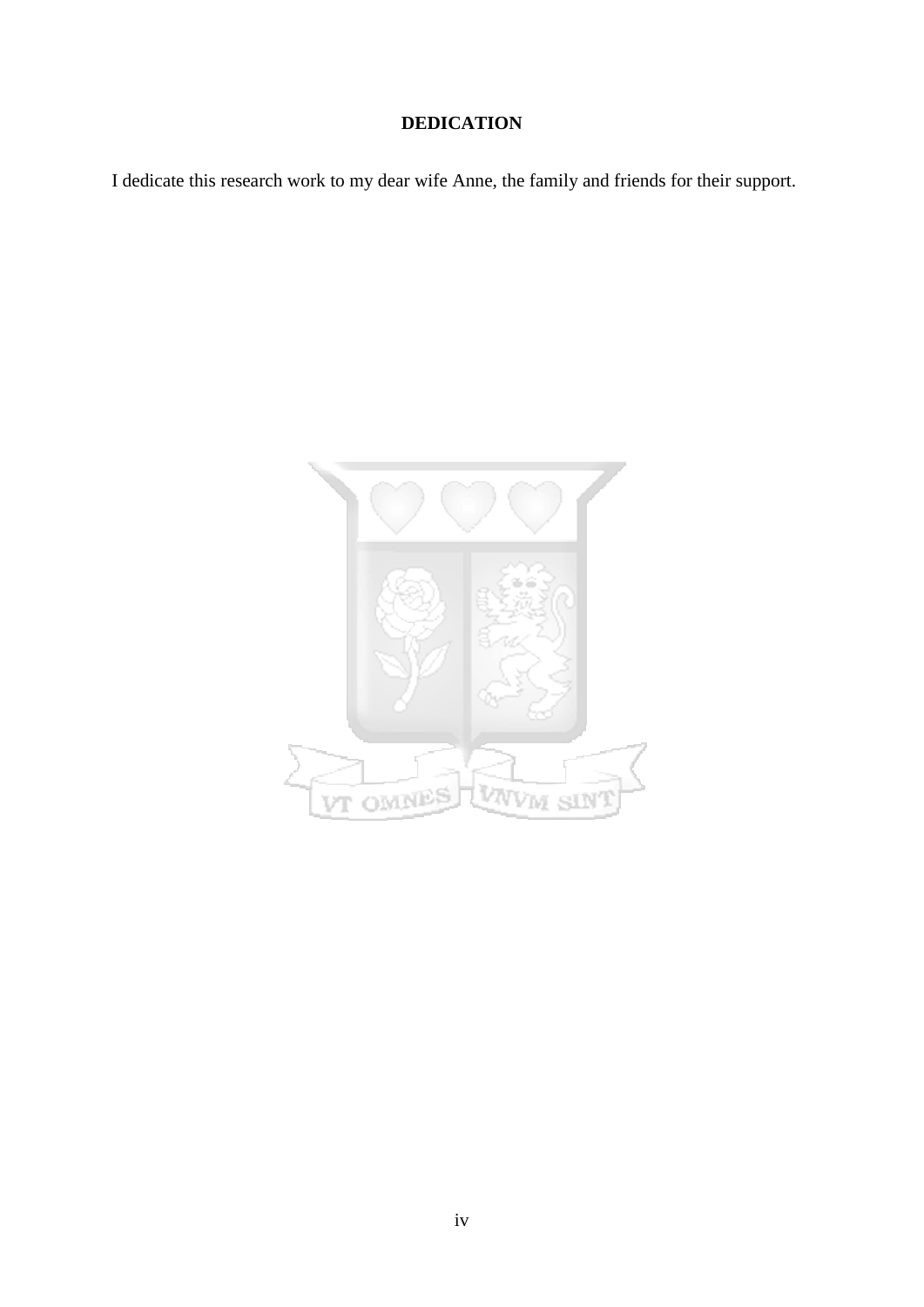# **ACKNOWLEDGEMENTS**

<span id="page-5-0"></span>I acknowledge the support of my supervisor Dr. Joseph Onyango for his exemplary support through the development of this research paper. I also acknowledge all the faculty members and my colleagues for their support and words of encouragement in the course of developing this research paper.

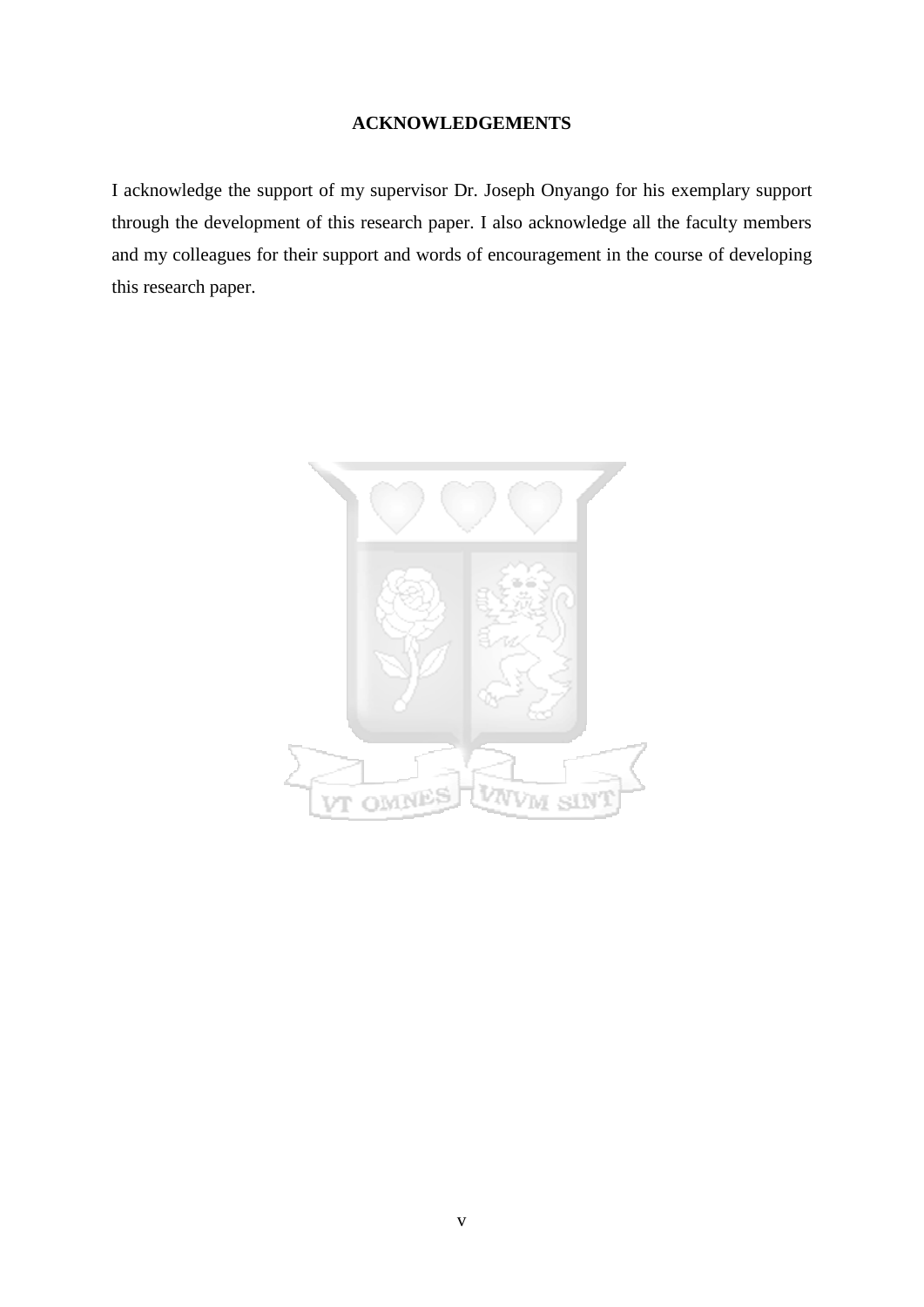| 1.1.3 Commercial Banks in Kenya Manusukan menjadi banyak sejara di S |  |
|----------------------------------------------------------------------|--|
|                                                                      |  |
|                                                                      |  |
| 1.3.1 Specific Objectives                                            |  |
|                                                                      |  |
|                                                                      |  |
|                                                                      |  |
|                                                                      |  |
|                                                                      |  |
|                                                                      |  |
|                                                                      |  |
|                                                                      |  |
|                                                                      |  |

# **TABLE OF CONTENTS**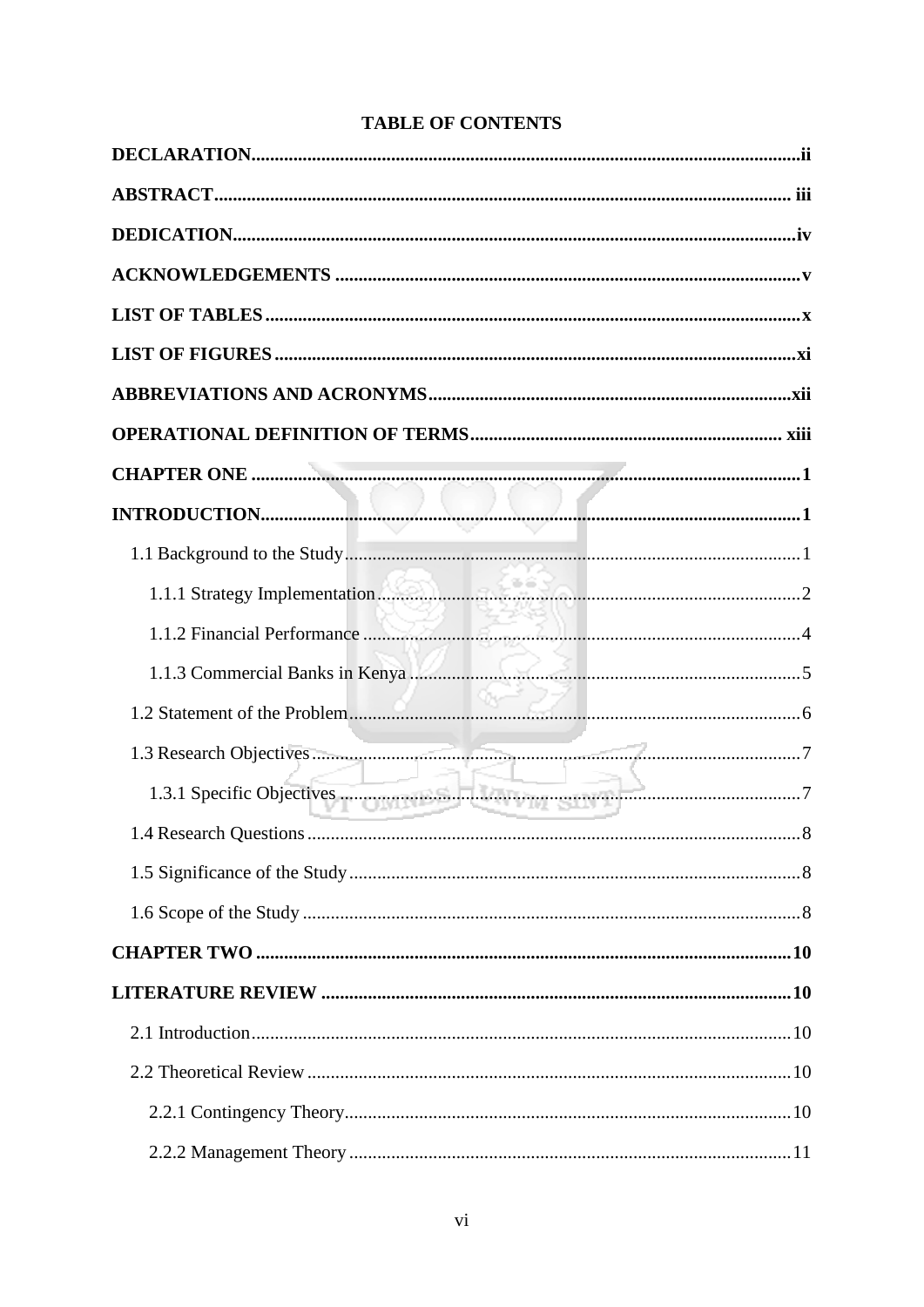| PRESENTATION OF RESEARCH FINDINGS AND INTERPRETATION 28 |  |
|---------------------------------------------------------|--|
|                                                         |  |
|                                                         |  |
|                                                         |  |
|                                                         |  |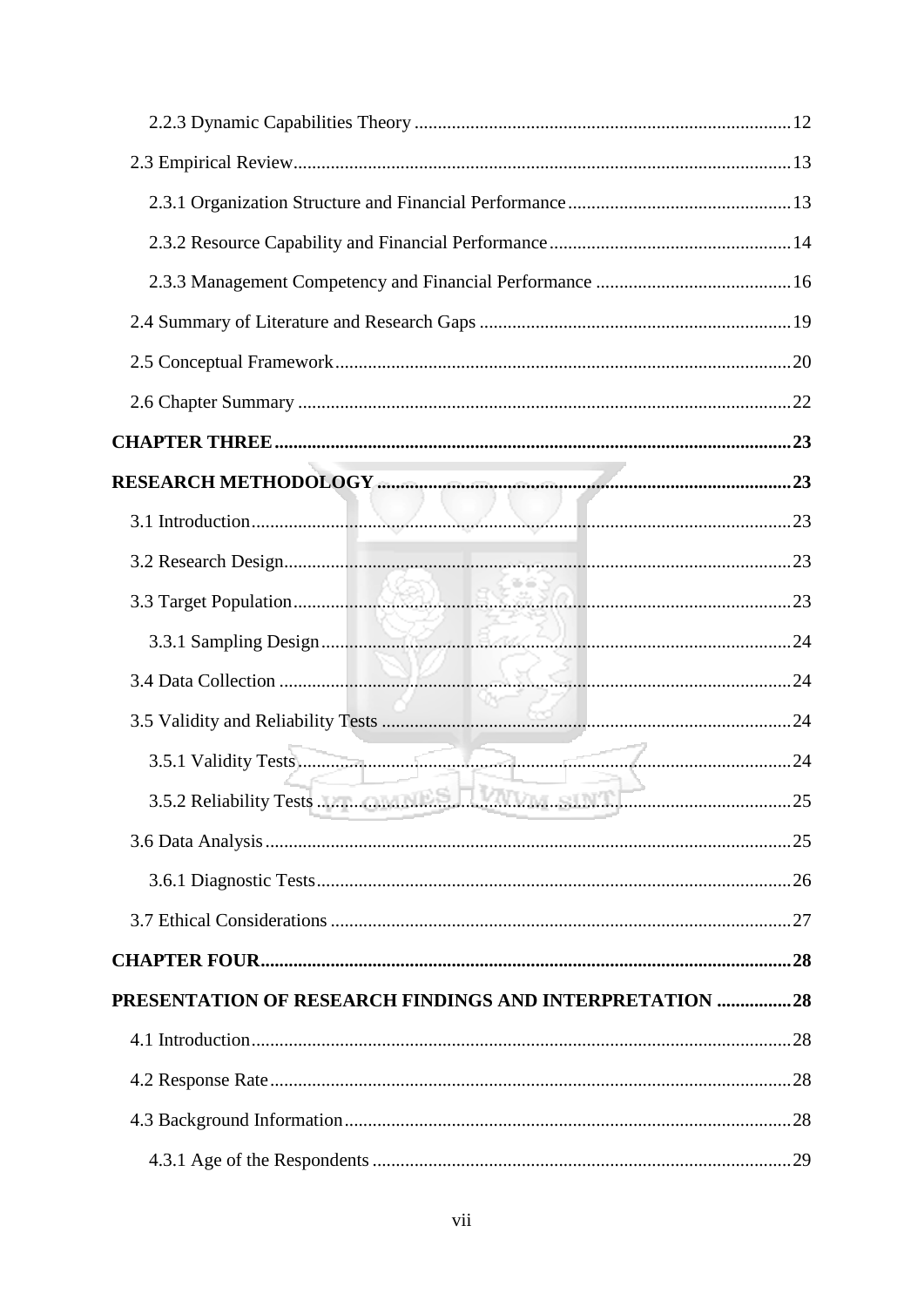| 4.5.2 Correlation Analysis <b>Executive Correlation</b> Analysis <b>Correlation</b> Analysis <b>Correlation</b> Analysis <b>Correlation</b> |  |
|---------------------------------------------------------------------------------------------------------------------------------------------|--|
|                                                                                                                                             |  |
|                                                                                                                                             |  |
|                                                                                                                                             |  |
|                                                                                                                                             |  |
|                                                                                                                                             |  |
|                                                                                                                                             |  |
|                                                                                                                                             |  |
|                                                                                                                                             |  |
|                                                                                                                                             |  |
|                                                                                                                                             |  |
|                                                                                                                                             |  |
|                                                                                                                                             |  |
|                                                                                                                                             |  |
|                                                                                                                                             |  |
|                                                                                                                                             |  |
|                                                                                                                                             |  |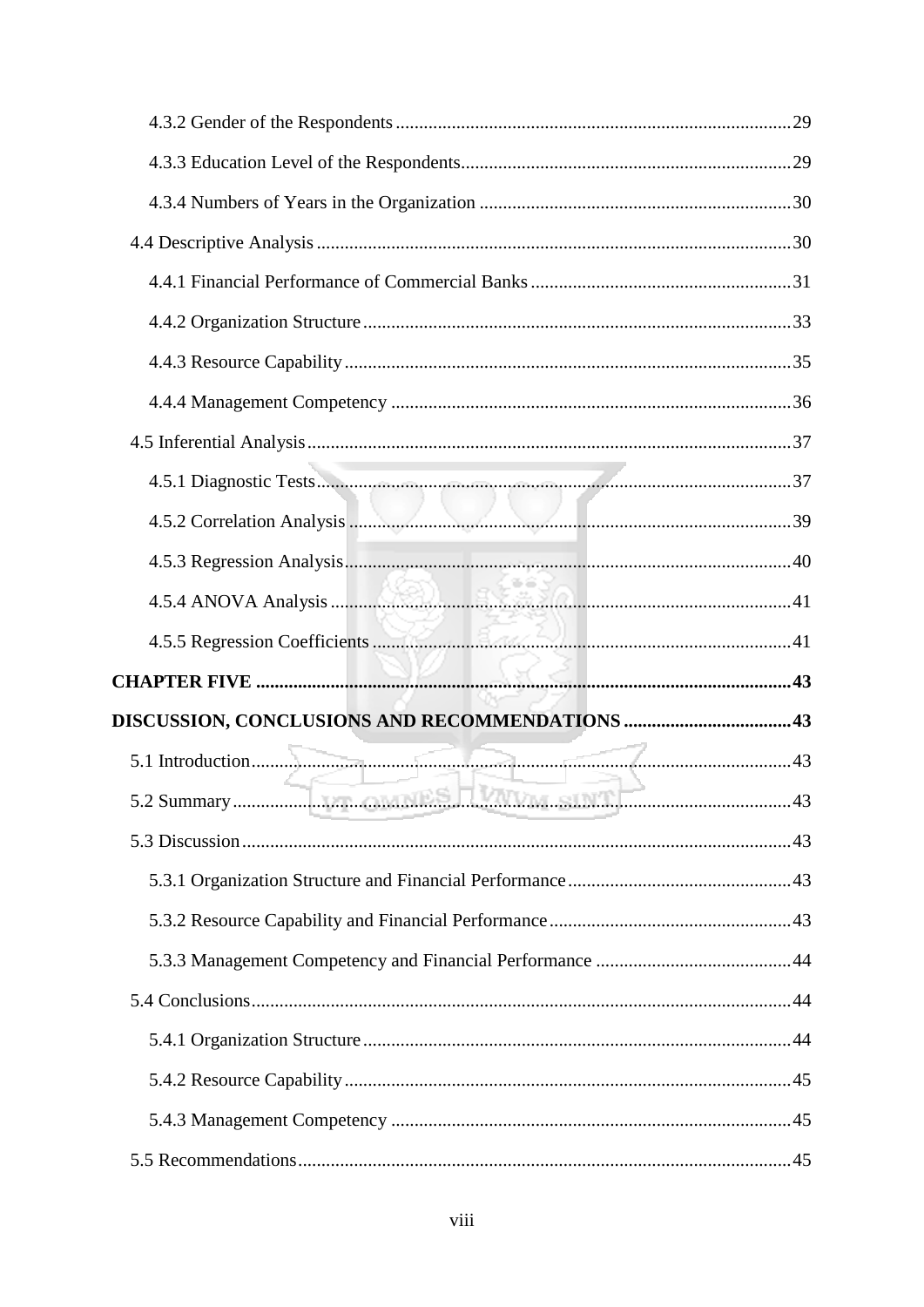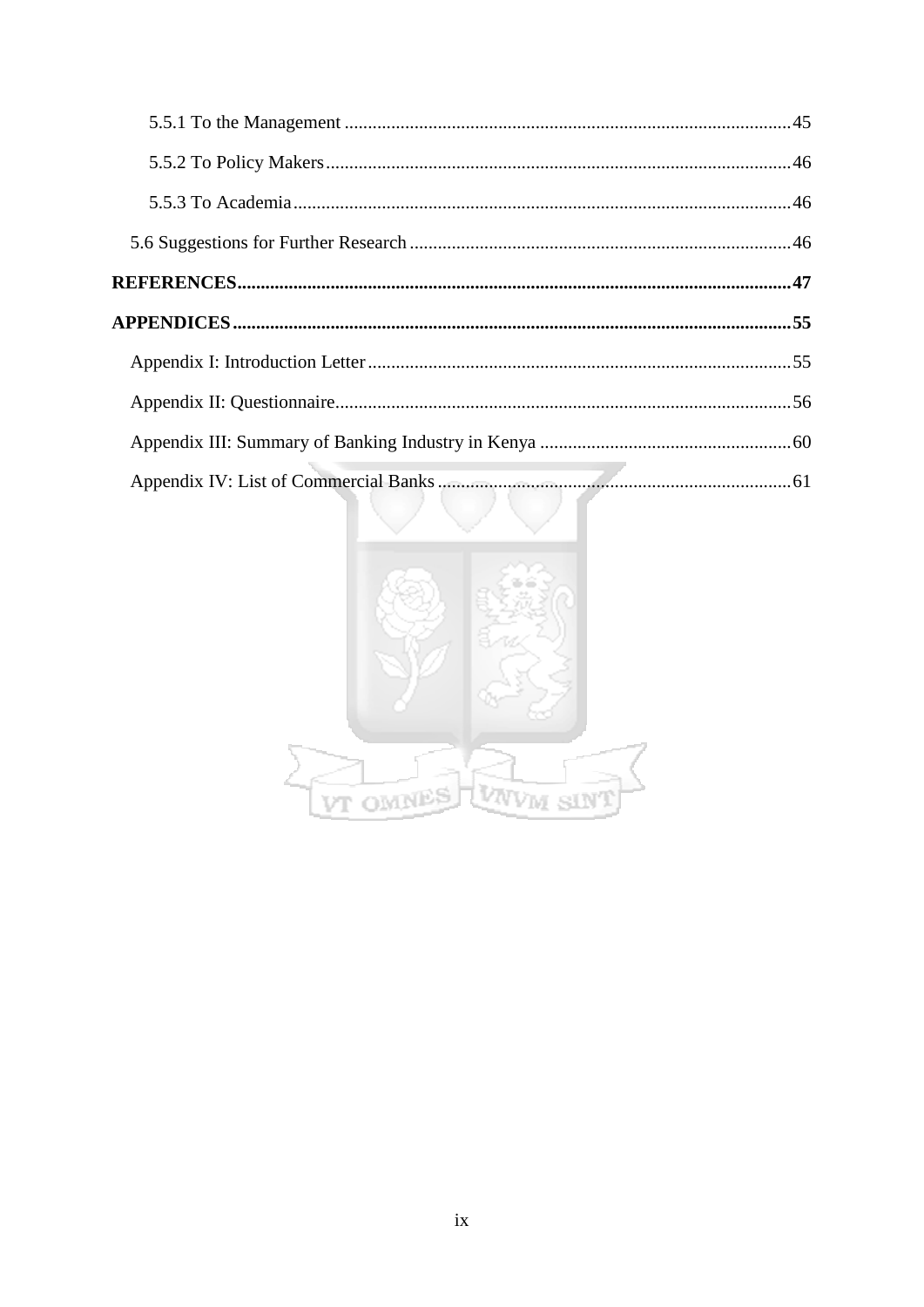<span id="page-10-0"></span>

| Table 4.14 Regression Summary <b>Contract of the Contract of Summary</b> |  |
|--------------------------------------------------------------------------|--|
|                                                                          |  |
|                                                                          |  |

# **LIST OF TABLES**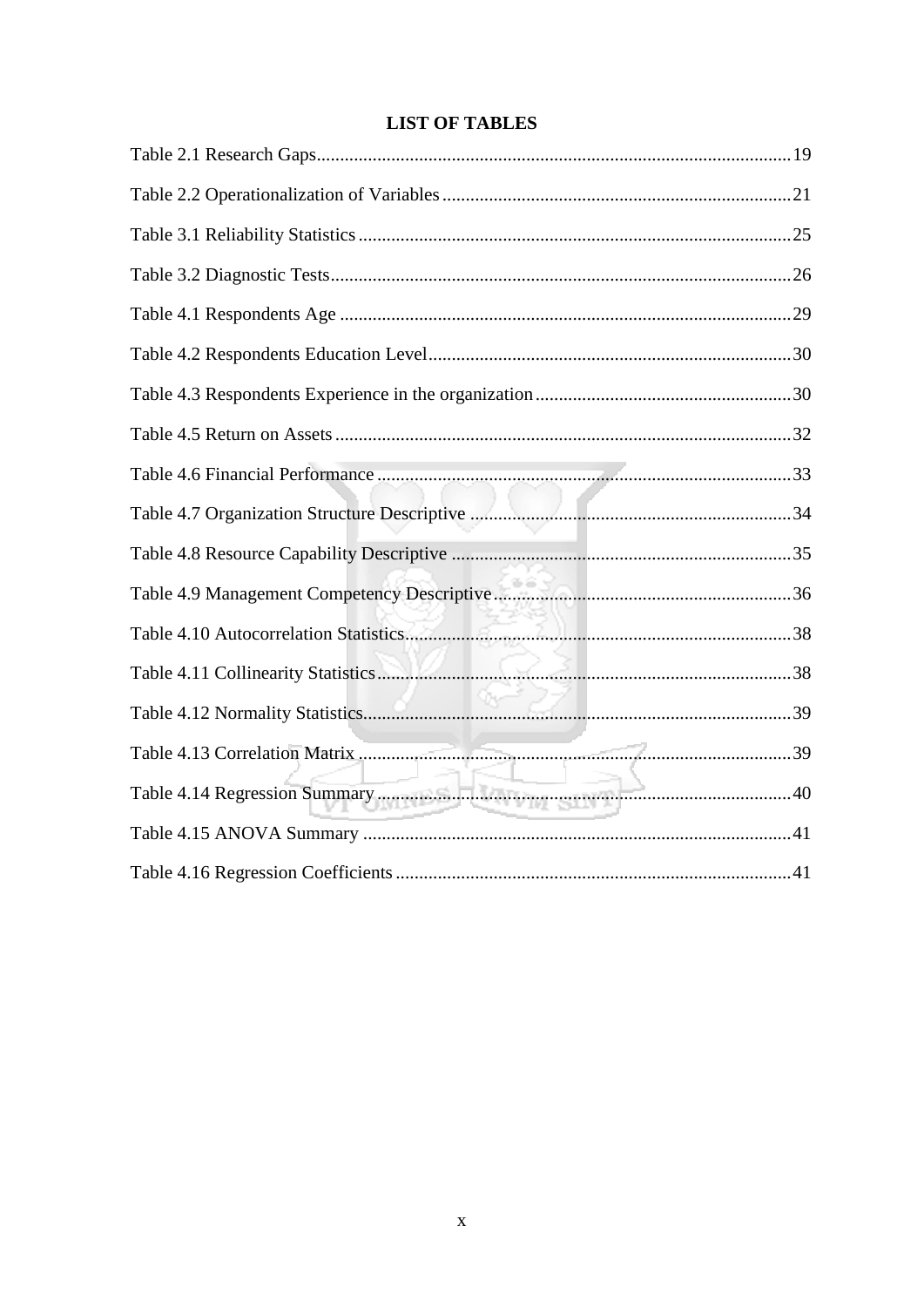# **LIST OF FIGURES**

<span id="page-11-0"></span>

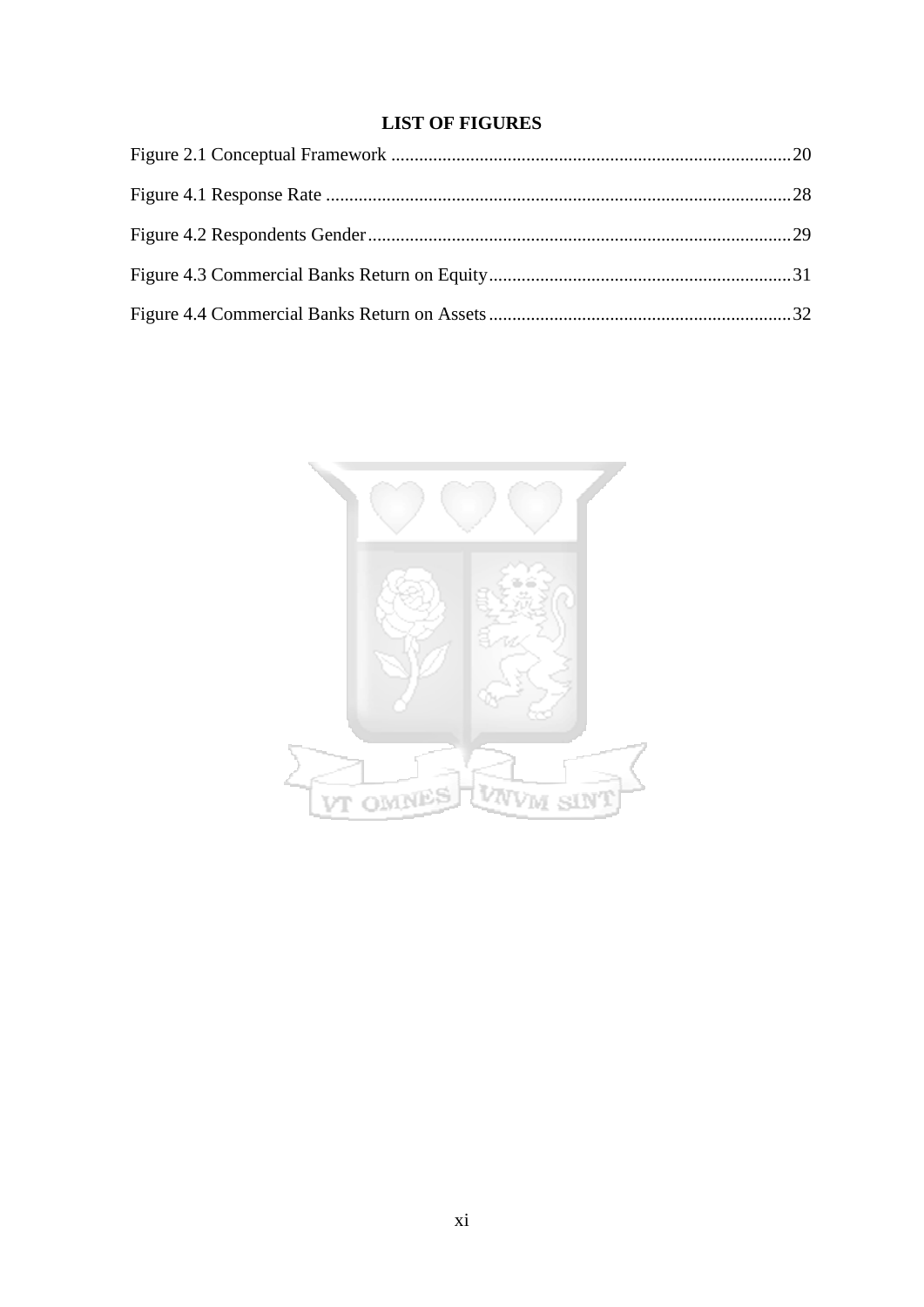# **ABBREVIATIONS AND ACRONYMS**

<span id="page-12-0"></span>

| <b>ANOVA</b>   | Analysis of Variance                                                    |
|----------------|-------------------------------------------------------------------------|
| <b>CBK</b>     | Central Bank of Kenya                                                   |
| <b>CFO</b>     | <b>Chief Financial Officer</b>                                          |
| <b>CMA</b>     | <b>Capital Market Authority</b>                                         |
| $\bf{COO}$     | <b>Chief Operating Officer</b>                                          |
| <b>DTMI</b>    | <b>Deposit Taking Microfinance Institutions</b>                         |
| <b>DW</b>      | Durbin Watson                                                           |
| <b>KCB</b>     | Kenya commercial bank                                                   |
| <b>KWFT</b>    | Kenya Women Fund Trust                                                  |
| <b>NACOSTI</b> | National Commission for Science Technology and Innovation               |
| <b>RBV</b>     | <b>Resource-Based View</b>                                              |
| <b>ROA</b>     | <b>Return on Assets</b>                                                 |
| <b>ROE</b>     | Return on Equity                                                        |
| $Q-Q$          | Quartile-Quartile Plot                                                  |
| <b>SACCO</b>   | Savings and Credit Co-operatives                                        |
| <b>SPSS</b>    | <b>OMN</b><br># siN'i<br><b>Statistical Package for Social Sciences</b> |
| <b>VIF</b>     | Variance Inflation Factor                                               |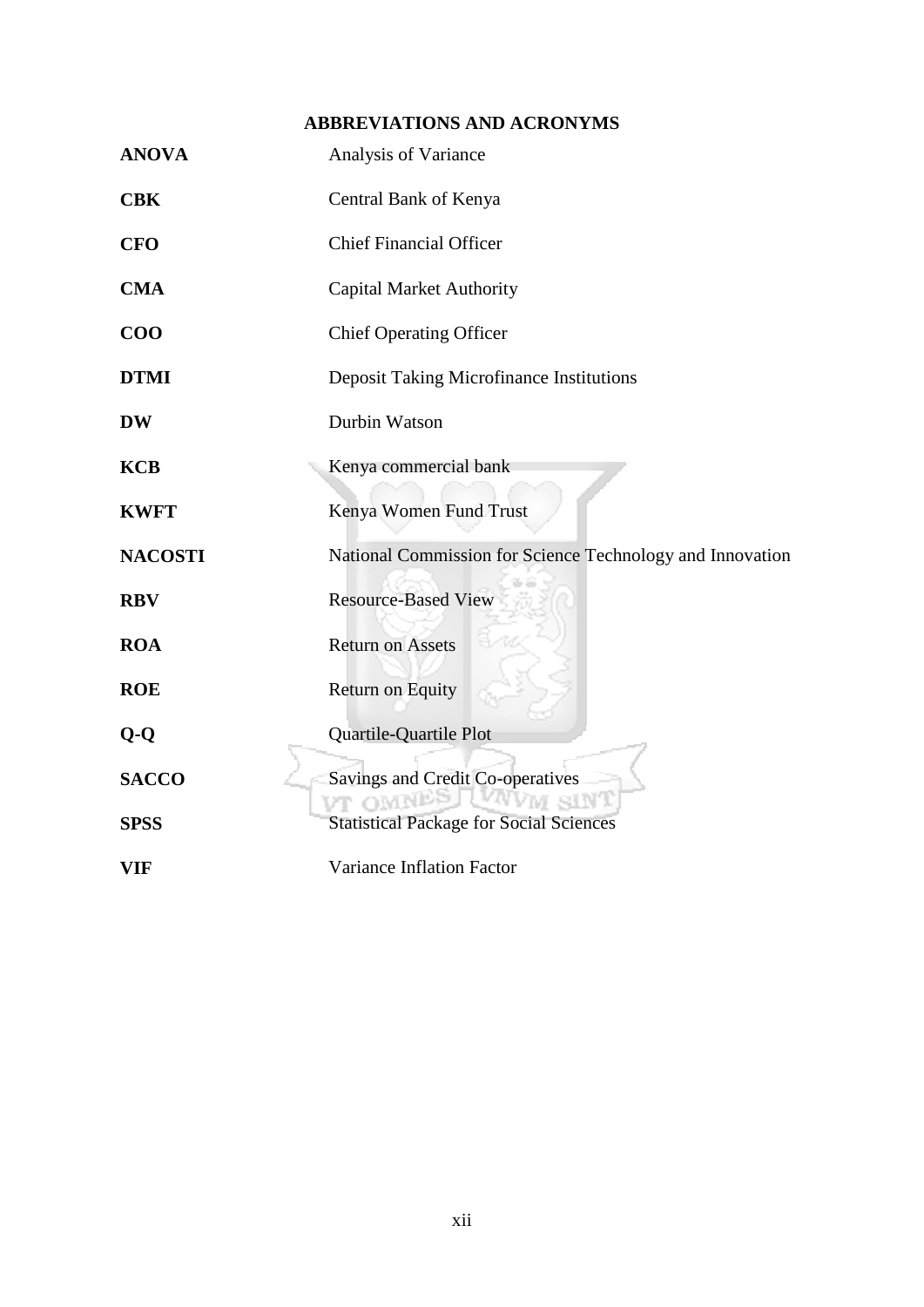### **OPERATIONAL DEFINITION OF TERMS**

- <span id="page-13-0"></span>**Commercial Banks** Financial institutions charged with the responsibility of deposit taking and giving loans. They act as financial intermediaries between borrowers and savers
- **Management Competency** This refers to the unique capabilities, knowledge and skills possessed by the management team
- **Organization Structure** How job and task are formally divided, grouped and coordinated. Organization structure provides a foundation within which organizations function

**Resource Capability** This refers to the ability of an organization to mobilize the required resources to ensure efficient firm's operations

Strategy implementation is the organization's action plan that **Strategy Implementation** helps in achieving the strategic goals and objectives that have been set.VWW SIN VT OMNES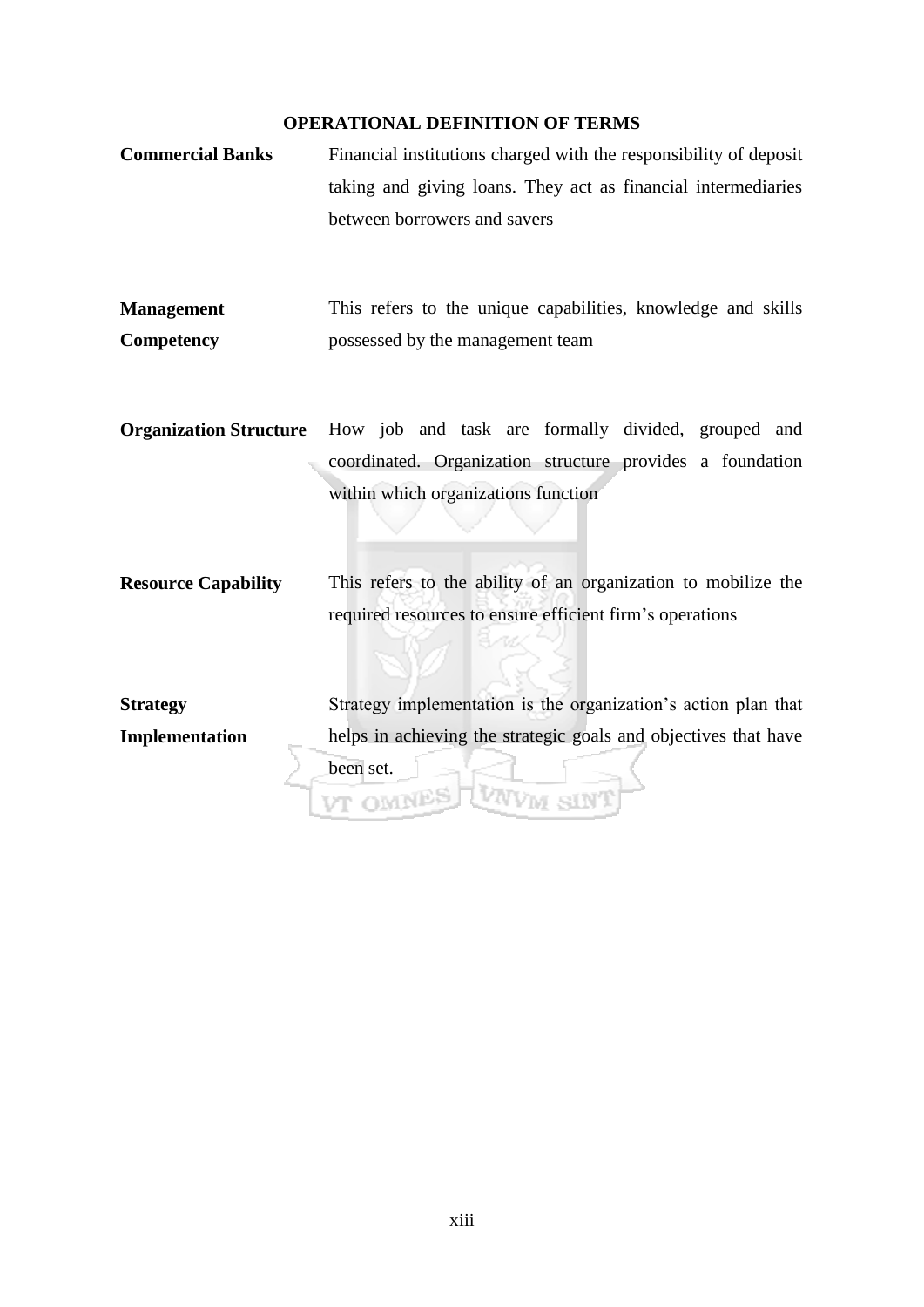#### **CHAPTER ONE**

#### **INTRODUCTION**

# <span id="page-14-2"></span><span id="page-14-1"></span><span id="page-14-0"></span>**1.1 Background to the Study**

Strategy implementation is the detailed process that translates strategies into specific actions so as to attain organizational goals. Implementing a strategy is thus as important as formulating it (Olsen, 2018). Most organizations however fail in the execution of their strategies which leads to poor attainment of organization goals and objectives (Abashe, 2016). Successful strategy implementation is dependent on both internal and the external environment of a firm (Kihara, 2017).The key objective of any business is to attain the set organization goals and objectives. One key measure of evaluating business success is the financial performance of a firm which is measured in quantitative metrics such as the profitability and sustainability of a firms' growth trajectory (Ehiedu, 2015). Growth and good performance in dependent on a firm's managerial ability to formulate and implement a good strategy (Radomska, 2014).

Thompson and Strickland (2007) noted that globally, various sectors have embraced strategy implementation due to its contribution to enhancing the effectiveness of the organization towards achieving outline goals and objectives. All organizations depend on the environment in which they operate in so as to determine the strategy to be adopted. The strategy has to be implemented successfully to ensure that the company can stay competitive in a constantly changing environment (Spender, 2014). VNVM SINT ™ OMNÉS

Schaap (2014) noted that organizational success is dependent on the ability of the organization to implement its strategies. Schaap, further notes that irrespective of the industry or sector an organization operates in, their success will be mainly determined as to what strategies they have formulated and implemented to respond to environmental changes in the market. Naranjo-Gil and Hartmann (2016) noted that most organizations implement strategies slowly, factoring in the importance of harmonizing processes in marketing, accounting, human resource management, information management and delivery processes (production systems and process) to become and remain competitive over a long period of time.

An increase in the levels of competition, continuous change, changing demographics and the ever-increasing customer needs have made it necessary for commercial banks to adopt new competencies to enhance the efficiency of the organization. This requires commercial banks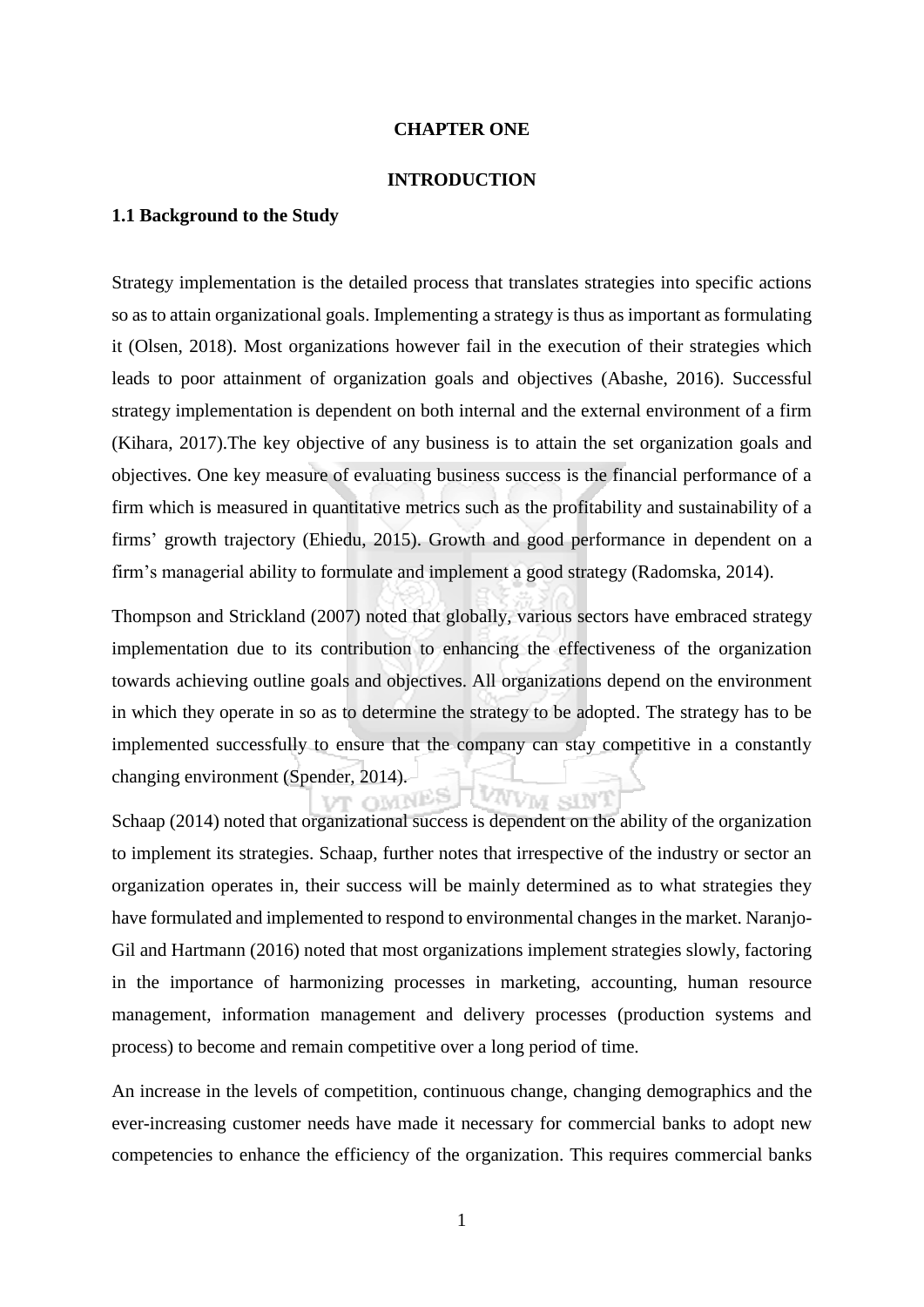managers to formulate and execute strategies that can foster the financial soundness of their institutions (Central Bank of Kenya, 2013). The study was grounded on the contingency theory Fiedler (1964), the management theory Fredrick (1909) and the dynamic capabilities theory Teece, Pisano and Shuen (1997).

# <span id="page-15-0"></span>**1.1.1 Strategy Implementation**

This concept involves organizing of all the resource capabilities within an organization geared towards achieving the goals of the firm (Abashe, 2016). Radomska (2014) distinguishes formulation from implementation in the strategy by stating that strategy formulation is where the firm is headed to, while implementation is a blueprint of how to get to that point which proves even harder to execute. Zhou, Li, Zhou and Su (2008) describe strategy implementation as one of the most complex, dynamic, iterative and multifaceted process comprising of a sequence of decisions to be performed by both managers and employees responsible for turning strategic plans into actions. The research was premised on the latter definition of strategy implementation within commercial banks.

Strategy implementation is highly dependent on managerial competency, organization structure and resource capability (Rajasekar, 2014; Dabari & Saidin, 2015; Radomska, 2014). These drivers formed the basis of the current study. Kotter (2014) noted that managerial competency is critical to successful strategy implementation. Managerial competencies refer to management's ability to provide leadership, control and direct, decision making, planning skills that are necessary for one to be able to guide an organization towards achievement of outlined objectives. Management plays a critical role in guiding the organization through the process of strategy implementation. Kotter indicates that management not only develops the necessary strategies but also guides their organizations towards implementation of the strategy by ensuring the required human and financial resources are available, and develop a strategy implementation schedule to guide the process used as a control mechanism during implementation.

Martina, Hana, and Jirl (2012) noted that managerial competence is critical in strategy implementation. Managerial competencies aspects like administrative, communication, cognitive competencies had an influence on how successful a strategy was implemented within an organization. The researchers further noted that the managerial competence model adopted by the organization should conform to the strategy for successful implementation.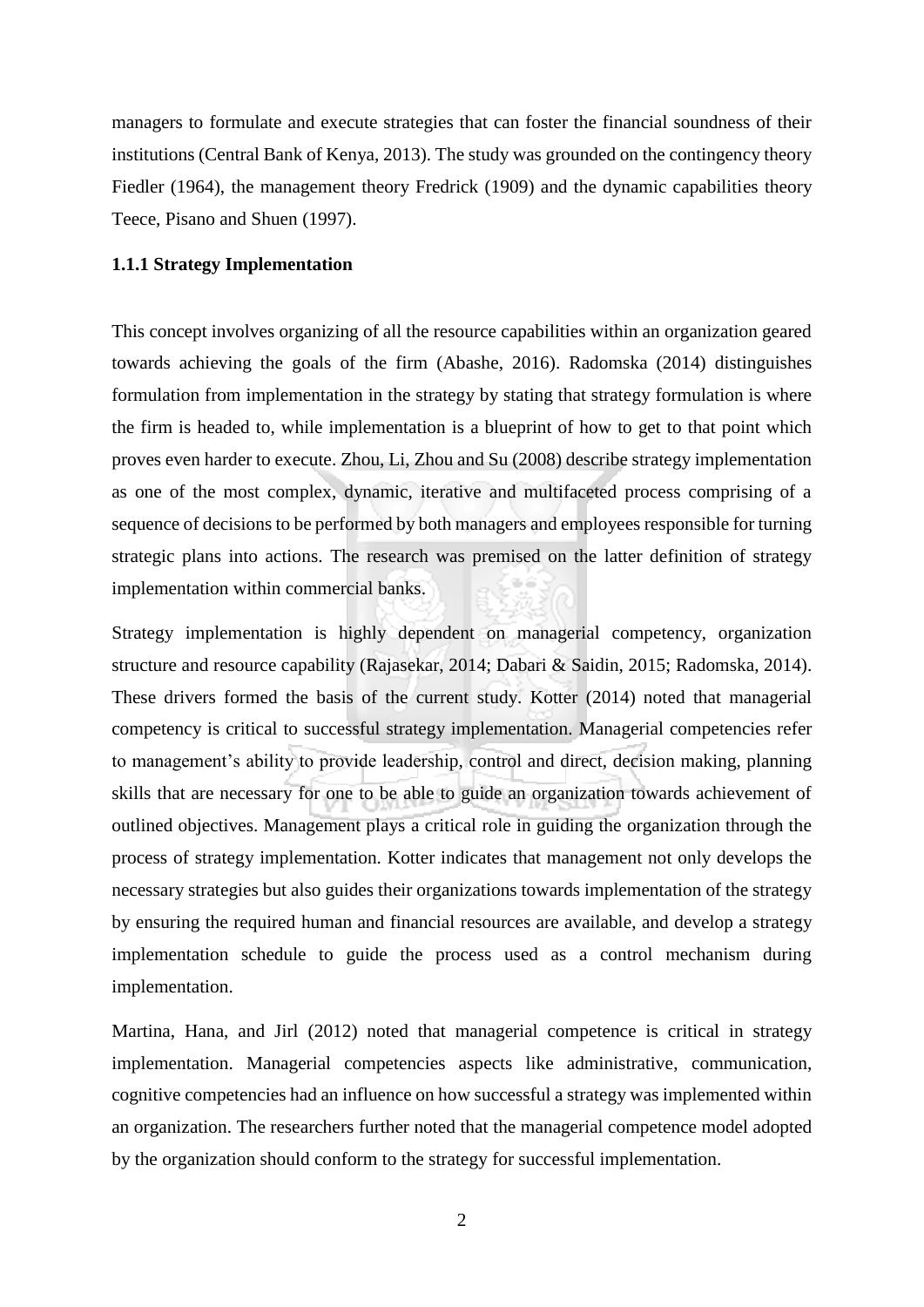Spender (2014) noted that organizations need resources (human and financial) to be able to implement formulated strategies to achieve identified goals and objectives. How effective these resources are allocated influences how effective a strategy will be implemented. One of the main objectives of a business entity is to generate profits by provision of goods and services that meets the needs of the consumers. To meet their objectivity of profitability, organisations adopt strategies like, adoption of new technology to enhance service delivery, reduction of staff occupying obsolete positions due to adoption of a new organization structure, hiring of professionals, all this require financial resources to be achieved.

According to Bryson (2011), the investment made in resources that is dedicated towards achievement of organizational goals has a big impact on the success of the strategy to be implemented. According to Bryson resource allocation aspects focuses on planning and resource mapping, budgeting and human resource management. These aspects of resource allocation can influence the performance of the organization towards strategy implementation.

Organization structure has an influence as to how effective a strategy can be implemented. Michael, Duane, and Robert (2011) organization structure of an organization conforms to its way of operations and strategies implemented. He further noted that the organization structure adopted by an organization is greatly influenced by the strategies adopted by the firm towards achieving its goals and objectives. According to Kotter (2014) many organizations have failed to successfully implement various strategies formulated as a result of not matching the organizational structure design to the strategy being implemented. He further noted that organization structures determine the span of control, communication processes and levels, decision making levels which all have an influence in driving a successful strategy implementation.

Parikh and Rajen (2010) noted that although strategy determines the structure of an organization, for strategy to be successfully implemented, there is need to align the organization structure to the strategy. He further noted the strategic approach adopted by the organization will determine the height, span of control and the structure that the organization will take. The research examined how organization structure, managerial competency and resource capability as drivers of strategy implementation affect bank performance. `

.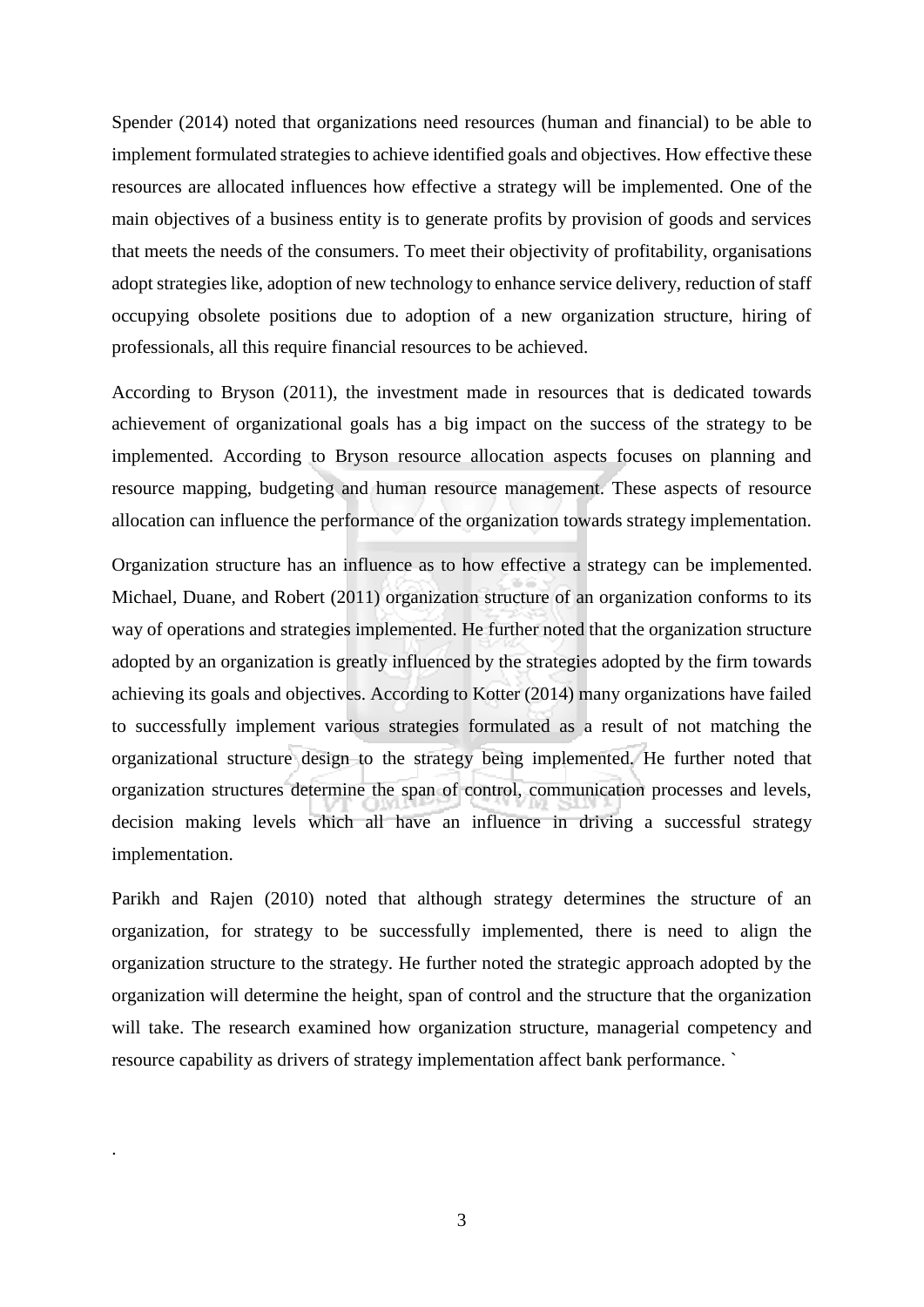#### <span id="page-17-0"></span>**1.1.2 Financial Performance**

According to Nandan (2010) financial performance is the capability of a firm to utilize its resources and assets to generate income. Brealey and Myers (2009) acknowledges several measures of financial performance; liquidity, solvency, profitability, financial efficiency and repayment capacity. Profitability is a measure of the amounts generated by the firm over a period of time; liquidity is a measure of a firm's ability to meet its financial obligations; solvency is a measure of the ability of the firm to pay all its financial obligations upon sale of all its assets (Ehiedu, 2015). Accounting information is also a source of information about the health state of a firm and key accounting ratios are; ROA, ROE and ROCE.

Kang and Kinyua (2016) indicated that financial performance is used to track and review an organisation's progress against its strategic plan and goals. Their studies noted that financial performance is useful when comparing similar organisations or when comparing aggregated industries. Steven and Gray (2015) noted that financial performance is a strong indicator that influenced perception of satisfaction and value.

Financial performance in banking industry has been of interest to academic research and to stakeholders in banking industry in Kenya because financial performance has a critical implication for economic growth in any country and it is generally considered to be the reflector of financial and economic conditions of a country other than its intermediation role in an economy (Gatuhi, 2015; Ongore & Kusa, 2013). Financial performance is also important due to competitiveness in the world economy not only to stakeholders of a firm but also to firms within the same industry (Yalcin, Bayrakdaroglu, & Kahraman, 2012). It is a strong indicator of potential investors with an intention to set up businesses in certain countries as they use to measure their shareholder value from equity returns.

The success of any business results in an increased market value in both the organization and the industry in which it operates, leading to an increased economic performance (Banafa, Muturi, & Ngugi, 2015). Financial performance of the firm is the state in which a firm yields financial gains (Alshatti, 2015). Among the various measures of financial performance, this study measured it by calculating the ROA and ROE. ROA measures gainfulness for all supporters of capital; it is the capacity of an association's administration to produce salary by using organization resources available to them (Omesa, 2015). The ROE measures the rate of profit for the proprietor's value utilized in the business. It shows the rate of giving back that the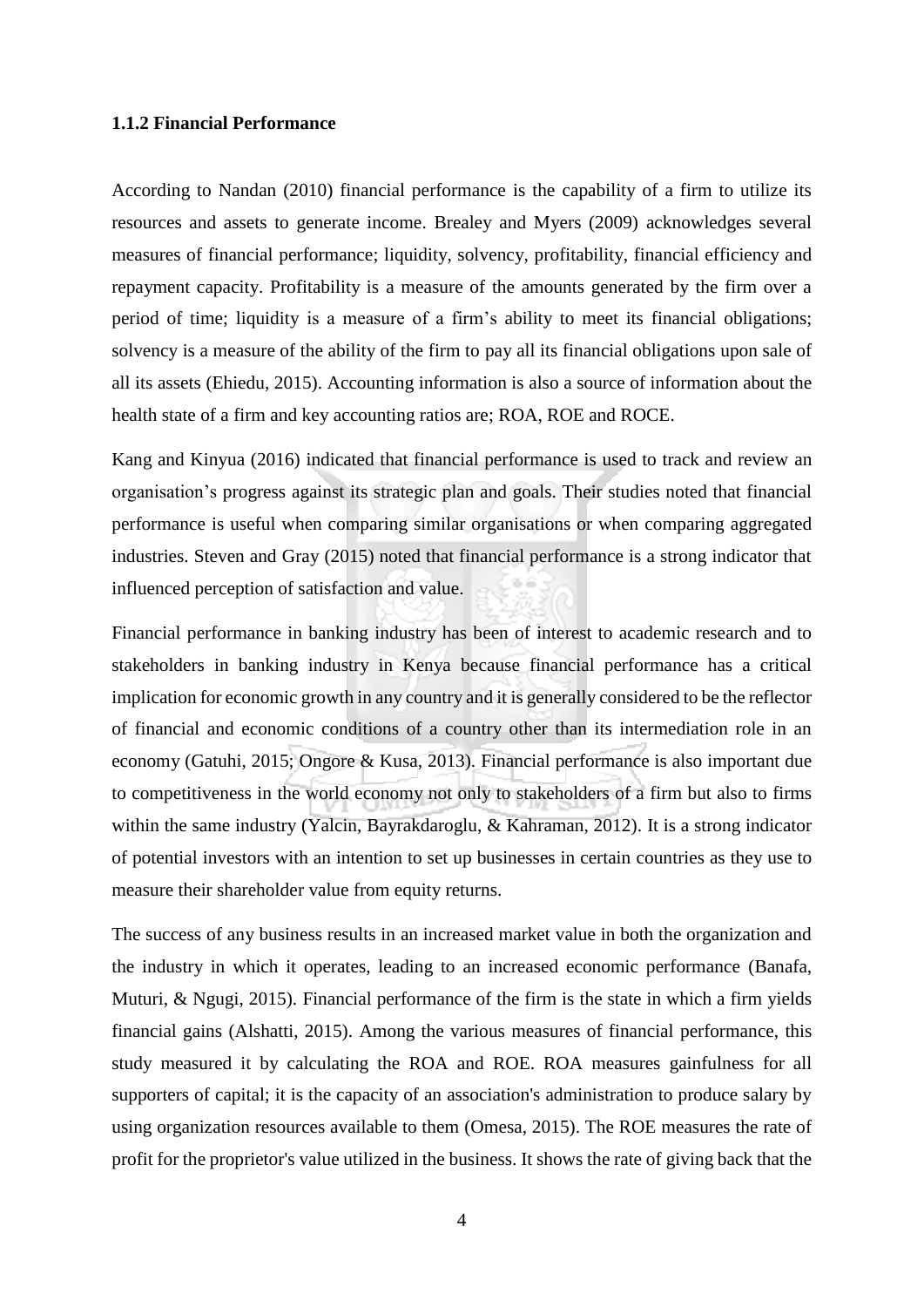administration has earned on the capital invested by shareholders in the wake of bookkeeping in instalments to all other capital providers (Ehiedu, 2015).

### <span id="page-18-0"></span>**1.1.3 Commercial Banks in Kenya**

Financial institutions such as banks are key in stimulating growth in several sectors of the economy (San & Heng, 2013). They play a key role in the stimulating economic growth (Alshatti, 2015). According to Li, Madura and Richie (2013) commercial banks serve as key financial intermediaries to facilitate the flow of funds in the banking industry. Banks develop sectors of the economy since they control the circulation of money, fostering liquidity and proper functioning of the financial system (Karim & Alam, 2013), Nasieku (2014), (Kamau & Oluoch, 2016).

According to S&P Global Ratings (2018) the global banking industry outlook for 2019 indicates a growing stability in the institutions as results of increasing positive financial performance. However, with the projected weakening of the global economy commercial banks are expected to struggle in increasing revenues and improving their efficiency. World Bank (2018) report that 89% of banking industry assets were held by banks from high-income countries while 60% bank expansion was recorded within the developing countries.

McKinsey & Company (2018) indicates that atleast 70% of the African Retail banking sector will be controlled by the medium-income earners by 2025. The report shows that the global banking industry has faced challenging returns as indicted by the return on equities ranging between 8%-10% for the last 7-years. The global banking industry Return on Equity (ROE) for 2016 was 8.6% which was one percentage decrease from the year before. African retail banking sector ROE averaged at 14.9% making it the second-most profitable region in the global banking industry.

The CBK, (2017) indicates that, in 2017 the Kenyan bank capital and reserves rose by 7.81% to stand at KES 644.19 billion. However, the industry registered a decrease in profitability with the profit before tax decreasing by 9.6% to stand at 133.2 billion. Tier I commercial banks accounted for 80.78% of the pre-tax profit. The report further indicates that customer deposits within the year increased by 10.75% to stand at 2.9 trillion. This was largely driven by increased financial inclusion and mobilization of deposits through agency banking and mobile banking platforms.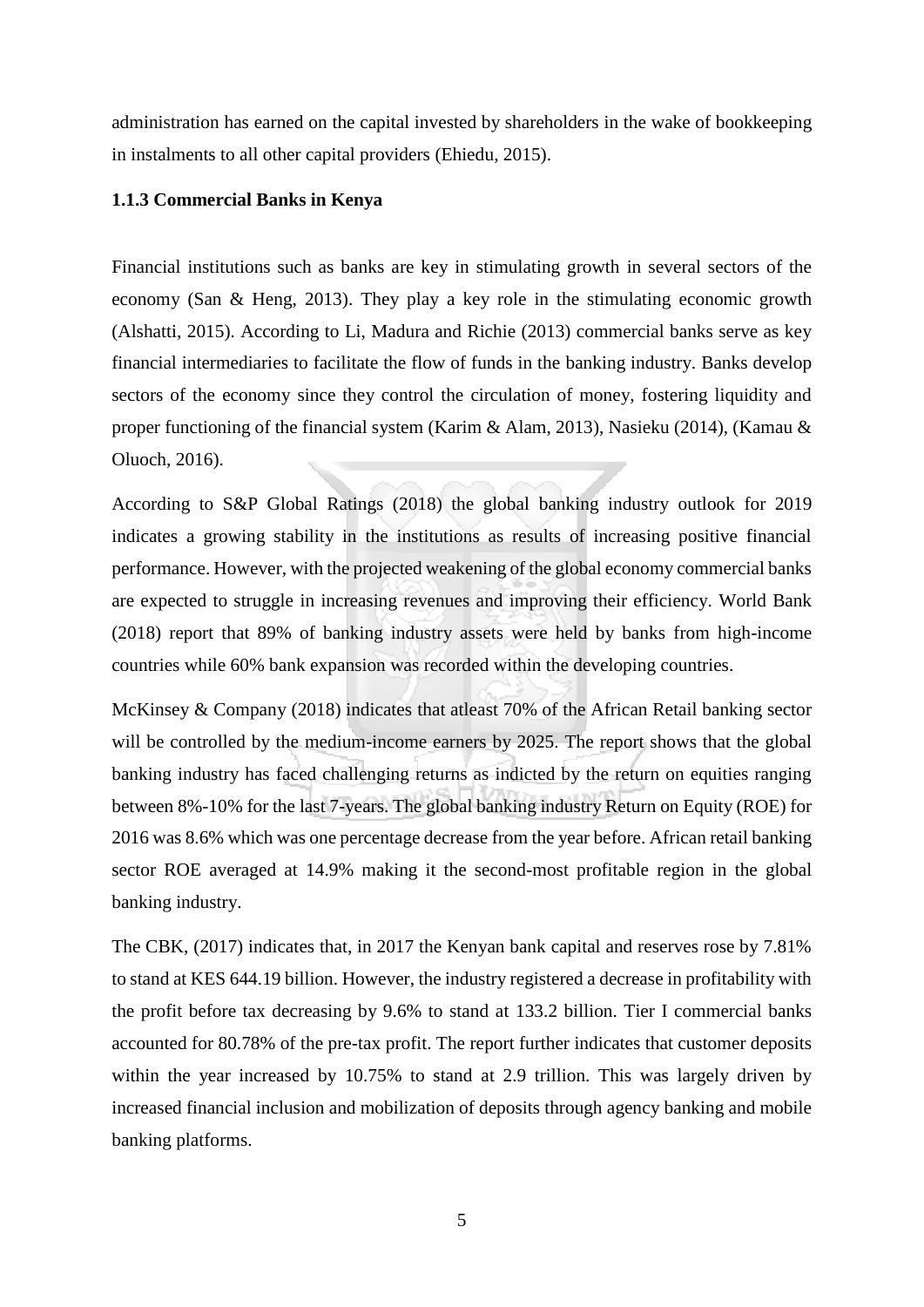In Kenya, the performance of the financial industry affects the performance of the country's economy (Insurance Regulatory Authority, 2012). The financial sector in Kenya is bank-led explaining why the banking industry has been leading current efforts towards financial sustainability (Ogada, 2015). As of June, 2017, the Kenyan banking industry comprises of 43 commercial banks, which are either privately owned institutions or publicly owned institutions. As at the end of June 2016, of the 24 locally controlled institutions, three were not in operation, one was under statutory management and two were in receivership. However, there are only three publicly owned banking institutions (Central Bank of Kenya, 2017).

The CBK 2017, reports that Kenya has 43 registered banks in Kenya and several other Deposit Taking Microfinance Institutions (DTMI), and Savings and Credit Co-operatives (SACCO). This research was limited to Kenyan banks. Tier one banks have a market share index of 53.72% as per the financial statements (CBK, 2016) as shown in *appendix III*.

#### <span id="page-19-0"></span>**1.2 Statement of the Problem**

Strategy implementation presents an important step in an organization, but available literature evidence indicates high rate of failure in the implementation process in most organizations (Njagi & Kombo, 2014). Kihara (2017), indicated that between 60 to 80% of organizations globally records good performance in strategy formulation but struggle with strategy implementation. On the other hand, various scholars such as Rajasekar (2014), Cândido and Santos (2015) assert that between 30 to 90% of strategy implementation fail. Elbanna, Andrews and Pollanen (2016) indicate that successful strategy implementation translates into highperforming organization. However, despite increased interest on strategy implementation drivers, this has not been widely examined within the Kenyan banking industry and specifically to the commercial banks, hence, the need to undertake this study.

Most countries affirm that the banking industry plays a significant role in the economy (San  $\&$ Heng, 2013). The banking sector's performance is usually measured in terms of its profit margins which allow for attainment of new customers while retaining existing customers and constantly improving the services offered to the clients (Nkegbe & Yazidu, 2015). The Kenyan banking industry has been experiencing adverse financial performance challenges as witnessed by the closure of Imperial and Chase Banks which happened in the span of one year (Murinde, 2016). CBK (2017) reported that several Kenyan banks face financial soundness problems. These issues have led to the erosion in the core capital, asset base and levels of profitability.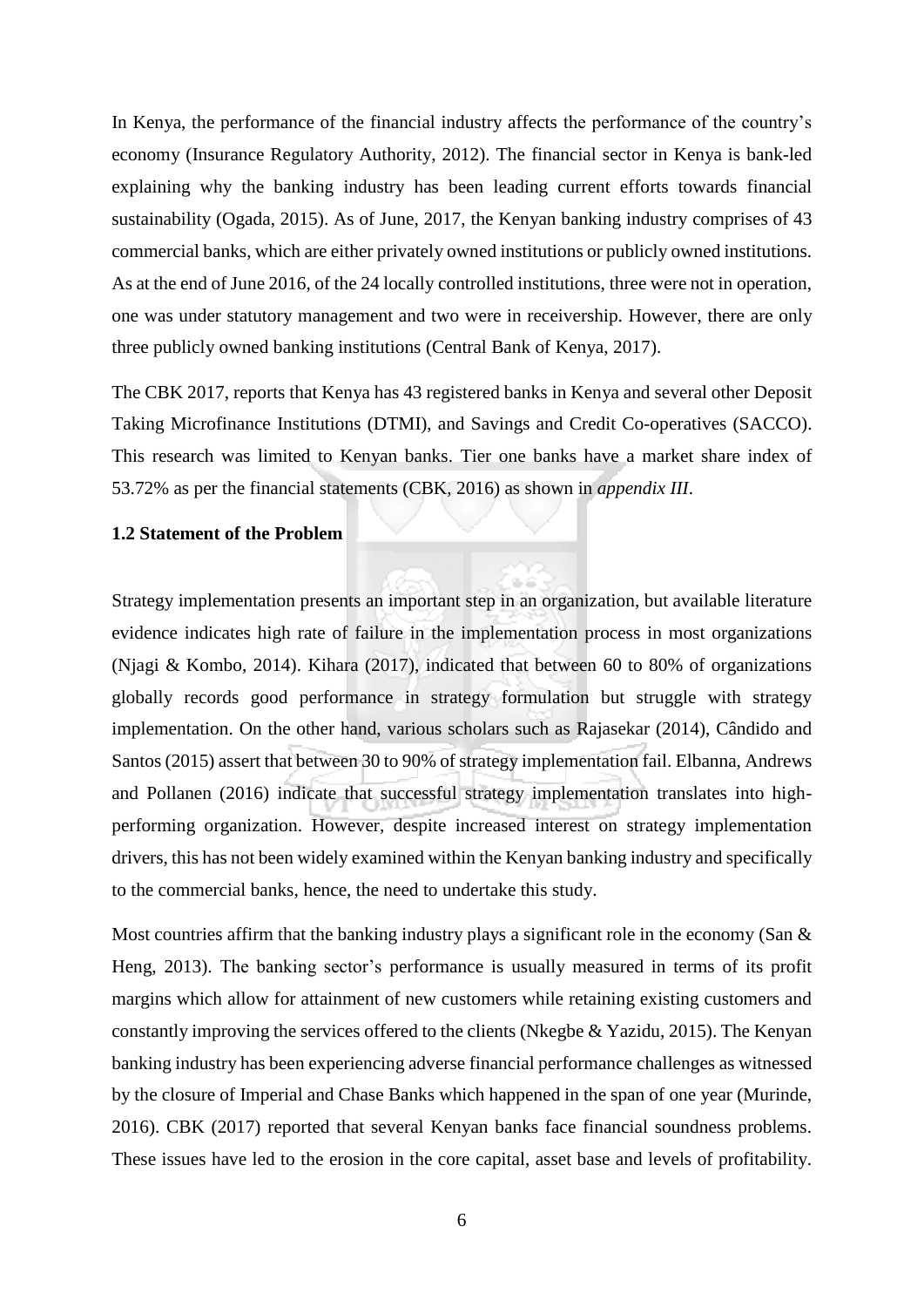Goromonzi (2016) studied how organizational culture affects strategy implementation hence performance of Zimbabwean banks. The results showed that strategy implementation positively affected bank performance. Hailu and Belachew (2016) examined Core Banking System Implementation in Ethiopia and indicated that technology capabilities, managerial comptency and adequate resources were key to the implementation process. The above studies are not applicable in this study since its target population was Zimbabwe while the current research to fill the knowledge gap with regard to the Kenyan commercial banks.

Messis (2016) noted that lack of coordination, poor structuring and lack of personnel competence in rebranding strategy execution led to poor performance in National Bank of Kenya. Kibet and Sile (2017) indicated that organization culture and staff competence had a positive effect on implementation of credit scoring which contributed to positive financial performance at Kenya Women Fund Trust (KWFT), currently, Kenya Women Microfinance Bank. Kimeu and Maina (2018) indicated that resource mobilization, communication, supervision in strategy implementation positively affected commercial bank performance in Machakos County. None of these studies, however, examined bank financial performance.

The available literature on strategy implementation drivers has increased over the years. However, the examination of their causal effect on the financial performance of the banking industry is limited. The current study is motivated by this contextual gap and sought to fill the gap by examining the effect of strategy implementation drivers on performance of Kenyan commercial banks.

#### <span id="page-20-0"></span>**1.3 Research Objectives**

To establish the relationship between determinants of strategy implementation and financial performance of Kenyan banks.

VT OMNES

VNVM

### <span id="page-20-1"></span>**1.3.1 Specific Objectives**

- i. To determine the effect of organization structure on the financial performance of commercial banks in Kenya
- ii. To determine the effect of resource capability on the financial performance of commercial banks in Kenya
- iii. To determine the effect of managerial competency on the financial performance of commercial banks in Kenya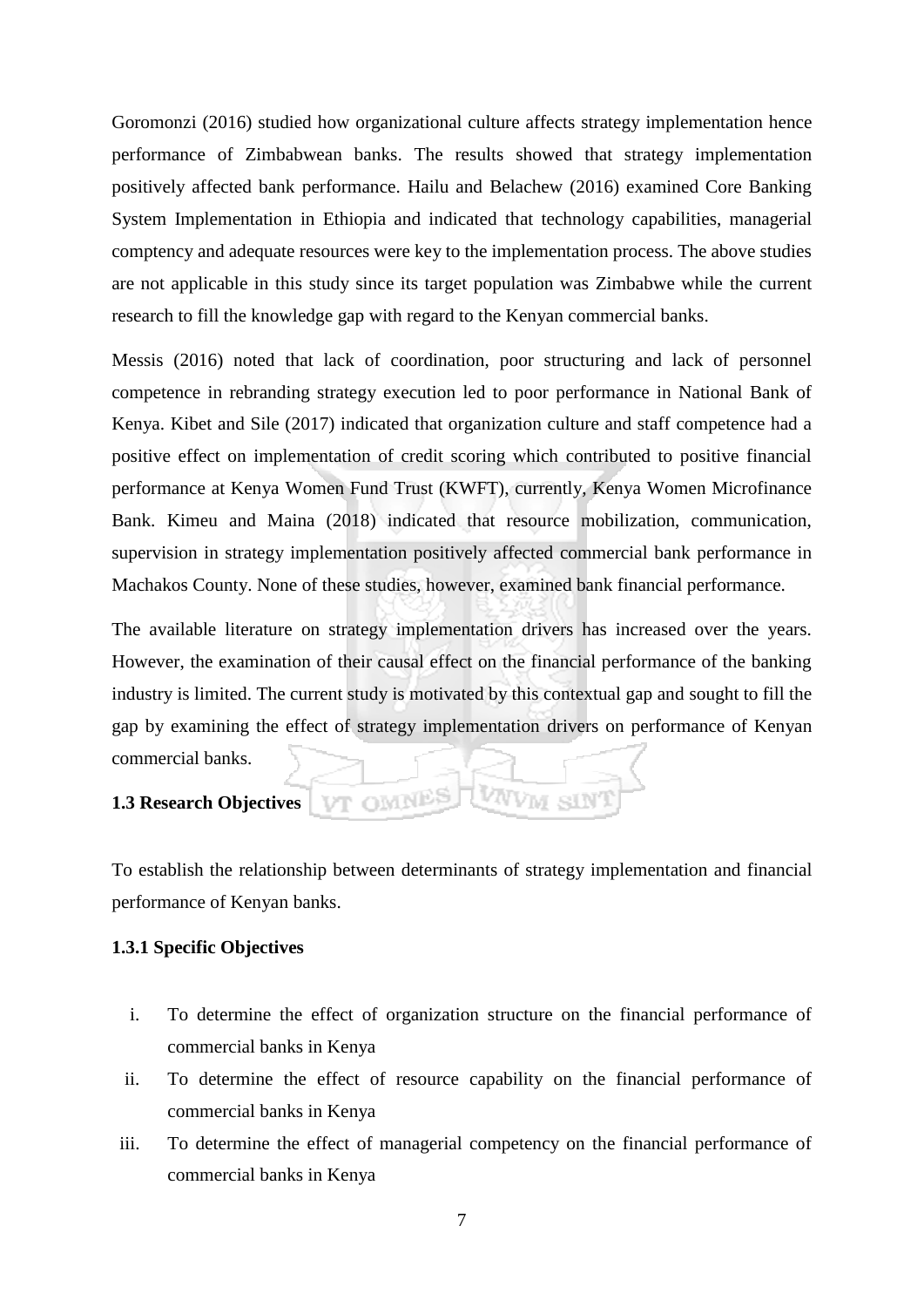# <span id="page-21-0"></span>**1.4 Research Questions**

- i. What is the effect of organization structure on the financial performance of commercial banks in Kenya?
- ii. What is the effect of resource capability on the financial performance of commercial banks in Kenya?
- iii. What is the effect of managerial competency on the financial performance of commercial banks in Kenya?

# <span id="page-21-1"></span>**1.5 Significance of the Study**

# **To Policymakers**

The research is expected to be of importance to the stakeholders within the banking industry. The research will specifically benefit the policymakers at the banking industry regulator in formulation of policies geared towards supporting better industry performance and economic growth. The findings of the research will further help regulators such as the CBK and CMA in offering guidelines for strategy implementation among the commercial banks.

# **To Managerial Practice**

Study findings are expected to improve the managerial practice within the banking industry. The findings will boost the management's ability to adopt to changes occurring in the economy and execution of their banks' strategies with a view of enhancing the financial performance. The findings will further enhance decision making within commercial banks by guiding employee involvement within local commercial banks.

# **To Academia**

The study results will also be of importance in the body of knowledge in expanding the available reference material on strategy implementation drivers and the performance of Kenyan banks. The research will also offer relevant methodological guidelines that can be adopted in conducting a similar study within the financial sector.

# <span id="page-21-2"></span>**1.6 Scope of the Study**

The geographical scope of the research focused on banks operating within Nairobi City County. The study was conditioned to Nairobi City County since all the registered commercial banks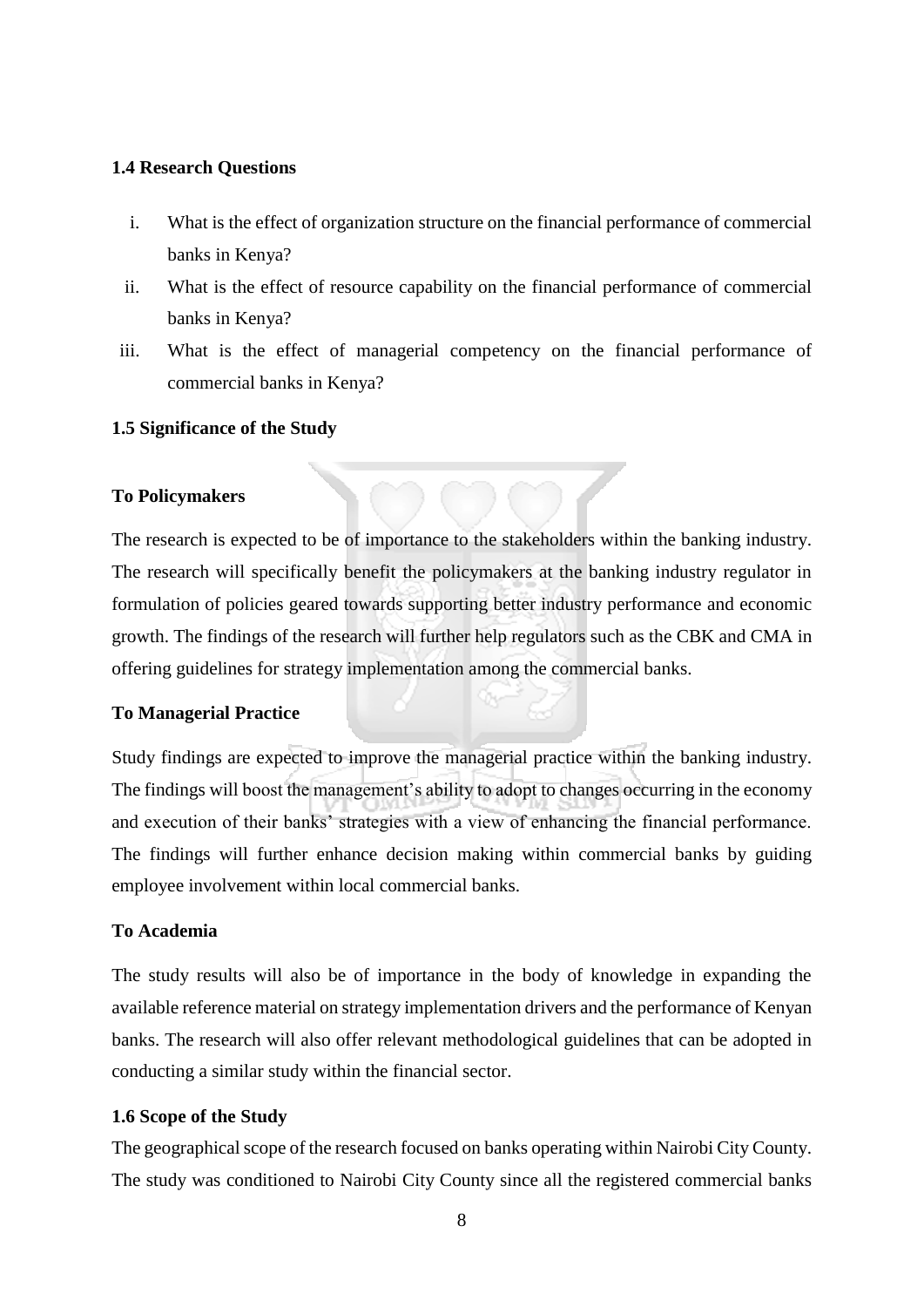have their headquarters within the County. The contextual scope of the study focused on examination of strategy implementation drivers; organization structure, resource capability and managerial competency while bank performance was contextualized in terms of; return on assets and return on equity. The research scope was limited to a utilization of a descriptive design that was anchored on a mixed research methodology. The sample scope focused on examining all the registered commercial banks as of December 2018.The units of analysis of the research was the 41 registered commercial banks. The sample scope was the 41 Chief Operation Officers and Chief Finance Officers within the registered commercial banks. The respondents were chosen since they are deemed to have adequate information on the strategy implementation process and bank productivity. The research examined financial statements for the period 2010-2017.

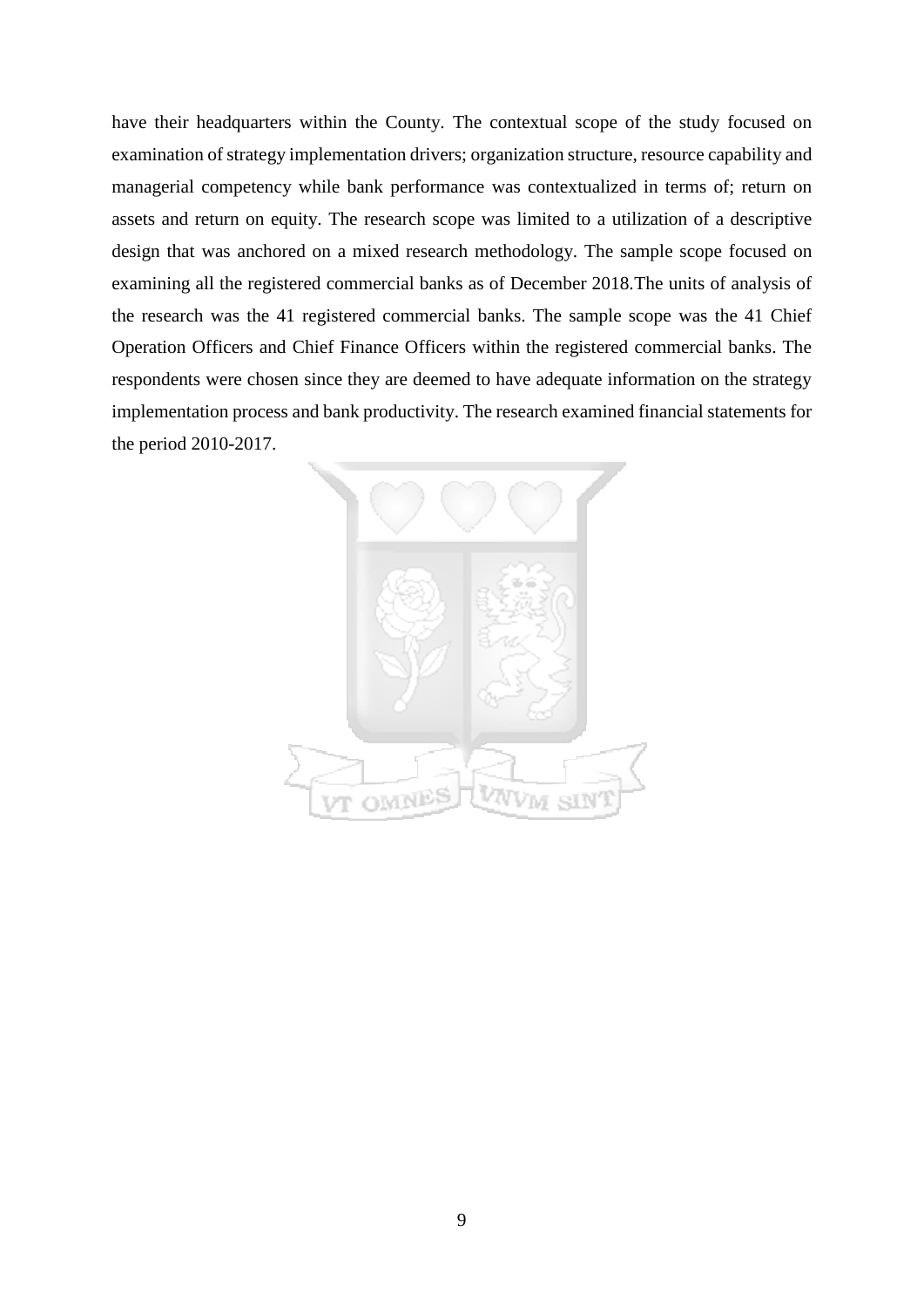#### **CHAPTER TWO**

### **LITERATURE REVIEW**

#### <span id="page-23-2"></span><span id="page-23-1"></span><span id="page-23-0"></span>**2.1 Introduction**

The chapter presents the review of relevant literature to the research premise. The chapter specifically discuss the theoretical foundation of the study, the empirical review of literature, the summary of research gaps, the conceptual framework and the operationalization of the study variables.

#### <span id="page-23-3"></span>**2.2 Theoretical Review**

This section presents the underlying theoretical foundations which form the basis of the study. The dominant theory for the study was the contingency theory. This theory postulates that the organization success is contingent on the interaction between the organization, firm capabilities, the environment and its internal mechanisms. The theory was supplemented by the management theory (anchoring management competency) and the dynamic capabilities theory (linking the resource capability of the firm).

#### <span id="page-23-4"></span>**2.2.1 Contingency Theory**

Proposed by Fiedler (1964), the contingency theorists argue that organizational structure depends on environmental conditions, technology, or scale of operation (Cole, 2002). Strategy must mesh with the firm's environment if it is to yield good organizational growth. Contingency theorists argue that organizational structure depends on environmental conditions, technology, or scale of operation (Bowen & Bhagrava, 2003).

Early contingency theorists, however, did not incorporate the concept of strategic choice and resultant competitive capabilities. Neo-contingency theorists filled this void by placing greater attention on the relationships among strategic choices and the long-term capabilities of the firm's growth. They argue that strategy must mesh with the firm's environment if it is to yield good growth (Goleman, 2003). Thus, strategic management requires an evaluation of the firm's environment (e.g., market conduct) and the specification of the firm's goals that are reflected in strategic actions; e.g., staff configuration, technology, and structural arrangements. The importance of this theory to this study stems from the fact that the firm's environment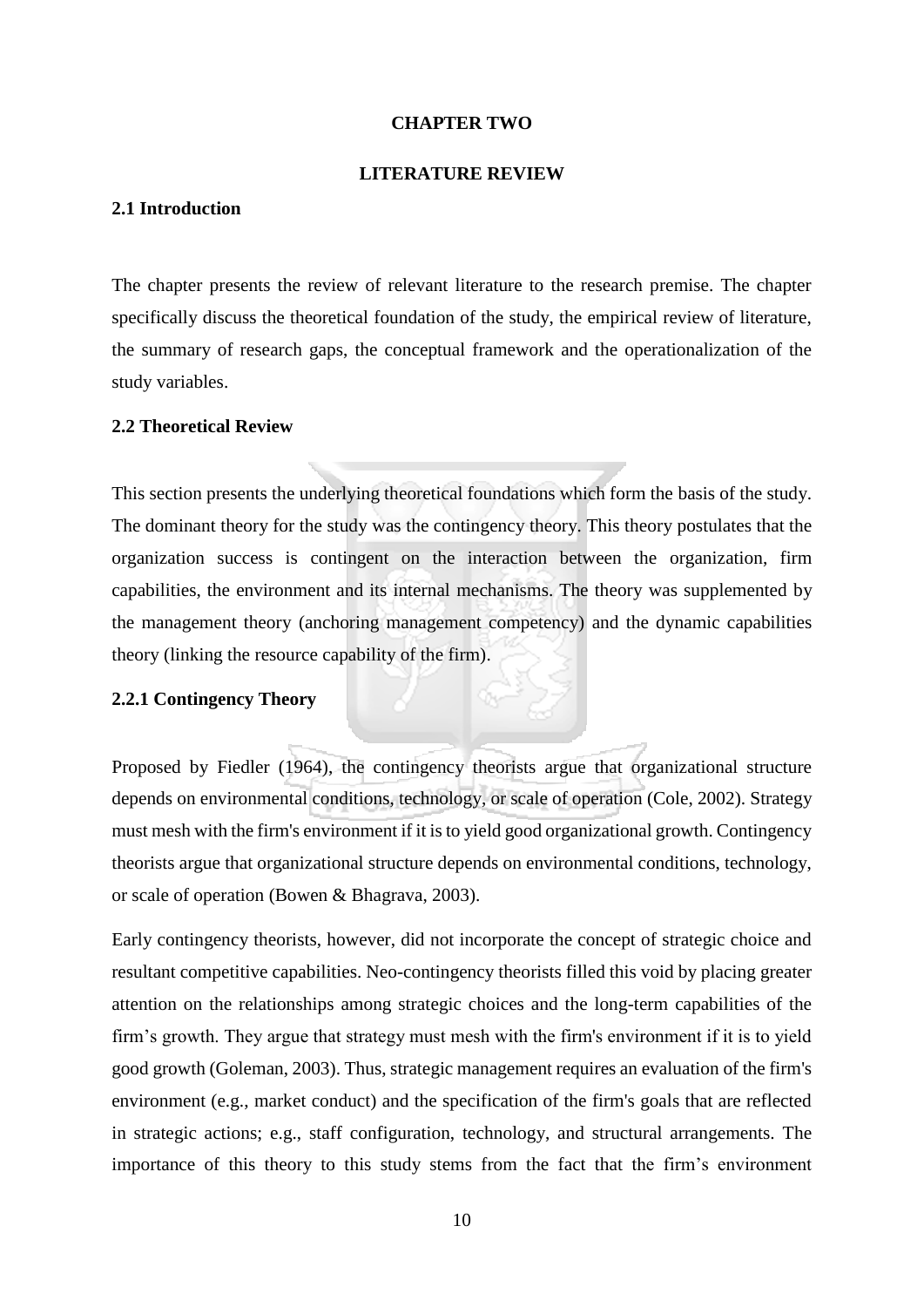mentioned represents both the internal and external business environment. The internal for this matter represents the organizations employees including the management, the resources to be used and all the structures (Judge & Piccolo, 2004).

The external environment represents the community in which the suppliers and consumers are drawn from. One of the determinants outlined in the study is the organization structure. The organization should be careful on how the structures, systems and control mechanism put in place reflect on the strategy implementation. The contingency theory further holds that having an elaborate organization structure will enhance the organizations capacity to respond to strategic changes. Thus, the organization structure should be adaptable to the business operations and the firm should always ensure there is an efficiency structure that supports the business growth. The theory was helpful when analysing the link between organizational structure and the success of strategic implementation.

#### <span id="page-24-0"></span>**2.2.2 Management Theory**

The management theory was proposed by Taylor (1909) and emphasizes the need for firms to foster their efficiency by leveraging on the capabilities of the employees. The theory further holds that the management of an organization is integral in combining the firm resources towards attaining the firm objectives. The underpinnings of the theory are that the position occupied by managers is the source of their power while democratic managers derive their power from the employees/subordinates. It also assumes that people are naturally self-directed and will work as expected with minimal supervision and proper motivation (Judge & Robinson, 2008).

This theory is very important as far as organizations' management is concerned. According to Koza and Lewin (2000), it is necessary to motivate the employees since it increases their productivity. Leaders have to give a strategic direction to the rest of the employees. It is necessary to create a conducive environment where the employees can perform to their maximum, making it able for the firm to be profitable and innovative making it improve its portfolio (Judge & Robinson, 2008). Since management involves accomplishing goals through human capital, it is necessary to keep them sufficiently motivated so as to maximize on their productivity and creativity.

This theory's relevance to the study is because management competency is one of the strategy implementation determinants outlined in the study. The bank managers may involve all types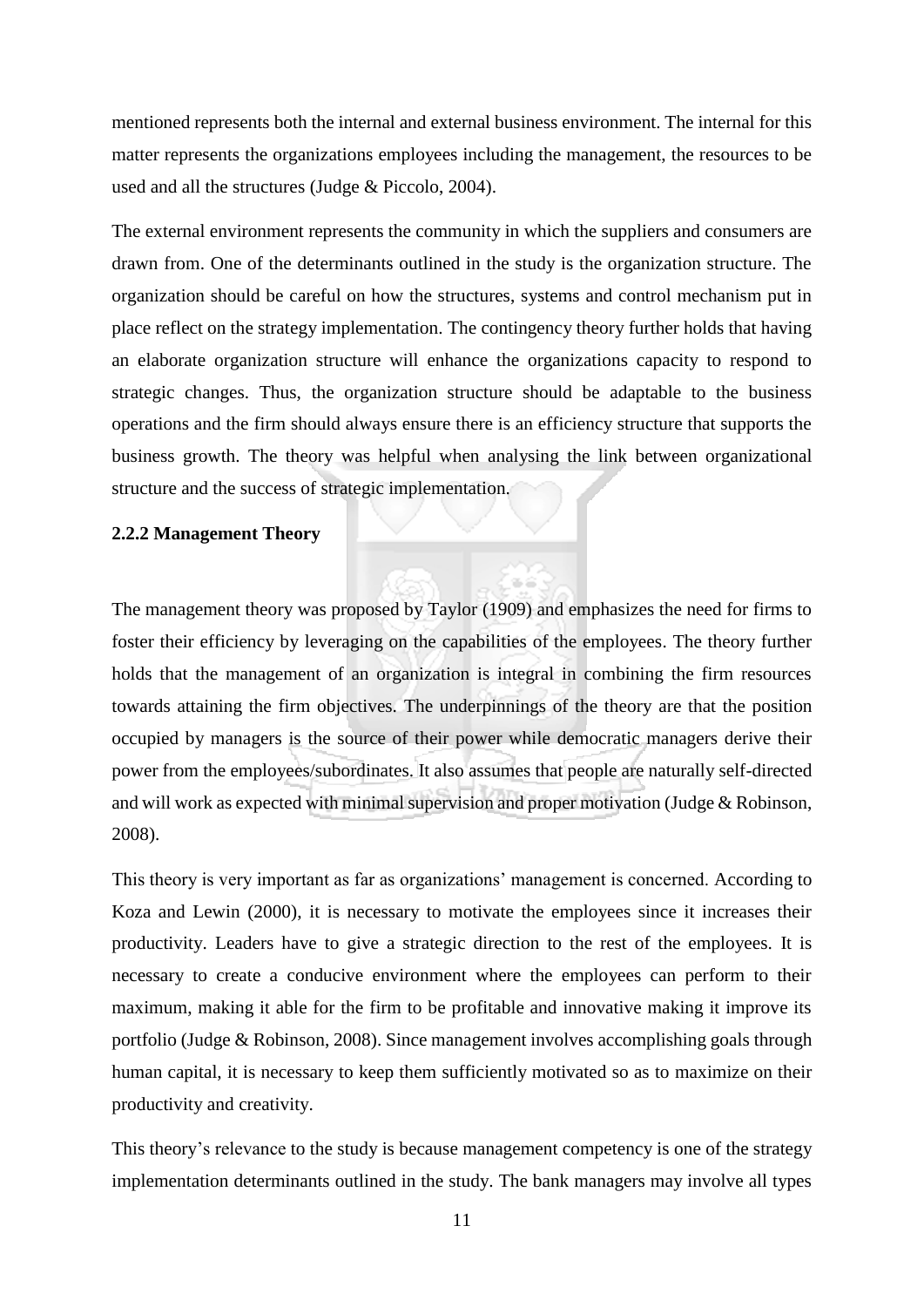of employees to be team players in working towards the growth of commercial banks. According to this theory using different management competencies and styles at different situations may help utilize different management styles in the organization to realize effective strategy implementation.

# <span id="page-25-0"></span>**2.2.3 Dynamic Capabilities Theory**

Teece, Pisano and Shuen (1997) defined the dynamic capabilities theory in their paper on dynamic capabilities and strategic management whose concept extends the Resource-Based View (RBV) theory to an approach for a dynamic environment where there is an emphasis on reducing product lifecycle and an increase in competition levels and advancement in technology (Winter, 2013). The importance of dynamic capability is that it plays a role as a safeguard between organizational resources and the changes in the business environment by allowing a firm to change its resource base to achieve a better performance through exploiting competitive advantage. The dynamic capability theory refers to organizations ability to attain renewed competitive advantage by revamping organizational resources and competences to achieve analogy with the shift in business environment.

Dynamic capabilities enable organizations to realize new opportunities a dynamic business environment by converting available resources in the organization into both tangible and intangible assets and capabilities (Easterby- Smith, Lyles, & Peteraf, 2009). The value creation process develops new opportunities through developing new products and services more effectively and efficiently. The dynamic capabilities of an organization reflect its capabilities to maximize its resource base and modify these resources for the good of the company facilitating the renewal of current processes, thus enabling the company to fit better with the environment (Zahra et al., 2006).

Core dynamic principles include reconfiguration, leveraging, learning and knowledge creation, integration, and sensing and seizing (Barreto, 2010). For an organization to efficiently renew its organizational capabilities in response to the ever-changing external environment, it needs to have the ability to seek out new opportunities by acquiring the needed resource capacity both human and financial resources (Teece, 2007).

The dynamic capabilities in the context of modern institutions arise in the context of the economic changes, the globalization and the internal changes in the organization. Institutions need to reconfigure their core capabilities which are essential in attaining better firm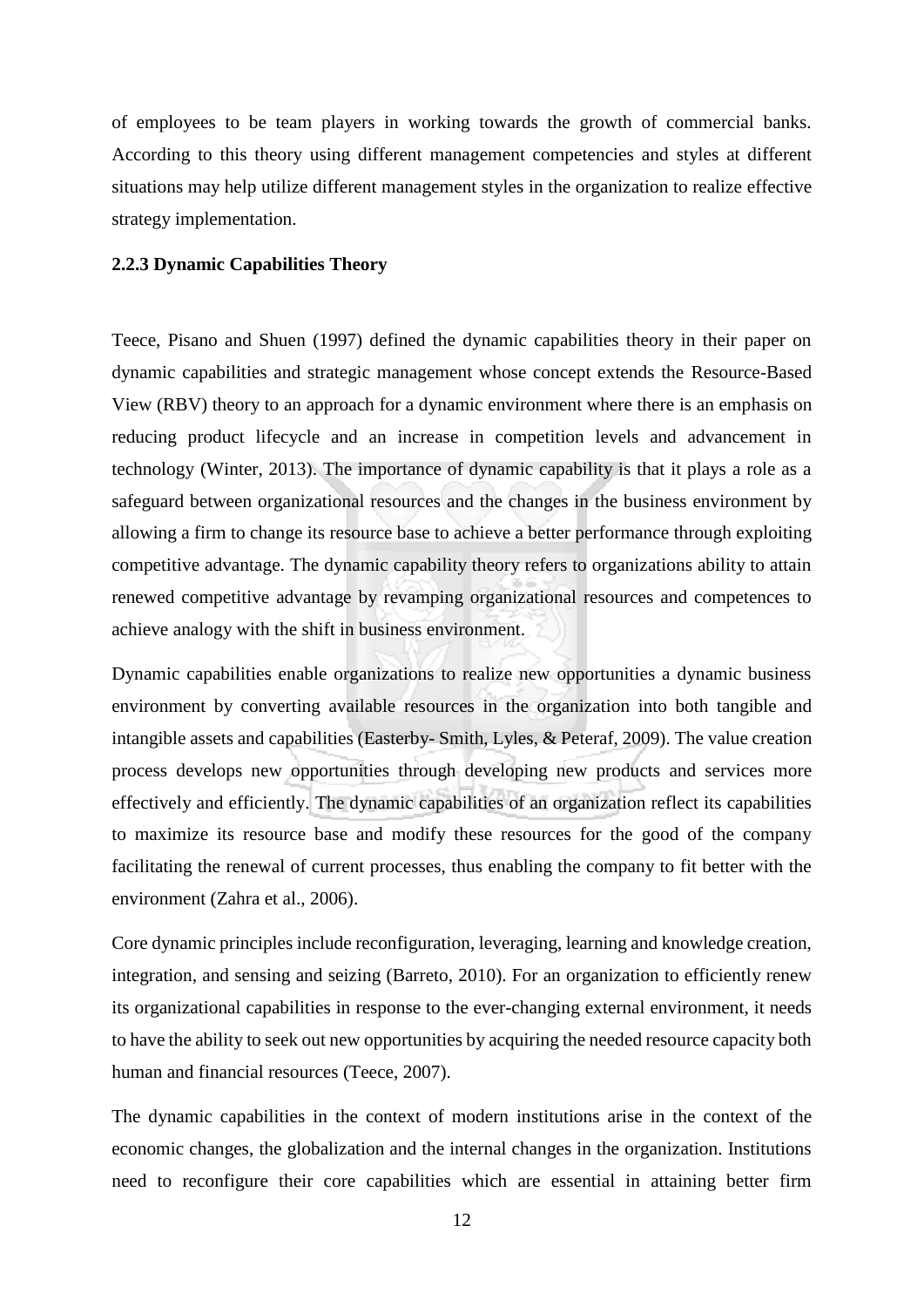performance. The current study sought to examine how the resource capabilities within banking institutions can be relied upon to foster their financial performance. This theory was relevant in examining how resource capability affects the strategy implementation.

### <span id="page-26-0"></span>**2.3 Empirical Review**

The empirical review examined previous empirical data in line with the study variables. This enabled the research to identify the gaps in the literature that the current study sought to fill.

#### <span id="page-26-1"></span>**2.3.1 Organization Structure and Financial Performance**

Ferri, Kalmi, and Kerola (2015) studied the effect of organizational structure and performance in European Banks. The research utilized panel data of European banks drawn for the period 1996-2011 and relied on random effects estimations to analyze the data obtained. The analysis revealed that the organization structure adopted within the commercial banks is key in determining ROA and ROE. The researchers point out that having diversity in the organization structure is critical for positive bank performance. The research focussed on European banks while the current study is based on Kenyan banks.

Mumi, Joseph and Quayes (2018) examined how organizational Structure affects performance of Microfinance Banking Institutions. The empirical data for the study was conducted across 105 countries with 1,518 microfinance banking institutions being considered. The results of the descriptive analysis indicated that the organization structure is essential in meeting the objective of the firm and the financial self-sufficiency of the microfinance institutions. The study however examined performance in general whereas the current research is based on financial performance.

Claver-Cortés, Pertusa-Ortega, and Molina-Azorín (2012) studied how organizational structure affects the competitive position of different firms in Spain drawn from different sectors within the economy. Generalized least square was utilized in analysis of the collected data. Study findings showed that the organization complexity and formalization in its structures influenced the implementation of hybrid strategies. The study further indicated that organizational structure does not directly affect the performance. The research targeted firms in different Spanish sectors whereas the current study only focused on commercial banking industry in Kenya.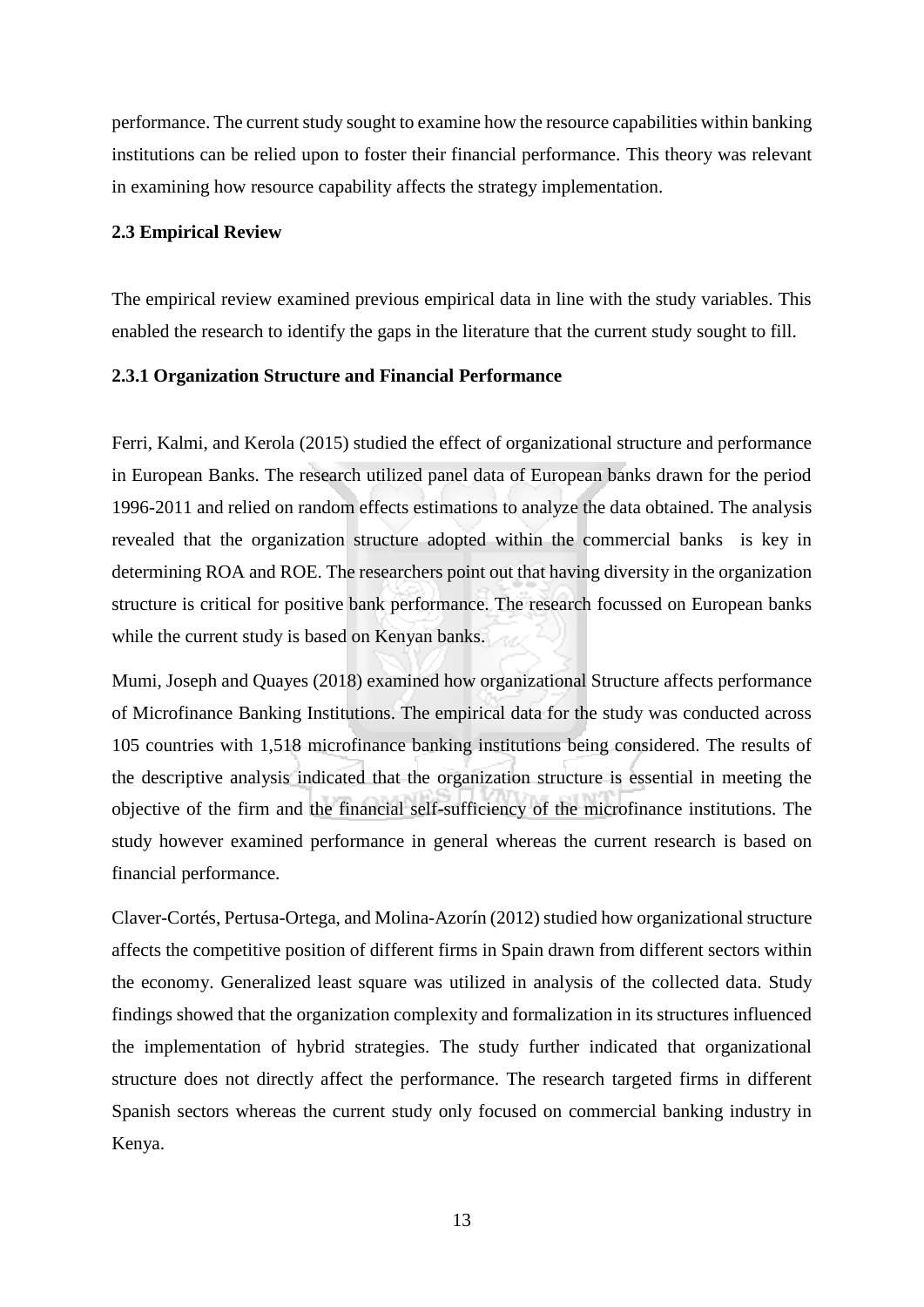Rajasekar (2014) studied energy distribution companies in the Sultanate of Oman in an attempt to analyze how effective strategy implementation affects performance in the service industry. The study utilized a survey research methodology with data being collected from 150 top executives within major electricity distribution companies. The study clearly showed that organizational structure did not have a major impact on strategy implementation. The study concludes that the most important factor in strategic implementation is leadership. The study however failed to examine how the factors affecting strategy implementation influence the firms financial performance. The current study sought to bridge this gap.

Ngeno (2013) examined how the structure of the organization influenced strategy implementation in major banks in Kenya. The research adopted a descriptive research design using quantitative data from 18 Kenyan banks. The study concluded that organization structure has positive effects on strategy implementation. The research posits that organization structure has a high effect on the performance of employees, compliance with regulations and attainment of community expectations. The research only sampled large commercial banks while the current study examined the entire commercial banking institutions in the country with a focus on Nairobi Country where they are all headquartered.

Mukhalasie (2014) studied factors affecting strategy implementation Kenyan banks. He employed descriptive research design and targeted 313 respondents working at KCB. The study used primary data and concluded that organizational processes, culture and structure greatly influenced the strategy implementation process. The research further indicated that organizational structure determines employee involvement. The study relied on primary data.

Njiru and Nyamute (2018) sought to determine the effect of the organization structure on productivity of Kenyan state corporations. The research design employed in the study focused on 34 commercial state corporations in Kenya. The study made use of both qualitative and quantitative data. The findings of the research indicated that structure formalization, structure complexity and structure centralization significantly affected profitability of state corporations. This study focused on commercial state corporations whereas the current research examined the financial performance of Kenyan banks.

#### <span id="page-27-0"></span>**2.3.2 Resource Capability and Financial Performance**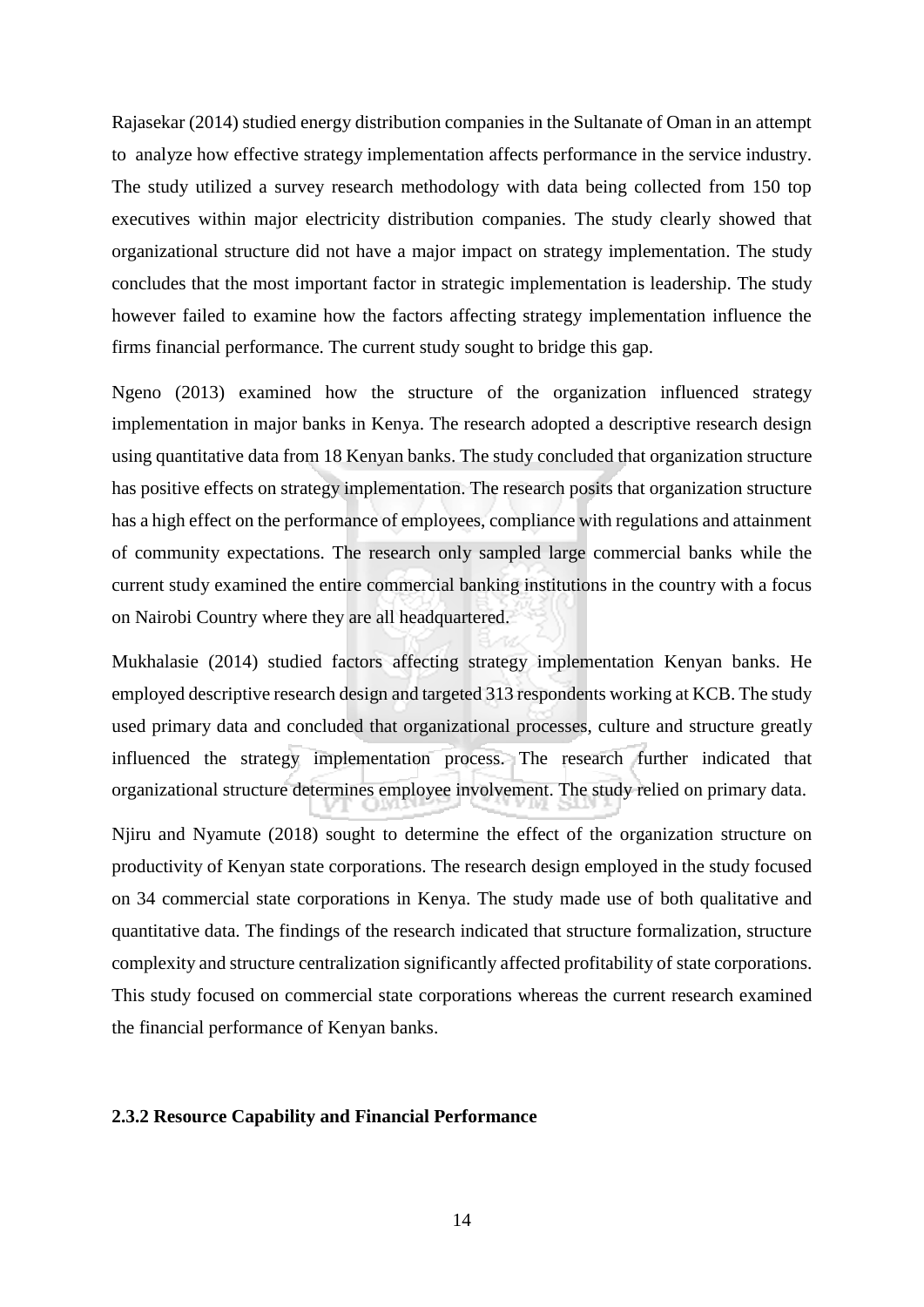Ozkan, Cakan, and Kayacan (2017) studied members of the Turkish Banking Sector to determine how Intellectual capital affects financial performance adopting an exploratory research design. The researcher focussed on 44 Turkish banks and obtained data from 2005- 2014. From the study, human capital efficiency fostered the performance of the general banking sector. The research further showed that when capital is used efficiently, then the performance will be positive. However, since the study is based in Turkey, its results may not reflect the situation in Kenyan banks.

Robin, Salim, and Bloch (2018) obtained data from Bangladesh banks so as to examine their financial performance. A panel data regression with data being collected from 1983-2012. Research findings showed that capital strength and the quality of the banks' asset positively affected performance of commercial banks. The results of the study further indicated that sufficient resource capability among commercial banks strengthened the absorptive capacity of the firms thus fostering financial performance. This study only used secondary data while the current study will use qualitative data.

Vihari, Singh, and Rao (2016) examined Indian banks to determine the relationship between efficiency in managing human capital and performance of the organization. The study specifically examined how human capital management drivers affect bank performance. Data was collected and analyzed using panel least square structural equation modelling. Study findings indicated that unique personnel skills, remuneration and resource capacity positively affect bank performance. The study examined organization performance while the current study analyses financial performance. UNVM SINT

Osisioma, Nzewi, and Mgbemena (2016) examined the dynamic Capabilities and Performance of Selected Commercial Banks in Awka, Anambra State, Nigeria. Descriptive survey research design was employed and data were collected through structured questionnaire. The study further utilized product moment correlation and the results revealed that sensing capability positively affected banks organization performance. The study further indicated that leveraging on core competencies the commercial banks were more aggressive in strategy execution and this fostered their competitiveness. However, the study did not examine the effect of resource capabilities in general affect the strategy implementation process.

Wakaisuka-Isingoma, Aduda, Wainaina, and Mwangi (2016) examined how corporate governance, firm characteristics, external environment affect performance of Ugandan financial institutions. The study conducted a review of literature and indicated that dependency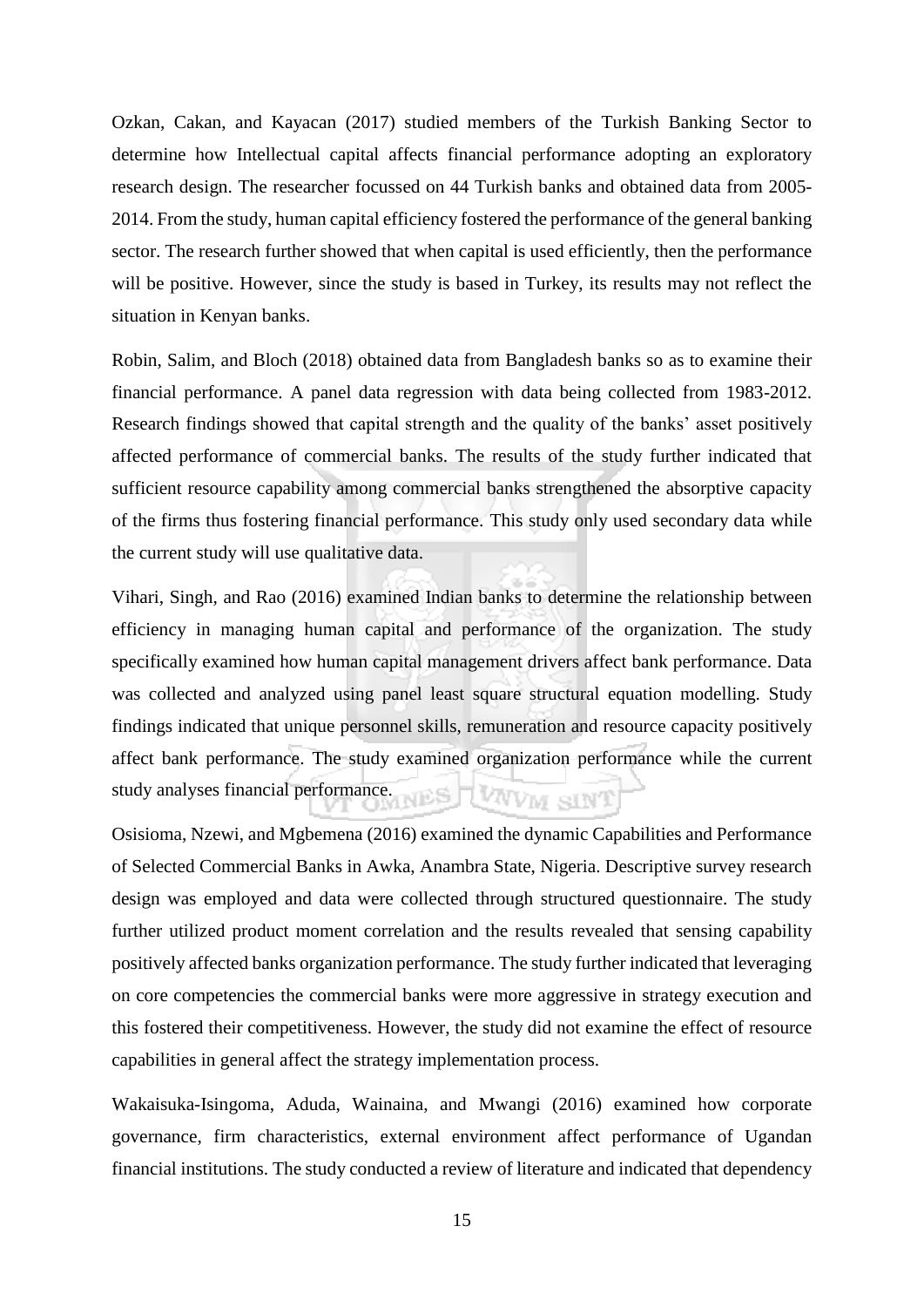on the firm internal resources and the core capabilities of the bank positively affected in the institution's performance. However, the study utilized a literature review methodology while the current study used quantitative data sources.

Njagi (2013) studies factors that influence implementation of IT projects in Kenyan banks. A descriptive research design was adopted targeting 132 human resource personnel working within Kenya Commercial Banks. Both descriptive and inferential analysis were used to analyze the data. Rsults led to the conclusion that Kenyan commercial banks emphasized more on the skills of the personnel, teamwork and stakeholder involvement, since these three are key in ensuring that there is successful implementation of IT projects.The study results further showed that Experience of the Human resource, in terms of working in project teams, enhances and influences success of IT projects implementation. The research however considered a single commercial bank while the current study scope factored in the banking industry.

Mohamed and Bett (2018) studied how strategic resources affect performance of Equity Bank Limited. The research employed a descriptive research design with the study relying on quantitative data. Evidence from the study showed that management capability, system processes and capital outlay had significant effects on the organizational performance of equity bank. The study indicated that better resource mobilization will also result in better organization performance. The study however focused on Equity bank.

# <span id="page-29-0"></span>**2.3.3 Management Competency and Financial Performance**

Muhmad and Hashim (2015) conducted a research focusing on using the camel framework in assessing bank performance in Malaysia. The research focused on both domestic and foreign banks and utilized data reported between 2008-2012. The regression analysis employed revealed that management efficiency within commercial banks had no significant effects on bank performance. The research however relied on secondary data alone, as opposed to this study which will also rely on primary data sources.

Dabari and Saidin (2015) studied factors that influence implementation of enterprise risk management in the Nigerian banking sector. The study adopted descriptive research design and relied on descriptive and logistic regression model in the data analysis. The results indicated that effectiveness of internal audits, competency of the human capital, government regulations and commitment from the management had significant effects on the successful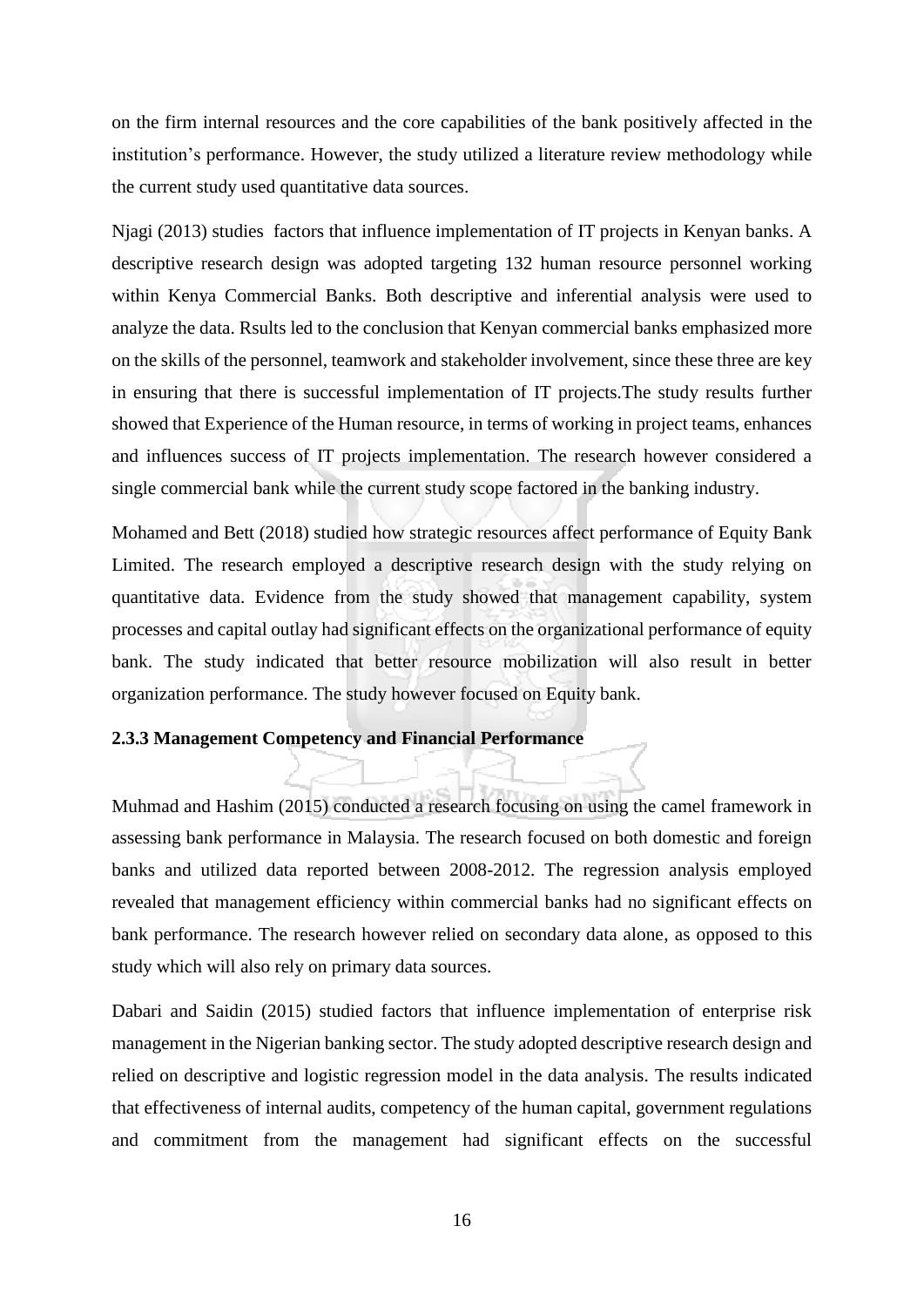implementation of ERM. The study was conducted among Nigerian banks whereas current study focused on Kenyan banks.

Kamukama, Kyomuhangi, Akisimire, and Orobia (2017) studied competitive advantage: Mediator of managerial competence and financial performance of banks in Uganda. The study employed a cross sectional survey design that focussed on the 22 Ugandan banks that are still functional. The collected data was analysed using descriptive statistics, zero order correlation and hierarchical regression analysis revealing that managerial competence has a key role to play in productivity of commercial entities. The findings further indicated that managerial skills and core capabilities enhanced the competitiveness of the commercial banks. The study employed a cross sectional design as opposed to this study which will use a descriptive research design.

Munjuri and K'Obonyo (2015) examined the effects of human capital and employee empowerment on performance of both insurance firms and Kenyan banks. The study adopted a descriptive cross-sectional survey design across banks and insurance firms in Kenya. The research utilized both descriptive and inferential analysis techniques and findings showed that employee empowerment had a mediating effect on human capital hence firm performance. The study further indicated that the management should ensure that personnel possess the desired knowledge and skills in order to gain from employee empowerment practices. The study factored did not depend on banks but used insurance data in the analysis, making the findings unreliable in this study.

Barus, Muturi, Kibati, and Koima (2017) examined the effects of management efficiency on performance of Kenyan SACCOs. An explanatory research design which targeted the 83 Kenyan registered deposit taking SACCOs was used. The results of the regression analysis showed that management efficiency did not significantly influence financial performance of Kenyan SACCOs. This study only looked at SACCO's rather than banks to examine how management competency affects banks financial performance.

Olaka, Lewa, and Kiriri (2016) examined the Critical Strategic Leadership Actions in Kenyan Commercial Banks. The researchers indicated that for efficiency and better performance in commercial banks the management should focus on guiding organization to deal with change, provide management skills to cope with change, set strategic direction and sustain effective organization culture as well as ethical practices. However, the study examined SACCOs while this study analyzed bank performance.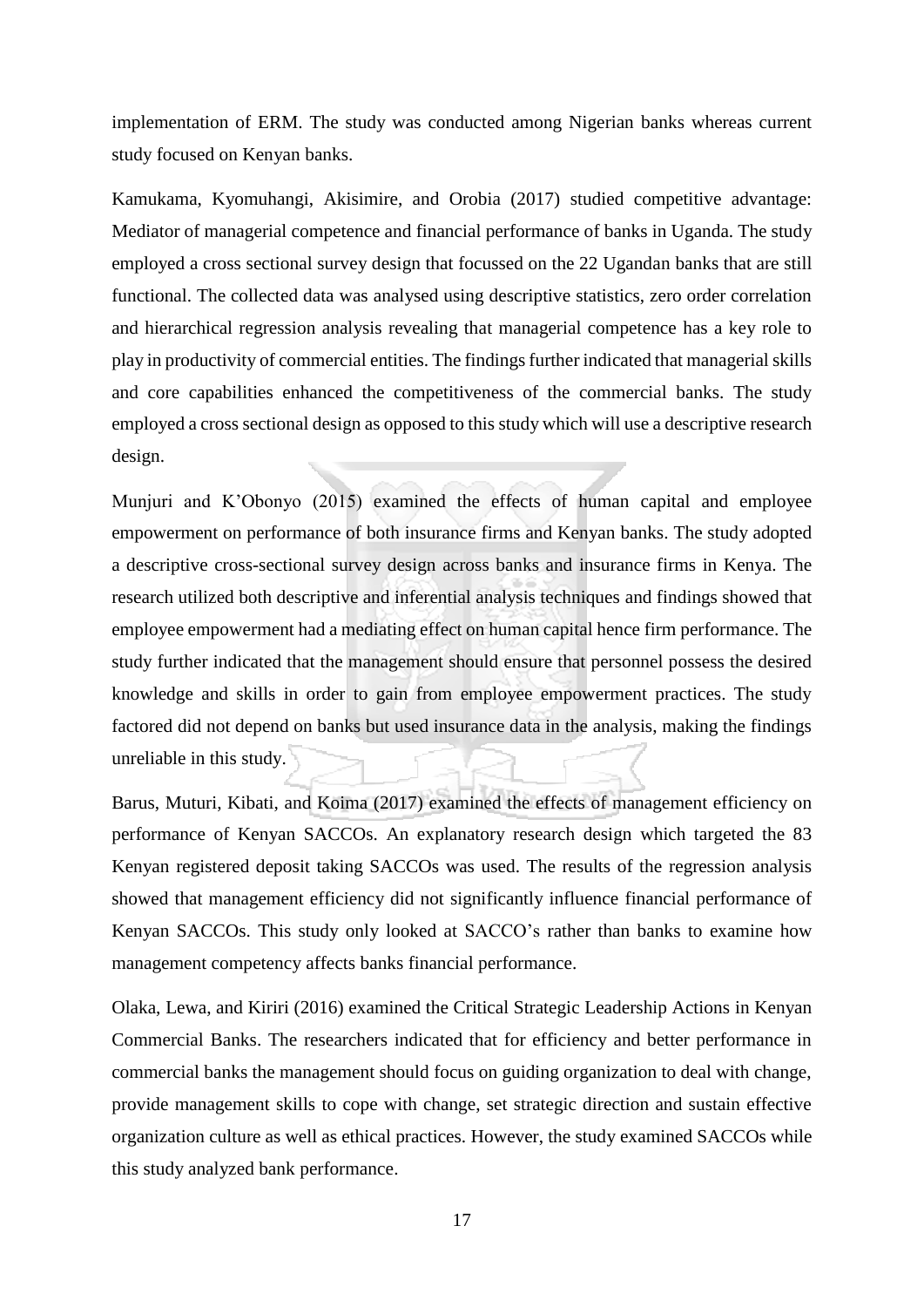Ombaka and Jagongo (2018) examined how M&As affect financial performance of selected Kenyan banks utilizing descriptive research design. The findings of the regression analysis showed that operational synergy accruing from combining the managerial competency of commercial banks enhanced their financial performance. However, as opposed to this study which relied on data across all banking institutions, the study selected only 9 banks.

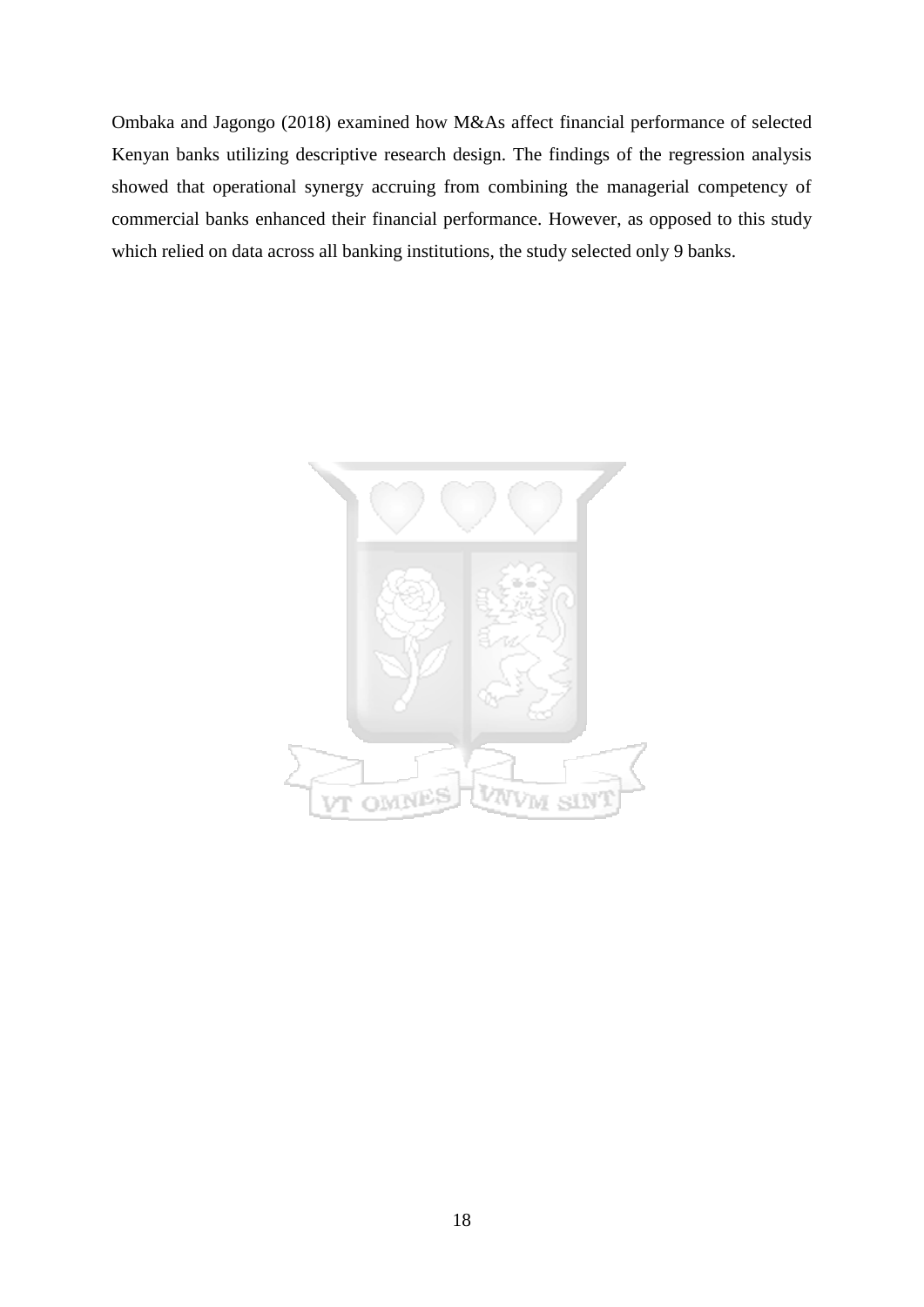# **2.4 Summary of Literature and Research Gaps**

The research further sought to identify the contextual gaps, knowledge and methodological gaps that were presented in Table 2.1 below;

# **Table 2.1 Research Gaps**

| <b>Author</b>                                                  | <b>Title</b>                                                                                                                   | <b>Findings</b>                                                                                                                                                                                    | <b>Research Gap</b>                                                                            |
|----------------------------------------------------------------|--------------------------------------------------------------------------------------------------------------------------------|----------------------------------------------------------------------------------------------------------------------------------------------------------------------------------------------------|------------------------------------------------------------------------------------------------|
| Barus,<br>Muturi,<br>Kibati, and Koima<br>(2017)               | Effect of management efficiency on<br>financial performance of Savings and<br>Credit Societies in Kenya.                       | No significant effect<br>the<br>on<br>performance<br>financial<br>Kenyan<br>SACCO <sub>s</sub> .                                                                                                   | The study was not based on banks but SACCOs.                                                   |
| Kamukama,<br>Kyomuhangi,<br>Akisimire,<br>and<br>Orobia (2017) | competitive advantage: Mediator of<br>managerial competence and financial<br>performance of commercial banks in<br>Uganda      | Competence<br><i>is</i><br>key<br>1n<br>organizational performance                                                                                                                                 | Utilized a cross sectional design while this study utilized<br>a descriptive research design.  |
| Osisioma, Nzewi,<br>Mgbemena<br>and<br>(2016)                  | Capabilities<br>dynamic<br><b>The</b><br>and<br>Performance of Selected Commercial<br>Banks in Awka, Anambra State,<br>Nigeria | The<br>indicated<br>study<br>that<br>leveraging on core competencies<br>the commercial banks were more<br>aggressive in strategy execution<br>this<br>fostered<br>their<br>and<br>competitiveness. | Did not examine the effect of resource capabilities in the<br>strategy implementation process. |
| Ozkan, Cakan, and<br>Kayacan $(2017)$                          | The effect of Intellectual capital and<br>financial performance: A study of the<br>Turkish Banking Sector.                     | efficiency<br>Human<br>capital<br>increased performance of the<br>banking sector.                                                                                                                  | Was not conducted within the research parameters.                                              |

<span id="page-32-1"></span><span id="page-32-0"></span>**Source:** Author (2019)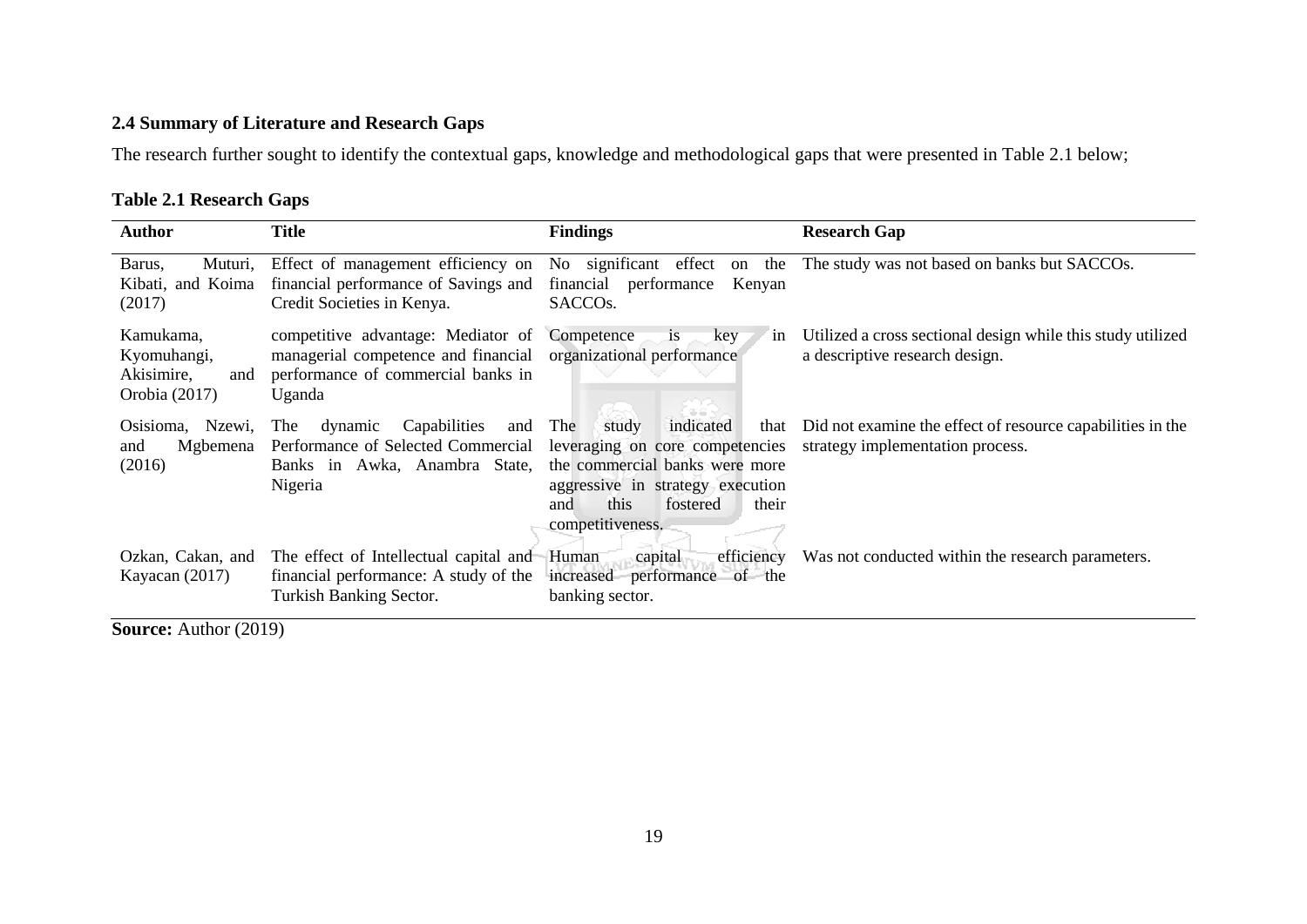# <span id="page-33-0"></span>**2.5 Conceptual Framework**

The conceptual framework depicts how the variables of the study are related. The independent variable of the study is strategy implementation with constructs being organization structure, resource capability and management competency while the dependent variable for the study is the financial performance. An independent variable influence and determines the effect of another variable.

# <span id="page-33-1"></span>**Figure 2.1 Conceptual Framework Independent Variables Dependent Variable Strategy Implementation Financial Performance Organization Structure:** Coordination Work Environment Task allocation **Resource Capability: Financial Performance:** • Financial resources Return on Assets Core competencies Return on Equity VES VAVVM • Human capital availability **Management Competency:** Organizing and task management Leadership style Delegation



The framework conceptualizes the hypothesized interaction between determinants of strategy implementation and financial performance. It further hypothesizes that organization structure,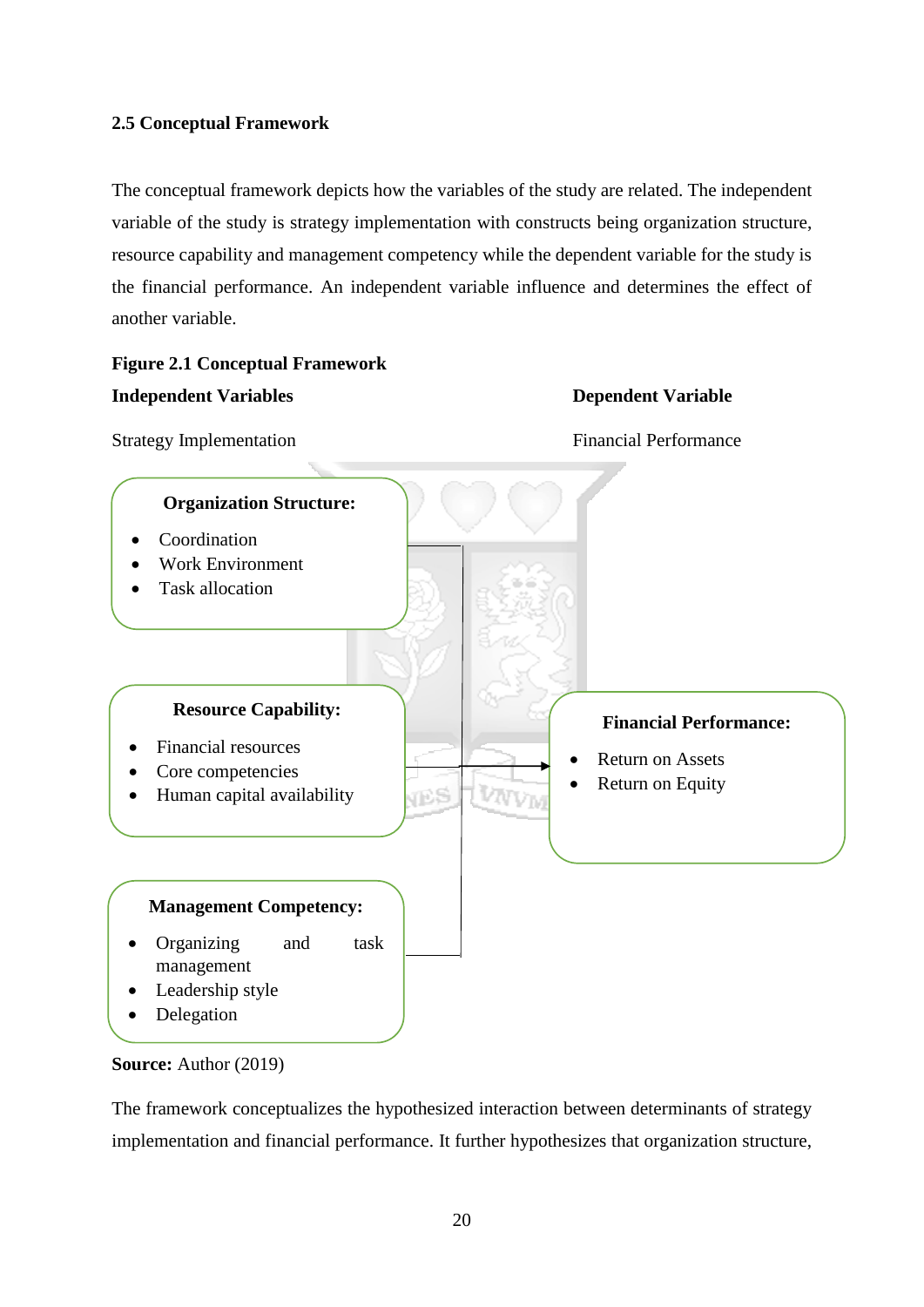resource capability and management competency significantly affect banks financial performance.

| Objective                                                                                                      | <b>Variable</b>                                                                       | <b>Measurement</b>   | Data<br><b>Collection</b><br><b>Tool</b> | <b>Data Analysis</b>                                       |
|----------------------------------------------------------------------------------------------------------------|---------------------------------------------------------------------------------------|----------------------|------------------------------------------|------------------------------------------------------------|
| examine<br>To<br>how<br>organization<br>affects<br>structure<br>financial<br>of<br>performance<br>Kenyan banks | Coordination<br>$\bullet$<br>Work<br>Environment<br><b>Task</b><br>allocation         | Quantitative<br>data | Structured<br>questionnaire              | Descriptive<br>Correlation<br>tests<br>Regression<br>tests |
| examine<br>how<br>Tо<br>capability<br>resource<br>financial<br>affects<br>of<br>performance<br>Kenyan banks    | Financial<br>resources<br>Core<br>competencies<br>Human<br>$\bullet$<br>resources     | Quantitative<br>data | Structured<br>questionnaire              | Descriptive<br>Correlation<br>tests<br>Regression<br>tests |
| To determine how<br>managerial<br>competency<br>affects<br>financial<br>performance<br>Kenyan banks            | Organizing<br>and task<br>management<br>Leadership<br>style<br>Delegation<br>VT OMNES | Quantitative<br>data | Structured<br>questionnaire<br>SINT      | Descriptive<br>Correlation<br>tests<br>Regression<br>tests |
| Financial<br>performance<br>of<br>commercial banks                                                             | Return on<br>assets<br>Return on<br>equity                                            | Quantitative<br>data | Panel<br>data<br>extraction<br>form      | Descriptive<br>Correlation<br>tests<br>Regression<br>tests |

<span id="page-34-0"></span>**Table 2.2 Operationalization of Variables**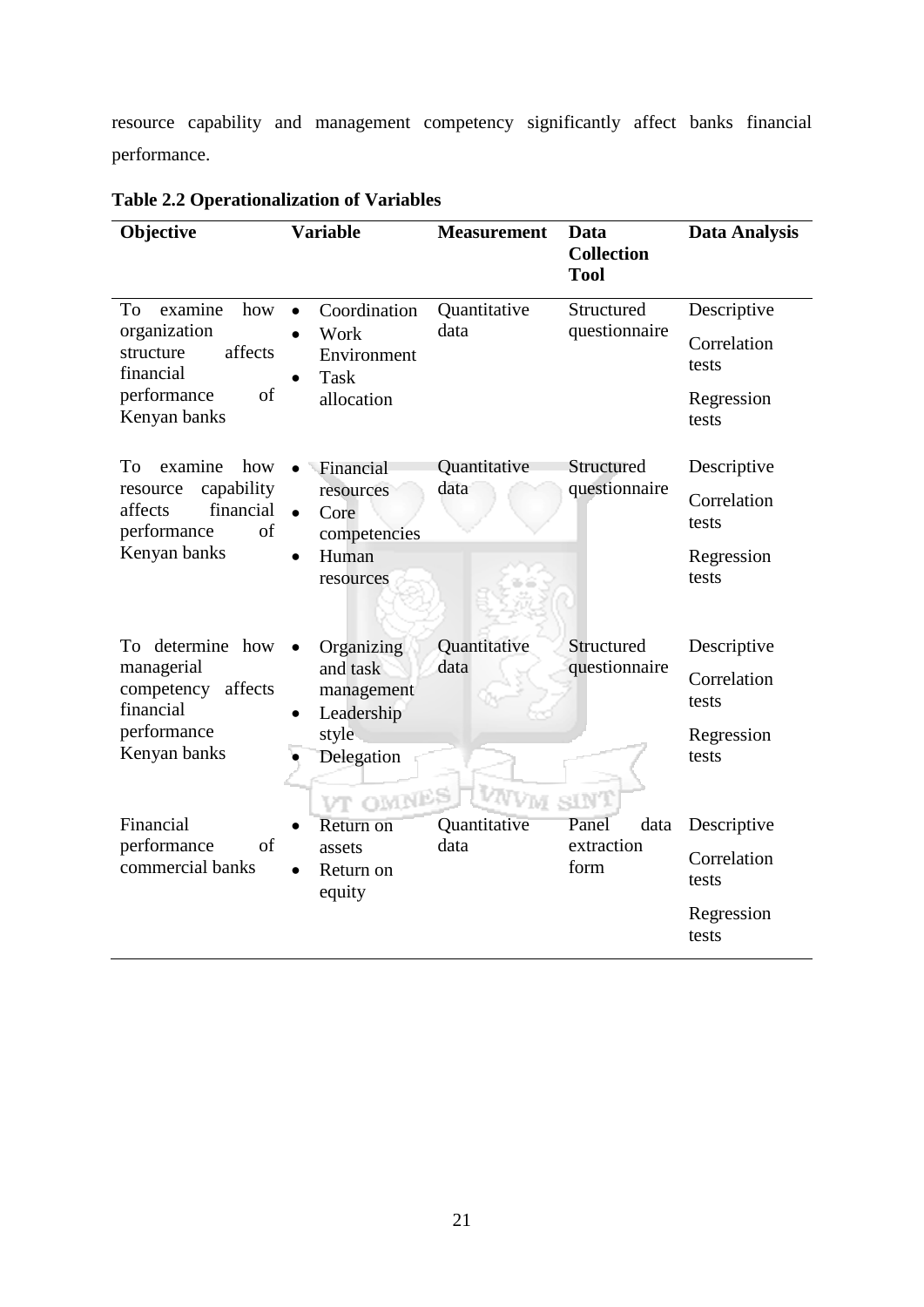# <span id="page-35-0"></span>**2.6 Chapter Summary**

The second chapter of the study presented the review of related literature and empirical studies in line with the study variables. The research was premised on the contingency theory (Fiedler, 1964), management theory (Taylor, 1909) and the dynamic capabilities theory (Teece, Pisano, & A. Shuen, 1997). The review of related literature indicated that despite a number of extant literatures on determinants of strategy implementation the available data is inconclusive with regard to the Kenyan commercial banks hence the current study sought to fill the empirical gaps.

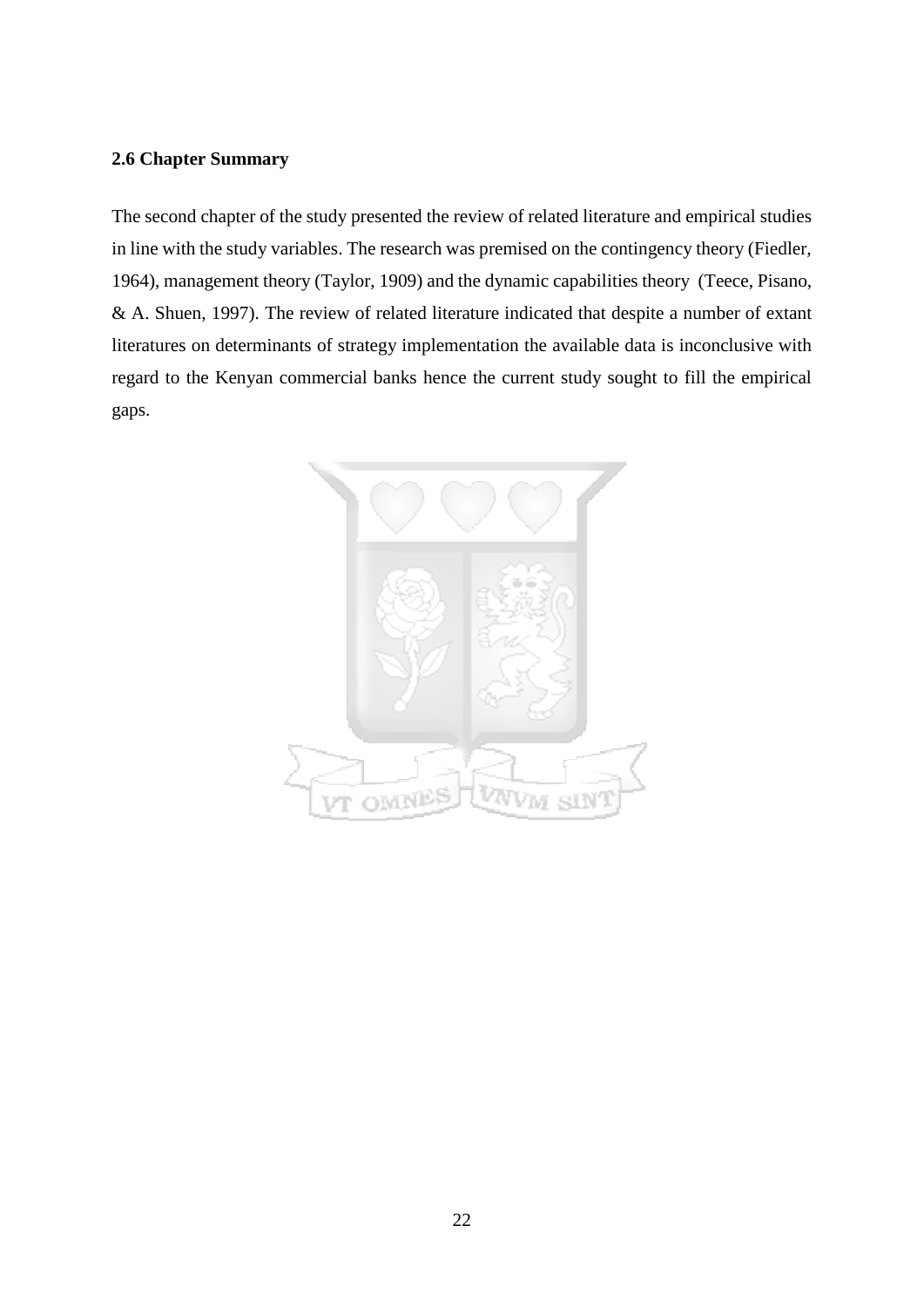#### **CHAPTER THREE**

#### **RESEARCH METHODOLOGY**

#### **3.1 Introduction**

This chapter presents the methodology to be used to examine the research problem. The chapter in detail presented the research design, target population, sampling techniques and size, data collection instruments, procedures, analysis and presentation.

## **3.2 Research Design**

Research design is the main plan detailing the data collection and analysis procedures according to the research questions (Kothari, 2004). Yin (2003) defines research design as the logical sequence linking empirical data to the initial research questions of the study. Research design is comprised of all the methods and procedures used when carrying out a research (Creswell, 2012). The current study employed a descriptive research design. This was selected since it allows for quantitative data to be used analysing the relationship between the study variables.

## **3.3 Target Population**

According to Cooper and Schindler (2006), the population is the entire arrangement of people, cases or protests with some normal perceptible qualities. The unit of analysis in the current study was the 41 commercial banks fully in operation less the 2 institutions under receivership. The unit of observation was the Chief Operations Officers (COO) and the Chief Finance Officers (CFO) of the 41 commercial banks within their headquarters in Nairobi. The officers were chosen since they are deemed to have the adequate knowledge on the strategy implementation and banks performance. Banks operate in hierarchical structures and hence, the Chiefs officers were more responsive than the managers, who might have to seek approvals from the Chiefs in order to respond. The Chiefs also have an overall strategic view of the organization from; Strategy, Human Resources, Operations and Financials. This fostered the adequacy of the collected data in answering the research problem.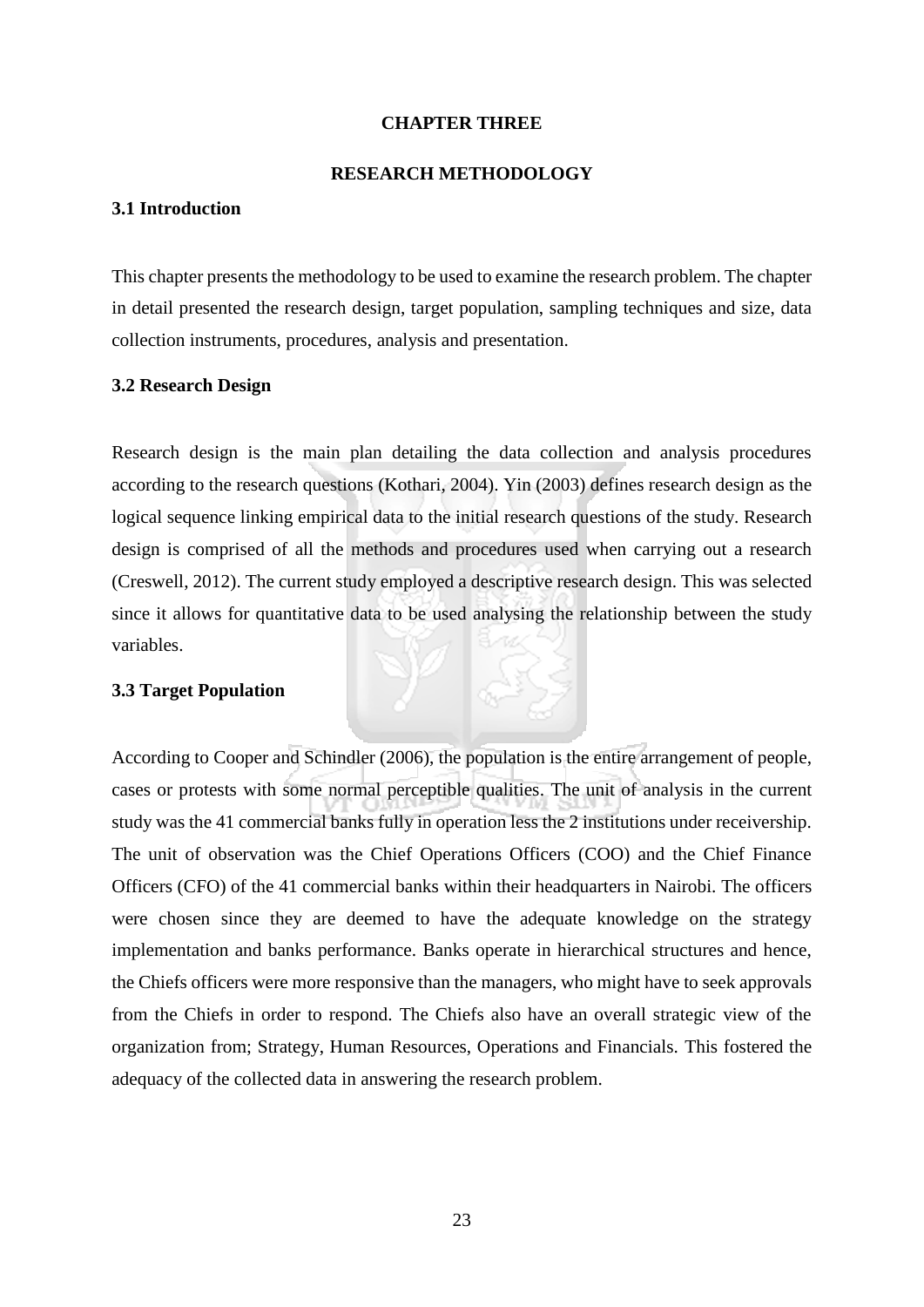#### **3.3.1 Sampling Design**

A sample frame according to Johnson (2010) is list of all members of the population of interest, with the specific characteristics needed for the study. The sample frame for the study was drawn from the 41 fully-operating commercial banks in Kenya. According to Kothari (2012), sampling is the process followed in acquiring information about a target population or a proportion of it. Samples for scientific studies can be drawn using both probability and nonprobability-based methods (Saunders, 2011). The study conducted a census survey of the82 respondents drawn from the registered commercial banks in Kenya.

#### **3.4 Data Collection**

Data collection involves gathering pieces of information about a certain topic that are essential towards answering the research questions (Cooper & Schilndler, 2006). Quantitative data was considered for this study and questionnaires were prepared and distributed to respondents. The use of questionnaire was preferred since it allows the researcher to collect data from a wide geographical area at a relatively low cost. It is also free from unfairness and guarantees non disclosure of the respondent's identity. The study reviewed annual Central Bank of Kenya supervision reports of the banking sector for the period 2010-2017 to examine the ROA and ROE as the measures of financial performance.

## **3.5 Validity and Reliability Tests**

Pretesting of the questionnaires was carried out to determine clarity and information validity (Strauss & Corbin, 2007). The pilot test was conducted with 10% of the sample respondents within the commercial banks representing eight respondents.

VT OMNES

#### **3.5.1 Validity Tests**

According to Shadish et al, (2002), validity is a measure of the questionnaire's representation of the subjects under study. The study utilized both content and construct validity. Content validity conducted with help of the supervisor in examining the research instrument. Construct validity within the research was conducted by ensuring that all the constructs of the research variables are incorporated in the research instrument.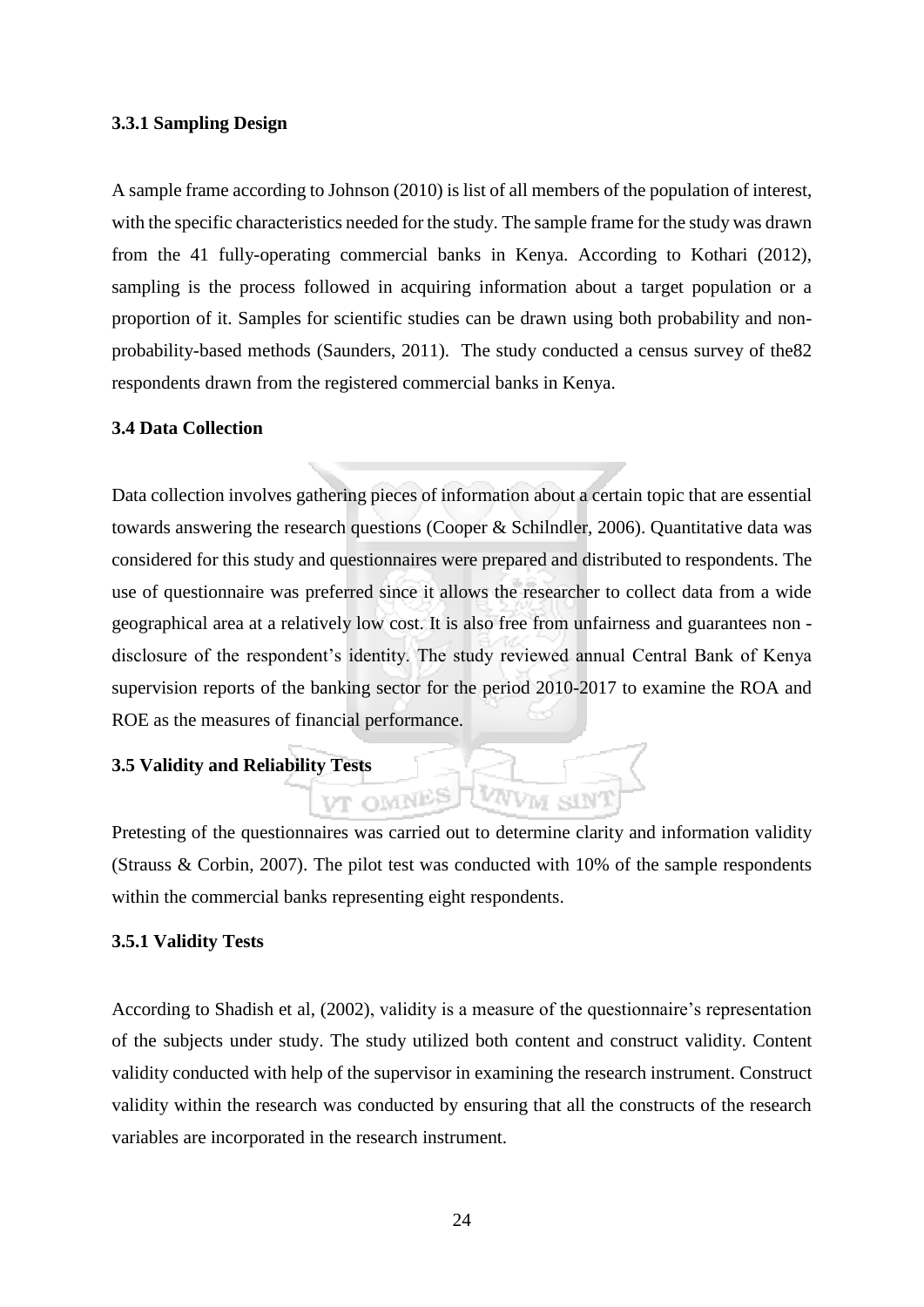#### **3.5.2 Reliability Tests**

Data reliability which is a measure of internal consistency was measured using Cronbach's alpha correlation which ranges between 0 and 1 (Kothari, 2004). The higher the value of the alpha coefficient the more reliable the data collection instruments and all coefficients above 0.7 were considered. In line with Nunnally (1978) recommendation, only constructs with a cutoff of 0.7 and greater was considered for further analysis in the study.

#### **Table 3.1 Reliability Statistics**

| <b>Construct</b>       | <b>Cronbach's Alpha</b> | <b>No. of Items</b> |
|------------------------|-------------------------|---------------------|
| Financial performance  | .074                    | 4                   |
| Organization structure | 0.85                    | <sub>0</sub>        |
| Resource capability    | 0.93                    | 6                   |
| Management competency  | 0.86                    | 6                   |

The results of the analysis indicated that the research constructs had all attained internal consistency as indicated by the Cronbach Alpha scores of above 0.7 as indicated hence, they were utilized in the main research.



#### **3.6 Data Analysis**

Both descriptive and inferential statistics was used in the study and increase the accuracy of the collected data by testing the developed hypothesis (Sekaran, 2016). Analysis of the data collected was based on descriptive and inferential analysis with descriptive analysis involving estimating means, frequencies and standard deviation. Inferential analysis involved correlation analysis, variance analysis (ANOVA) and regression analysis. The regression equation below was essential;

## **Y = α + β1X1 + β2X2 + β3X3+ ε**

Where:  $Y = Dependent Variable (financial performance of commercial banks)$ 

Independent variables, which include: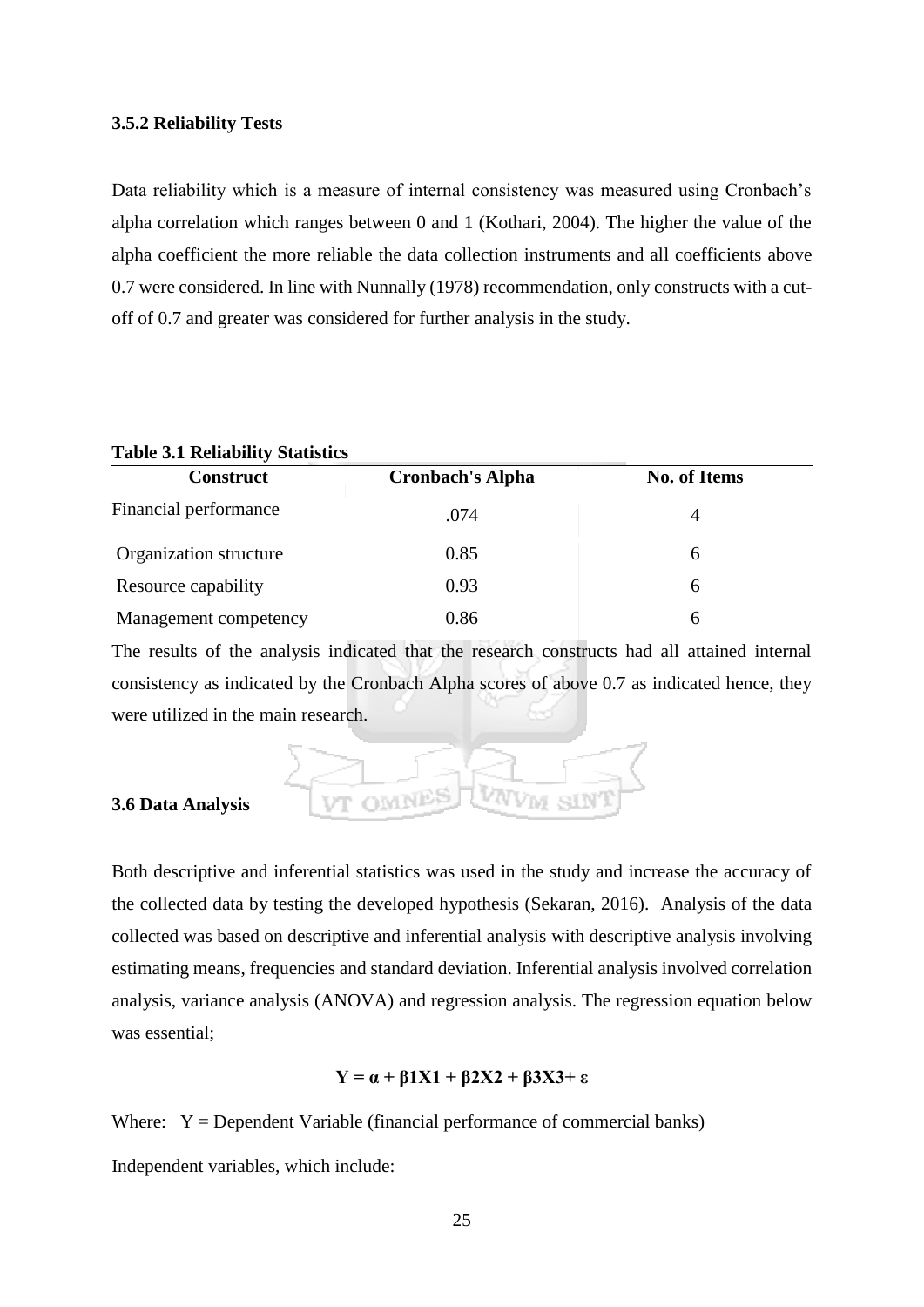- X1 is Organization structure
- X2 is Resource capability
- X3 is Management competency
- $\alpha$  = the constant
- $β1 3 =$  the regression coefficient or change included in Y by each X

 $\epsilon$  = error term

## **3.6.1 Diagnostic Tests**

The table below presents the test of linear regression assumptions that were adopted in conducting diagnostic tests.

| <b>Test</b>        | <b>Significance</b>                                  | <b>Test used</b> | Conclusion                       |
|--------------------|------------------------------------------------------|------------------|----------------------------------|
| Normality          | Determination of the shape of Shapiro-wilk           |                  | shapiro-wilk<br>The              |
|                    | the distribution and helps to                        | tests            | statistics<br>should<br>be       |
|                    | predict dependent variables<br>scores<br>OMNES<br>VT | m sınT           | above $sig=.05$                  |
| Multicollinearity  | Check <sup>-</sup><br>whether<br>the                 | Variance         | VIF<br>of<br>around<br><b>or</b> |
|                    | correlations<br>among<br>the                         | Inflation        | greater than 10 shows a          |
|                    | variables<br>independent<br>are                      | Factor (VIF)     | high<br>degree<br>of             |
|                    | strong                                               |                  | Multicollinearity                |
| <b>Tests</b><br>of | check that the residuals of the Durbin               |                  | <b>Scores</b><br>between<br>1.5  |
| Independence       | models<br>were<br>not<br>auto                        | Watson (DW)      | indicate<br>2.5<br>and           |
| (Autocorrelation)  | correlated<br>(Checks)<br>for                        | test             | independent                      |
|                    | independence of error terms,                         |                  | observations                     |
|                    | which<br>implies<br>that                             |                  |                                  |
|                    | observations are independent                         |                  |                                  |

## **Table 3.2 Diagnostic Tests**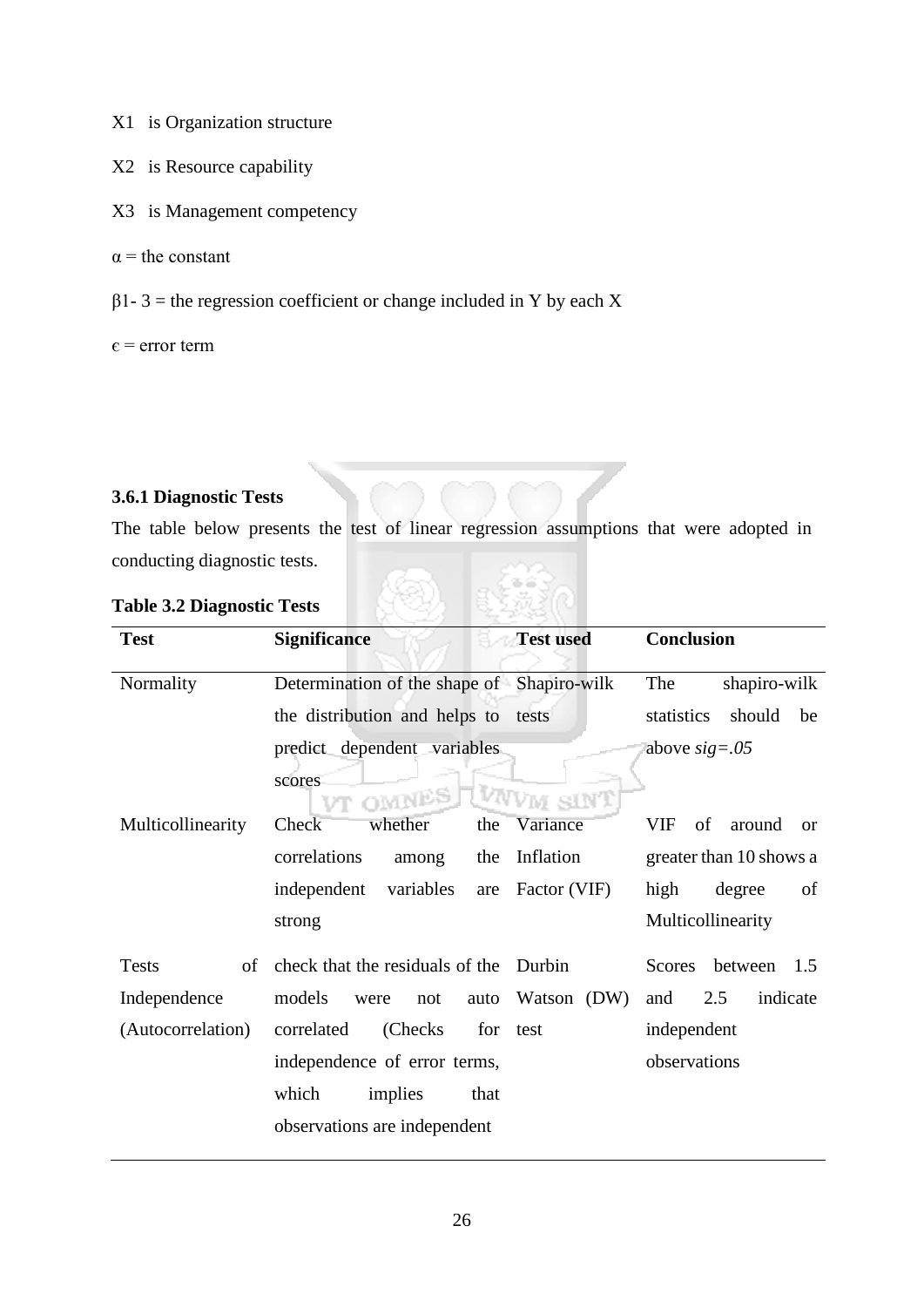## **3.7 Ethical Considerations**

To conform with ethical research guidelines the study ensured that prior authorization is sought from the Strathmore University Business School-Ethics Research Committee. The study further sought clearance from NACOSTI. The study respondents were granted their anonymity and prior consent was sought before being involved in the study. The data obtained from the research was used for academic purposes only and the sources remained confidential.

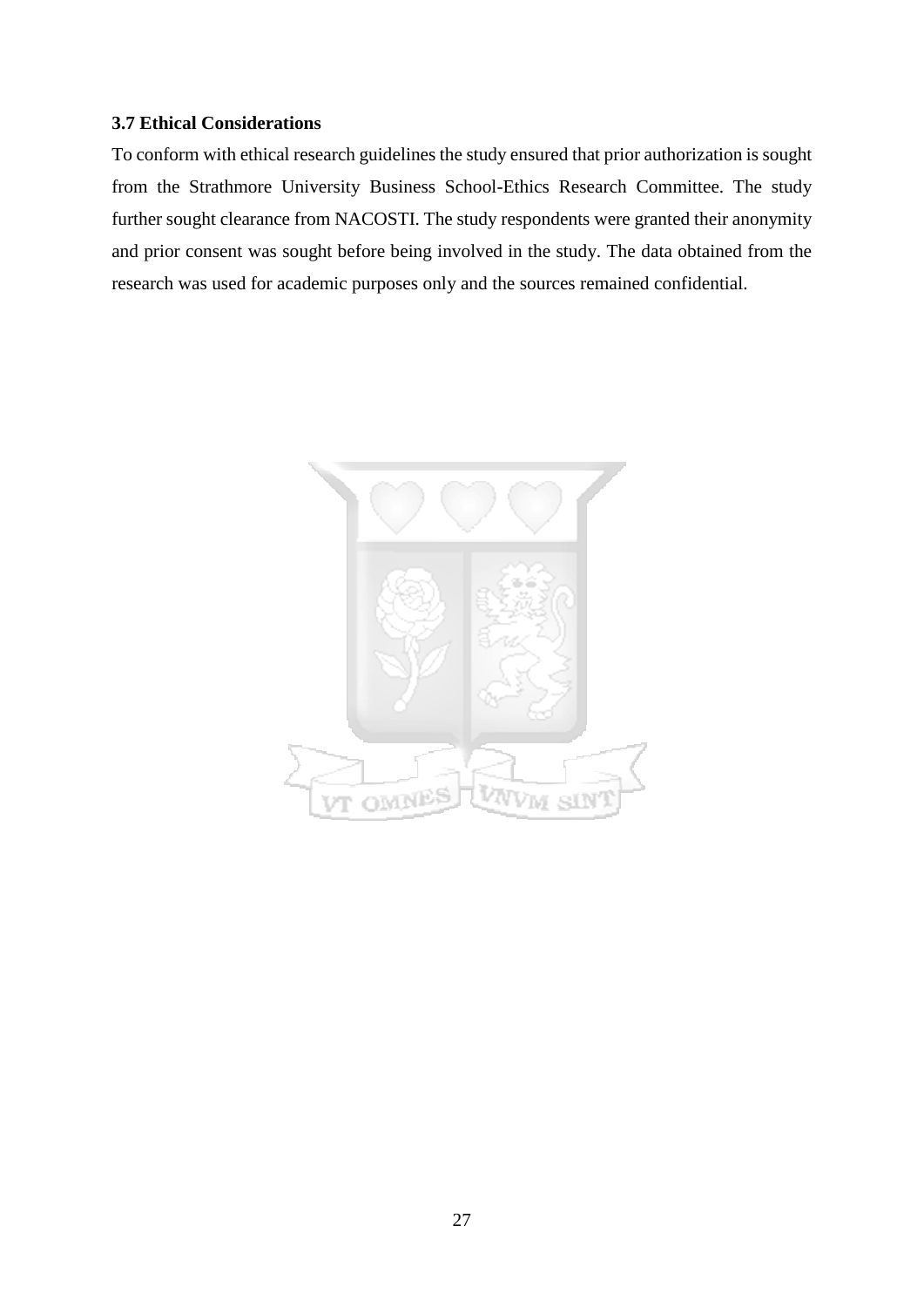## **CHAPTER FOUR**

#### **PRESENTATION OF RESEARCH FINDINGS AND INTERPRETATION**

#### **4.1 Introduction**

This chapter of the study focused on a presentation of the research finding. The study relied on descriptive analysis, correlation analysis and inferential analysis. The results of the chapter were presented in line with the research objectives. Finally, the chapter presented a summary of the chapter.

## **4.2 Response Rate**

The study sought to examine Chief Operating Officers and Chief Finance Officers within the 41 commercial banks. The study was able to obtain an 84% response rate. According to Cooper and Schindler (2006), a response rate of above 60% is deemed sufficient for statistical analysis.



## **Figure 4.1 Response Rate**

#### **4.3 Background Information**

The study sought to establish the background information of the research respondents. The results of the analysis are presented in the below sections;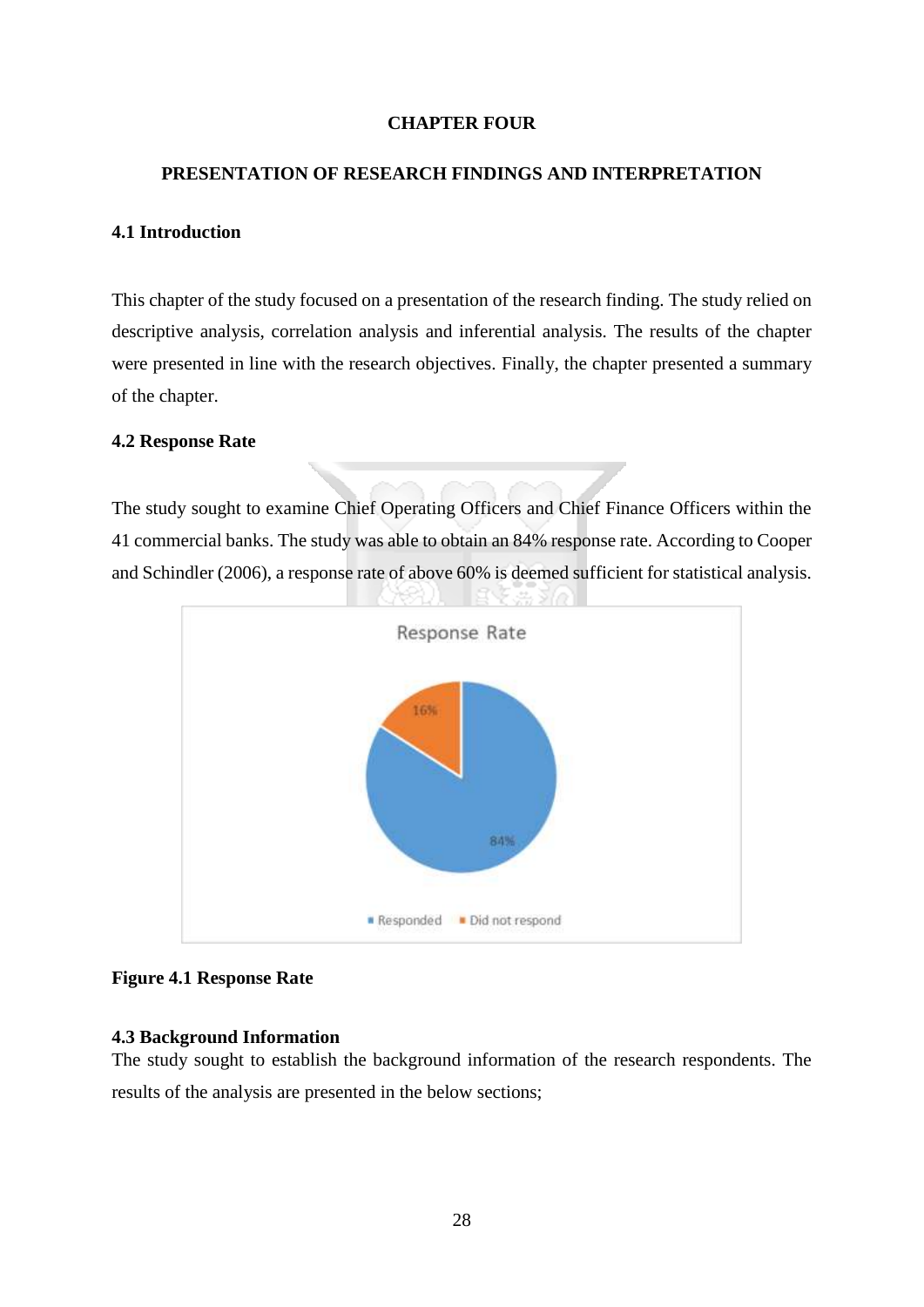## **4.3.1 Age of the Respondents**

The study examined the age of the research respondents and the findings are presented below in Table 4.1;

## **Table 4.1 Respondents Age**

|                    | Frequency | Percent $(\% )$ |
|--------------------|-----------|-----------------|
| $36-45$ years      | 8         | 12.9            |
| 45 years and above | 54        | 87.1            |
| Total              | 62        | 100.0           |

The findings of the study indicated that the majority of the respondents 87% were aged above 45 years, 13% of the respondents were between 36-45 years of age.

## **4.3.2 Gender of the Respondents**

The research further sought to determine the gender distribution of the respondents. Findings of the study indicated that the majority of the respondents 56% were male while only 44% of the respondents were female as shown below;



## **Figure 4.2 Respondents Gender**

## **4.3.3 Education Level of the Respondents**

The study examined the education level of the study respondents. The results of the research are presented below: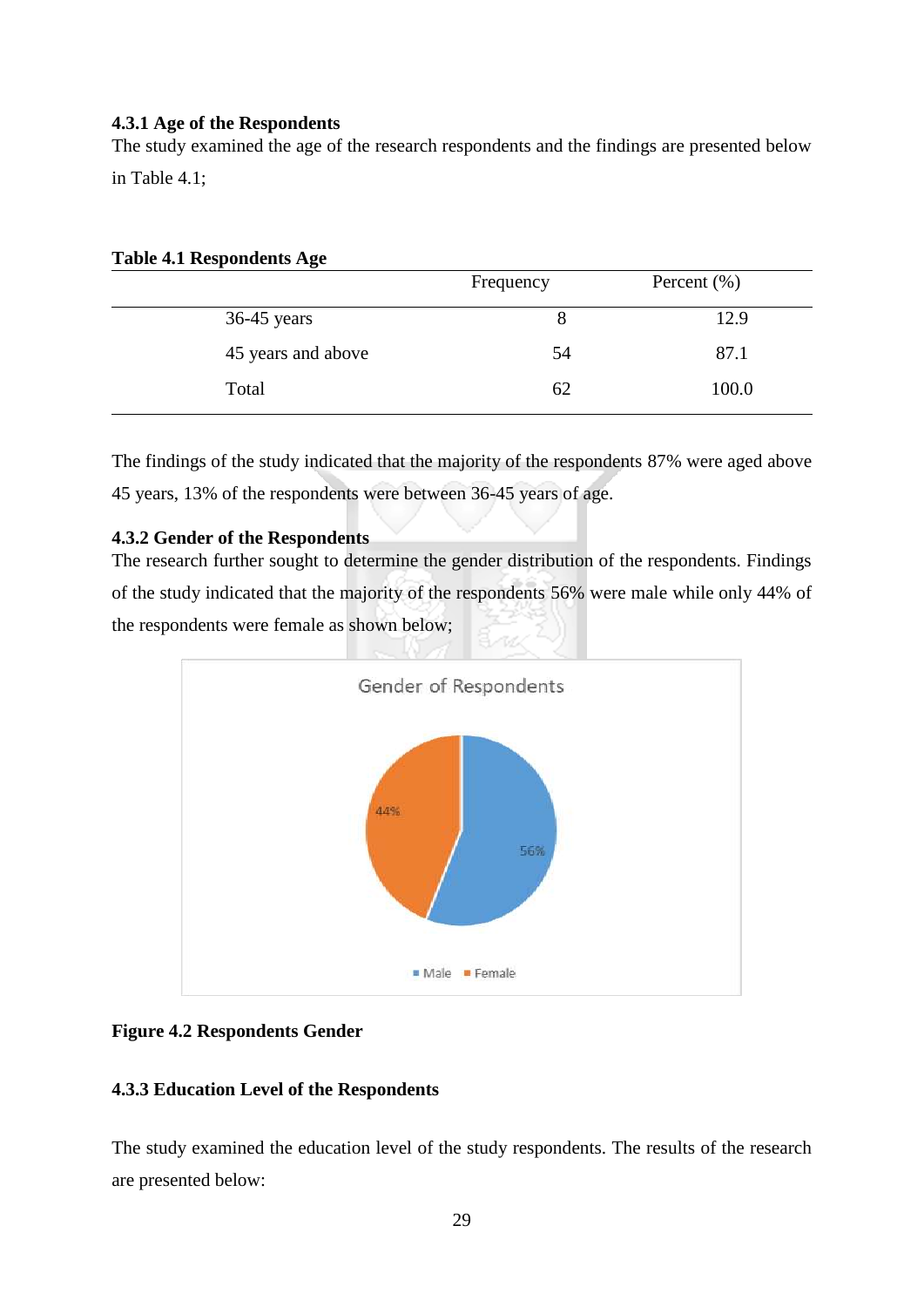|               | Frequency | Percent $(\% )$ |
|---------------|-----------|-----------------|
| Diploma       | 2         | 3.2             |
| Graduate      | 49        | 79.0            |
| Post graduate | 11        | 17.7            |
| Total         | 62        | 100.0           |
|               |           |                 |

**Table 4.2 Respondents Education Level** 

The findings of the research indicated that the majority of the respondents 79% had attained graduate level qualification, 18% of the respondents had attained postgraduate qualification while only 3% of the respondents had attained diploma level qualification.

## **4.3.4 Numbers of Years in the Organization**

The research sought to establish the number of years the respondents have served within the banking institutions.

| Table 4.3 Respondents Experience in the organization |                   |           |         |  |  |
|------------------------------------------------------|-------------------|-----------|---------|--|--|
|                                                      |                   | Frequency | Percent |  |  |
| Valid                                                | Less than 5 years | 14        | 22.6    |  |  |
|                                                      | 5-9 years         | 30        | 48.4    |  |  |
|                                                      | $10-15$ years     | 17        | 27.4    |  |  |
|                                                      | Over 15 years     | 1         | 1.6     |  |  |
|                                                      | Total             | 62        | 100.0   |  |  |

The results of the research indicated that the 48% of the respondents had served between 5-9 years, 27% of the respondents had served for a period of 10-15 years, and 23% had served for less than 5 years while only 2% of the respondents had served for more than 15 years within the institution. This indicated that the wealth of experience among the respondents was key to offering the required information to solve the research problem.

#### **4.4 Descriptive Analysis**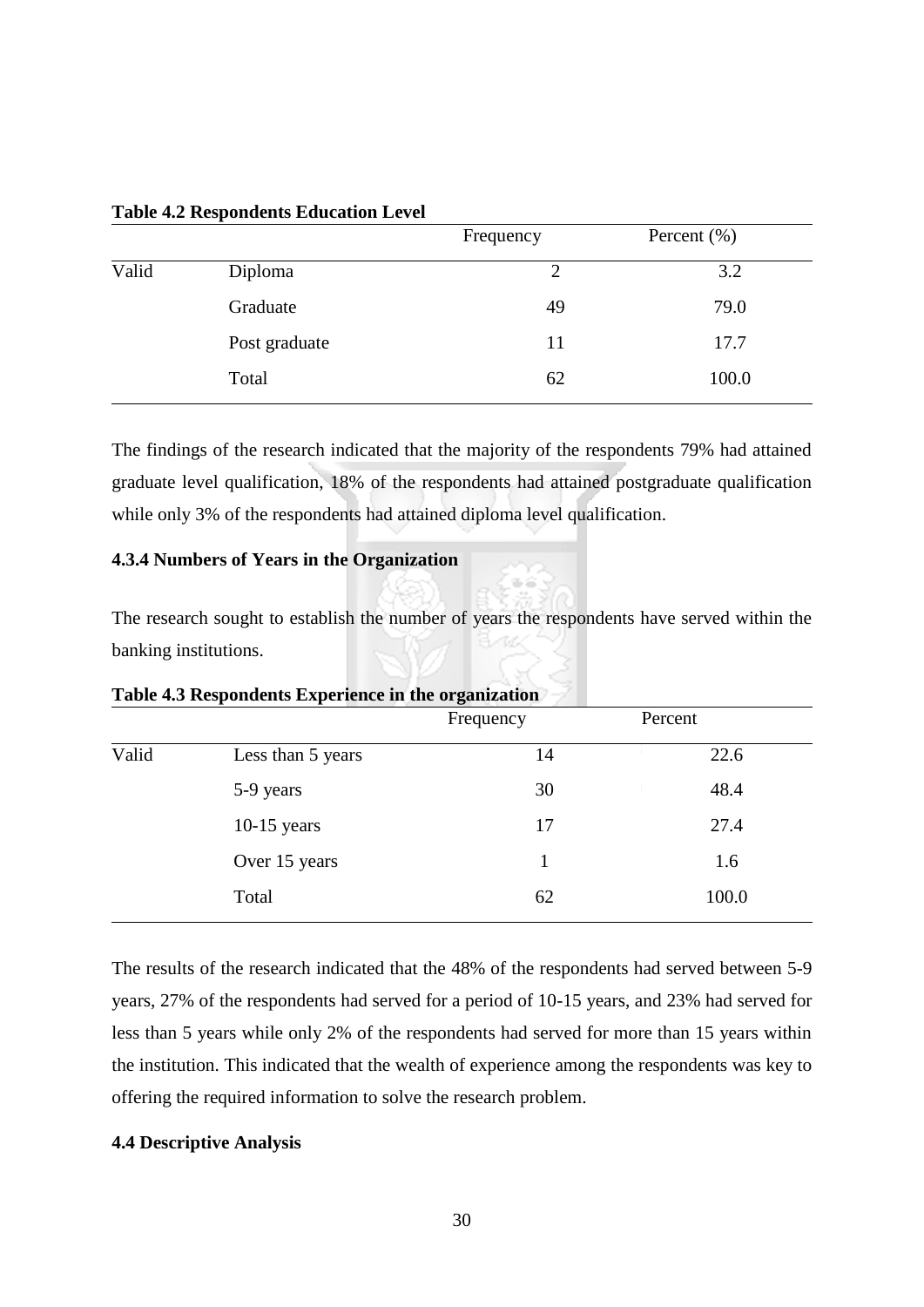The research was premised on an examination of bank performance, the organization structure, the resource capability and the management competency. The collected research data was coded and analysed using means, standard deviation and sums.

## **4.4.1 Financial Performance of Commercial Banks**

The dependent variable of the study was the financial performance of the commercial banks. The study relied on both ROA and ROE in the measurement of the banking industry financial performance.

| Year | <b>Observed</b> | <b>Mean</b> | <b>Std. Dev</b> | Min     | <b>Max</b> |
|------|-----------------|-------------|-----------------|---------|------------|
| 2010 | 41              | 0.3628      | 0.1563          | 0.0763  | 0.6847     |
| 2011 | 41              | 0.3458      | 0.13743         | 0.05563 | 0.6100     |
| 2012 | 41              | 0.3444      | 0.1138          | 0.1288  | 0.6402     |
| 2013 | 41              | 0.3843      | 0.1249          | 0.0701  | 0.6088     |
| 2014 | 41              | 0.4881      | 0.7588          | 0.0221  | 4.6439     |
| 2015 | 41              | 0.5251      | 0.6784          | 0.1725  | 4.2266     |
| 2016 | 41              | 0.3739      | 0.1536          | 0.00110 | 0.7959     |
| 2017 | 41              | 0.3584      | 0.1232          | 0.0514  | 0.6308     |
|      |                 |             |                 |         |            |

**4.4.1.1 Return on Equity** 



**Figure 4.3 Commercial Banks Return on Equity** 

The above findings indicate there was an overall low variability in the return on equity within commercial banks as indicated by a standard deviation that ranged between 0.1138 in 2012 and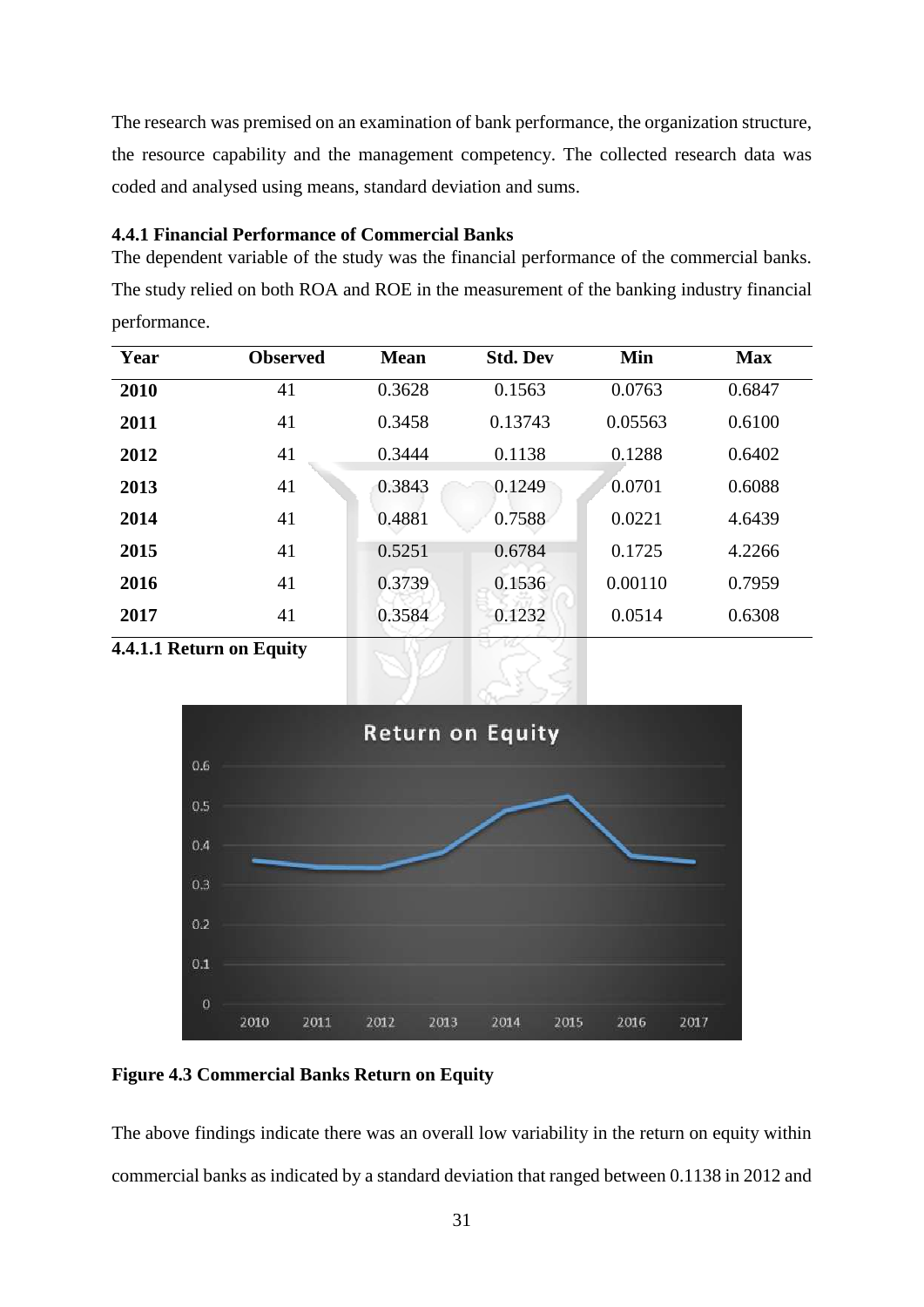0.7588 in the year 2014.The mean ROE seems to have no linear trend against time with means

between 0.3444 (lowest) in 2012 and 0.5251(highest) in 2015.

## **4.4.1.2 Return on Assets**

The research further utilized the return on assets to measure bank performance in Kenya.

| <b>Table 4.5 Return on Assets</b> |                 |             |                 |        |            |  |
|-----------------------------------|-----------------|-------------|-----------------|--------|------------|--|
| Years                             | <b>Observed</b> | <b>Mean</b> | <b>Std. Dev</b> | Min    | <b>Max</b> |  |
| 2010                              | 41              | 0.0550      | 0.0166          | 0.0196 | 0.0888     |  |
| 2011                              | 41              | 0.0565      | 0.0171          | 0.0258 | 0.0993     |  |
| 2012                              | 41              | 0.0538      | 0.0166          | 0.0274 | 0.0908     |  |
| 2013                              | 41              | 0.0550      | 0.0161          | 0.0260 | 0.0983     |  |
| 2014                              | 41              | 0.0517      | 0.0245          | 0.0014 | 0.1024     |  |
| 2015                              | 41              | 0.0604      | 0.0161          | 0.0244 | 0.0995     |  |
| 2016                              | 41              | 0.0541      | 0.0172          | 0.0000 | 0.0867     |  |
| 2017                              | 41              | 0.0524      | 0.0183          | 0.0054 | 0.0864     |  |



## **Figure 4.4 Commercial Banks Return on Assets**

Kenyan banks have low ROA than ROE. The mean ROA ranged between 0.0517 and 0.0604 between 2014 and 2015 showing that the banks had not invested enough in assets or realize little profit from the assets owned. The dispersion in the standard deviation was similarly low ranging between 0.0136 and 0.0245. The minimum ROA realized by a firm in the time period under consideration was .0000 in the year 2016.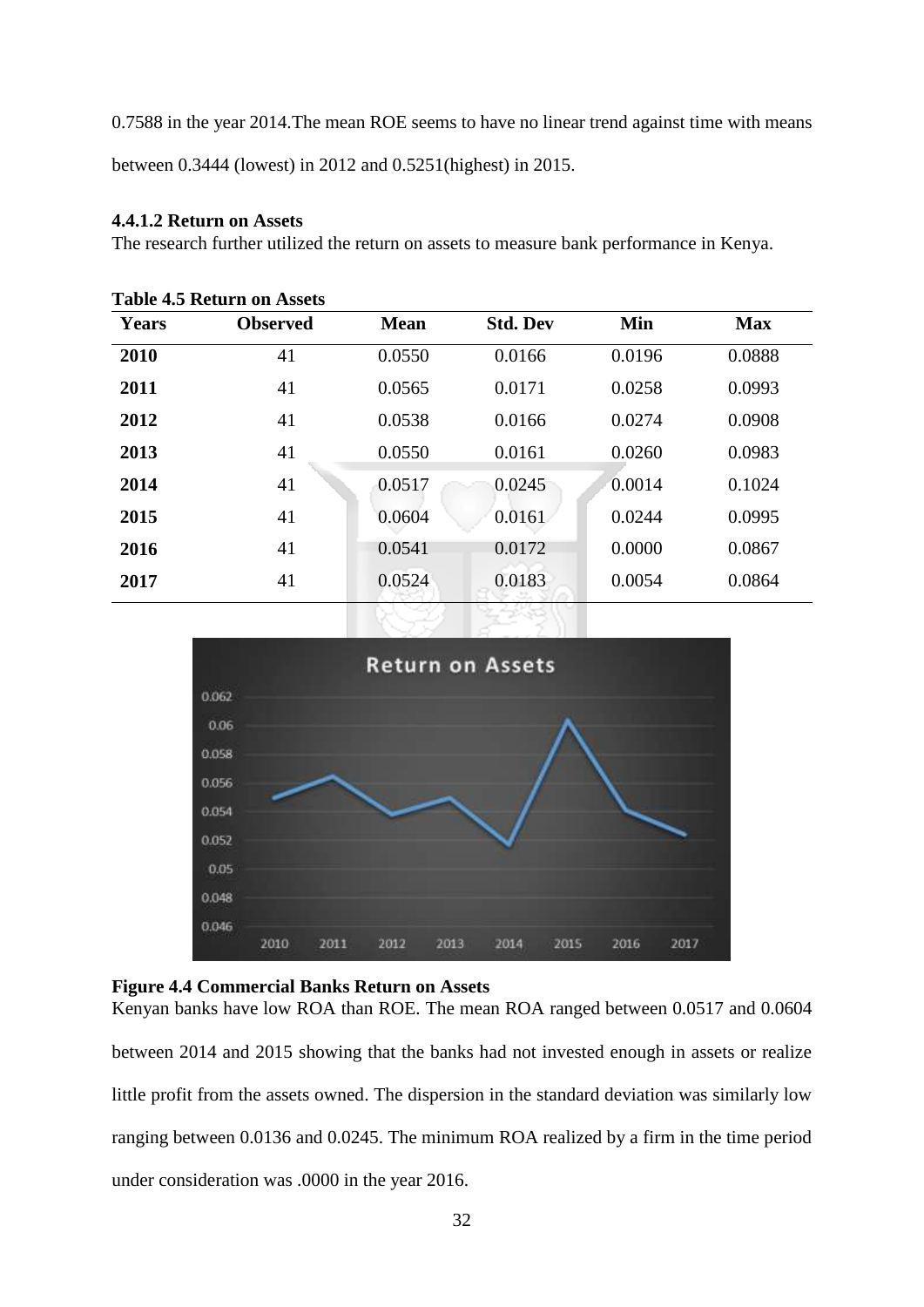#### **4.4.1.3 Composite Financial Performance**

The financial performance of the commercial banks was measured a sum and average of the

| <b>Table 4.6 Financial Performance</b> |                 |            |             |  |  |  |
|----------------------------------------|-----------------|------------|-------------|--|--|--|
| Year                                   | <b>Observed</b> | <b>Sum</b> | <b>Mean</b> |  |  |  |
| 2010                                   | 41              | 0.4178     | 0.2089      |  |  |  |
| 2011                                   | 41              | 0.4023     | 0.20115     |  |  |  |
| 2012                                   | 41              | 0.3982     | 0.1991      |  |  |  |
| 2013                                   | 41              | 0.4393     | 0.21965     |  |  |  |
| 2014                                   | 41              | 0.5398     | 0.2699      |  |  |  |
| 2015                                   | 41              | 0.5855     | 0.29275     |  |  |  |
| 2016                                   | 41              | 0.428      | 0.214       |  |  |  |
| 2017                                   | 41              | 0.4108     | 0.2054      |  |  |  |

return on assets and return on equity of the commercial banks.

The findings of the research indicated an average financial performance ranging between 0.1991 in the year 2012 and 0.29275 in the year 2015. The above results are consistent with Banafa, Muturi and Ngugi (2015) who indicated that increased market value of a firm was key to economic performance. These results conform with CBK (2017) who indicated that there was a growth in revenue and deposits level across commercial banks in the country which fostered a positive growth in their financial performance that have a direct impact on the ROE and ROA.

#### **4.4.2 Organization Structure**

The first variable of the study was the organization structure within commercial banks. The results are presented below: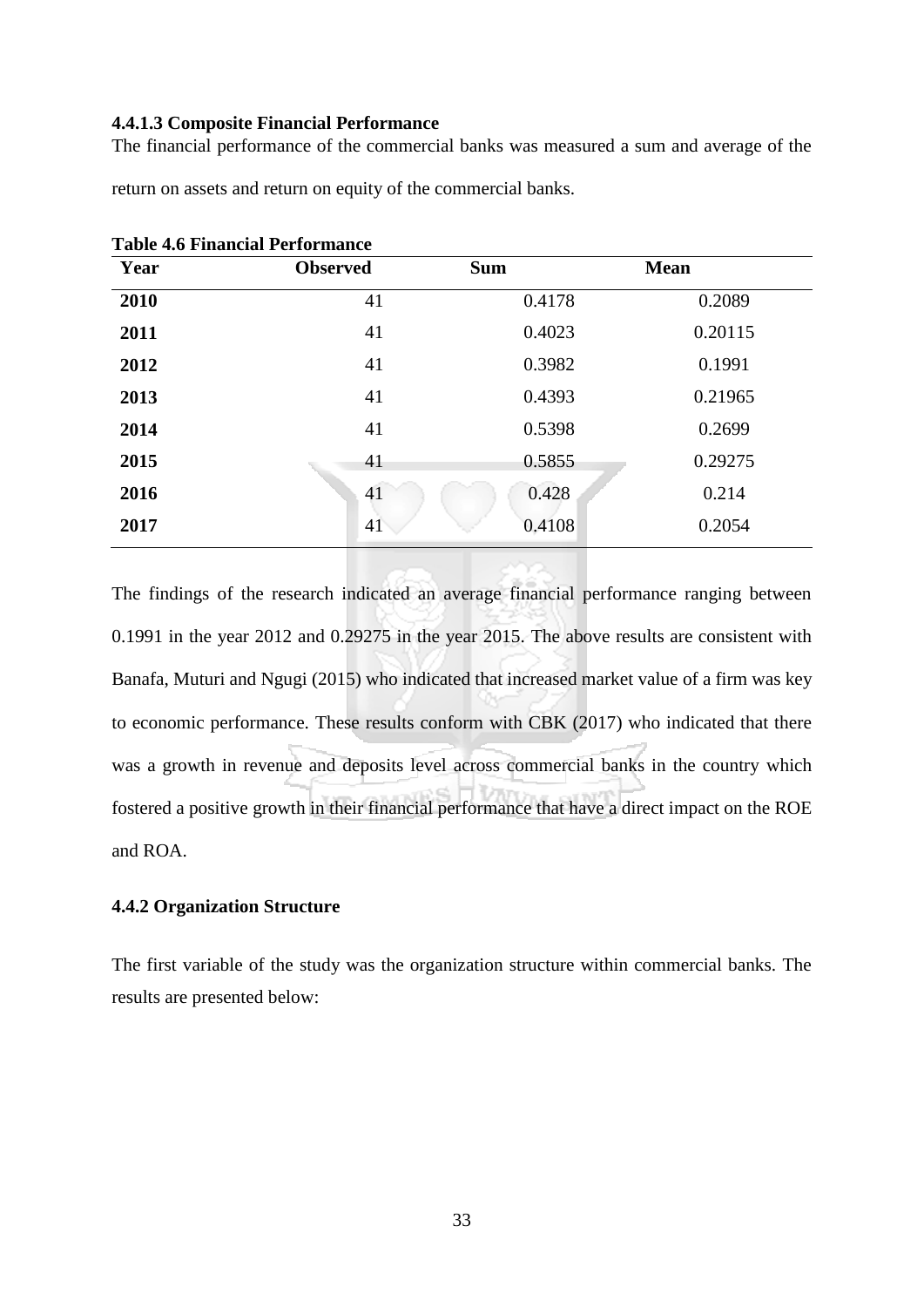|                                                                                | $\mathbf N$ | Sum    | Mean   | Std. Deviation |
|--------------------------------------------------------------------------------|-------------|--------|--------|----------------|
| is<br>There<br>clear<br>work<br>coordination within the bank                   | 62          | 267.00 | 4.3065 | .82161         |
| conducive<br>is<br>work<br>There<br>environment within the bank                | 62          | 286.00 | 4.6129 | .73227         |
| There is clear policy on task<br>allocation within the bank                    | 62          | 278.00 | 4.4839 | .67123         |
| There is a clear command<br>structure within the work                          | 62          | 261.00 | 4.2097 | .81255         |
| There is adequate knowledge<br>management within the bank                      | 62          | 253.00 | 4.0806 | 1.12057        |
| There is clear recognition of<br>authority<br>the<br>work<br>in<br>environment | 62          | 259.00 | 4.1774 | 1.16681        |

**Table 4.7 Organization Structure Descriptive** 

Results showed that respondents agreed that there is clear work coordination within the bank as indicated by a mean of 4.3065 and a deviation of .82161 denoting moderate variations in the responses. Ngeno (2013) indicated that improving employees work environment created a high performing workplace which enhanced the firm performance. Concerning there is conducive work environment within the bank, a 4.6129 mean showed string agreement and a variation of .73227. In regard to there is clear policy on task allocation within the bank, a 4.4839 mean showed strong agreement and a deviation of .67123 indicating minimal variations in responses. The results are supported by Ferri, Kalmi, and Kerola (2015) who indicated that diversity in the structure of the commercial banks was essential for improving financial performance.

The results showed that respondents agreed that there was clear command structure within the work as shown by a 4.2097 mean. Claver-Cortés, Pertusa-Ortega, and Molina-Azorín (2012) also indicated that formalization of the organization structure was critical to improving performance. Study findings indicated that there is adequate knowledge management within the bank as shown by a 4.0806 mean and a deviation of 1.12057 indicating high dispersion in the responses. Findings showed that there is clear recognition of authority in the work environment there as shown by a 4.1774 mean and a variation of 1.6681.Mukhalasie (2014)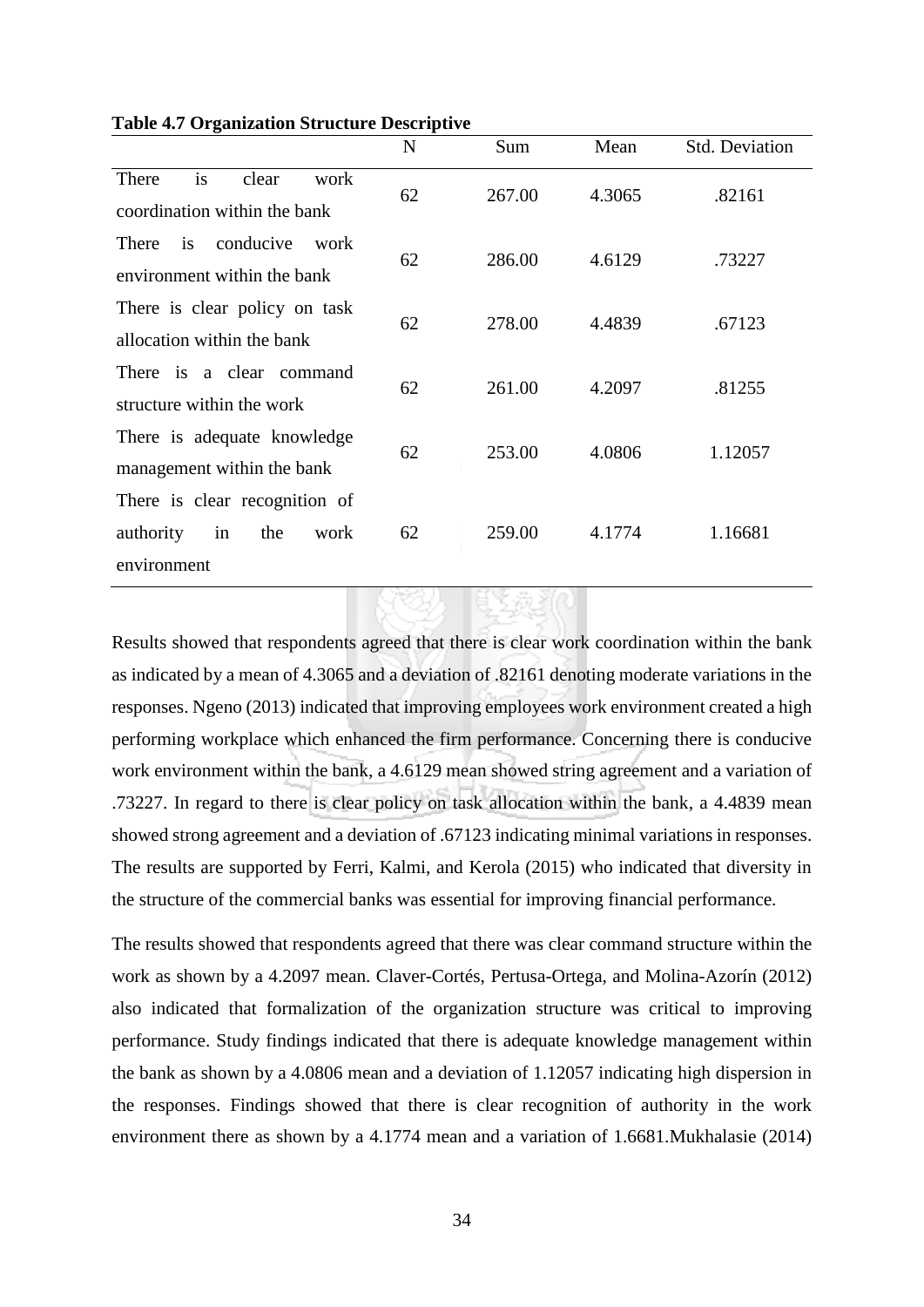was of a simialr view that a clear organization structure influenced employee participation and organization processes were more coordinated as a results of a clear line of authority.

#### **4.4.3 Resource Capability**

The second research variable examined the resource capability among the commercial banks and the results are as presented below:

| N                                                                                      |    | Sum    | Mean   | Std. Deviation |
|----------------------------------------------------------------------------------------|----|--------|--------|----------------|
| is<br>financial<br>adequate<br>There<br>resource allocation within the<br>bank         | 62 | 257.00 | 4.1452 | .80667         |
| There are strategies in place to<br>facilitate<br>adequate<br>resource<br>mobilization | 62 | 271.00 | 4.3710 | .65871         |
| The bank possesses sufficient<br>competencies<br>foster<br>to<br>performance           | 62 | 263.00 | 4.2419 | 1.05092        |
| The bank has adequate human<br>capital at its disposal                                 | 62 | 268.00 | 4.3226 | .86412         |
| sufficient<br>There<br>control<br>are<br>measures to guide resource usage              | 62 | 271.00 | 4.3710 | .60690         |
| There<br>resource planning<br>are<br>procedures in place within the<br>bank            | 62 | 265.00 | 4.2742 | .72811         |

#### **Table 4.8 Resource Capability Descriptive**

Results indicated that there was adequate financial resource allocation within the bank as shown by a mean of 4.1452 and a deviation of .80667 indicating moderate variations. Ozkan, Cakan, and Kayacan (2017) also pointed out that adequate capital positively influenced banks performance. With regard to there are strategies in place to facilitate adequate resource mobilization a 4.3710 mean showed agreement and a deviation of .65871. The bank possessing sufficient competencies to foster performance, a 4.2419 mean showed agreement and a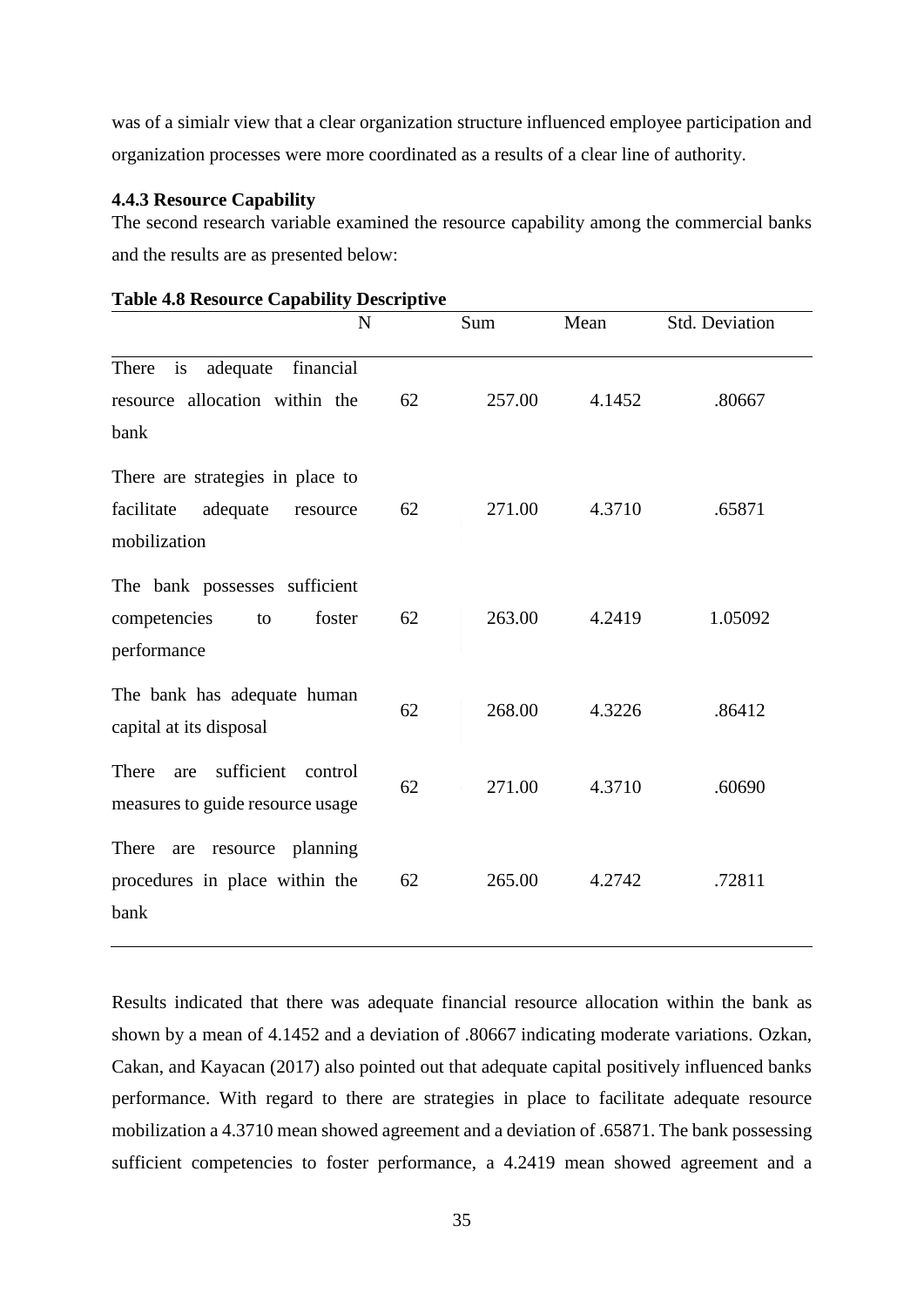deviation of 1.05092 indicating moderate variations in responses. The findings are supported by Robin, Salim, and Bloch (2018) who indicated that adequate resources strengthened absorptive capacity of commercial banks.

With regard to the bank has adequate human capital at its disposal, a 4.3226 mean showed agreement and a deviation of .86412. These results are in agreement with Vihari, Singh, and Rao (2016) who indicated that unique personnel capabilities were key to commercial banks. In regard to there are sufficient control measures to guide resource usage, a 4.3710 mean showed agreement and a deviation of .6069 indicating minimal variations. Results also showed that respondents agreed that there are resource planning procedures in place within the bank as shown by a 4.2742 mean and a deviation of .72811. The findings are similar to observations made by Mohamed and Bett (2018) that having adequate systems and processes in place will enhance the firms overall operational performance.

#### **4.4.4 Management Competency**

The third variable of the study examined the management competency within commercial banks and the research findings are as below;

|                                                                                     | N  | Sum    | Mean   | <b>Std. Deviation</b> |
|-------------------------------------------------------------------------------------|----|--------|--------|-----------------------|
| is<br>clear<br>There<br>work<br>organization within the bank                        | 62 | 265.00 | 4.2742 | .96103                |
| There is clear management of<br>task within the bank                                | 62 | 272.00 | 4.3871 | .96419                |
| clear<br>lines<br>There<br>of<br>are<br>communication within the bank               | 62 | 276.00 | 4.4516 | .78254                |
| There are policies in place to<br>guide task delegation within the<br>bank          | 62 | 263.00 | 4.2419 | .86243                |
| The<br>management<br>possesses<br>adequate leadership skills                        | 62 | 258.00 | 4.1613 | .85303                |
| The<br>management<br>conducts<br>regular review of the bank's<br>internal processes | 62 | 266.00 | 4.2903 | .91234                |

#### **Table 4.9 Management Competency Descriptive**

The research further indicated that there is clear work organization within the bank as shown by a mean of 4.2742. In regard to there is clear management of task within the bank, a 4.3871 mean showed agreement and a deviation of .96419 showing moderate variations. The results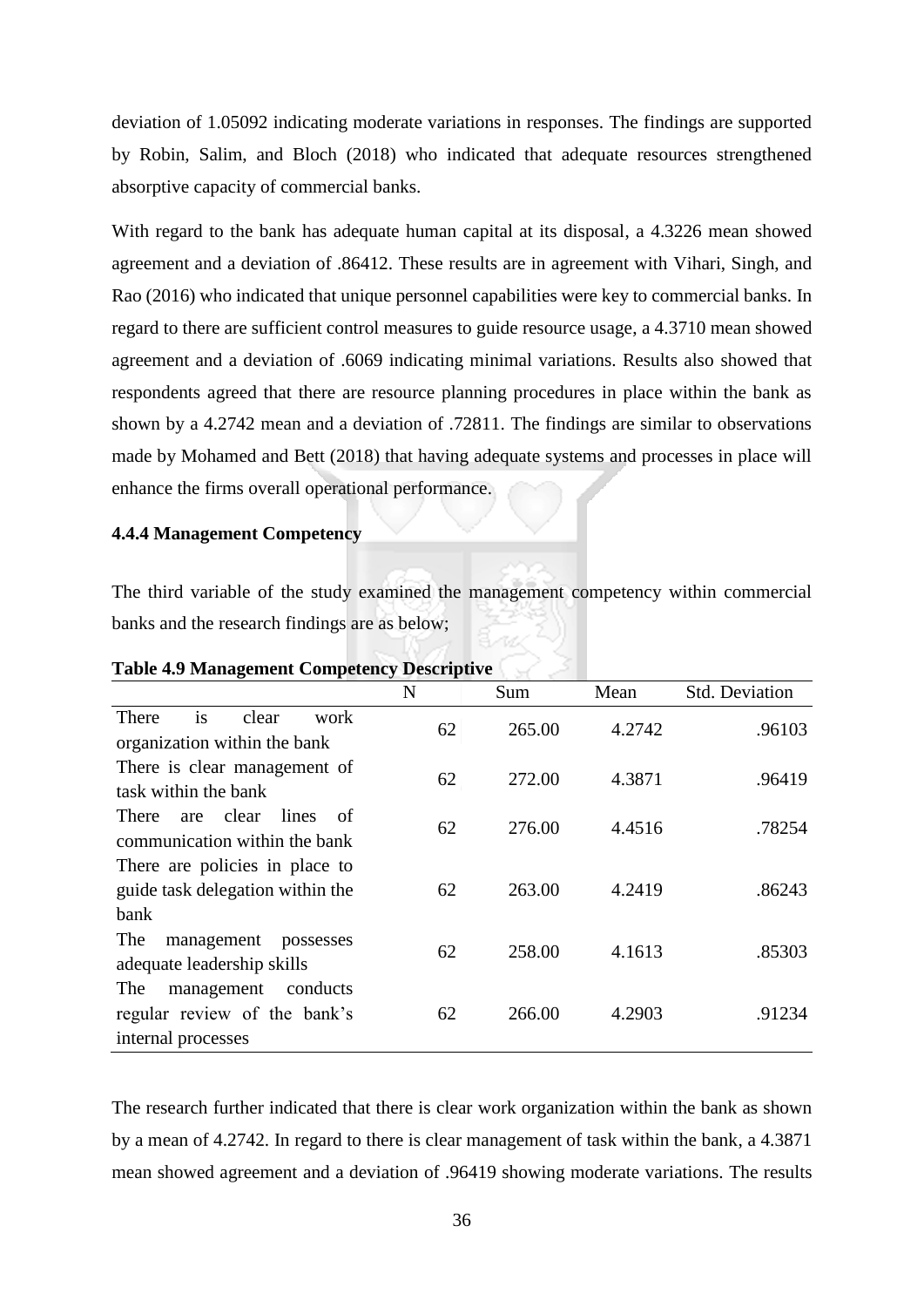are in line with observations by Dabari and Saidin (2015) that competency and commitment of the management to their duties was key to execution of banks plans. Study findings showed that respondents agreed that there are clear lines of communication within the bank as shown by a 4.4516 mean and a deviation of .78254. Munjuri and K'Obonyo (2015) also showed that having clear feedback systems within commercial banks empowered personnel to attain performance goals.

Responses also indicated agreement that there are policies in place to guide task delegation within the bank as shown by a 4.2419 mean and a deviation of .86243. The results are consistent with Olaka, Lewa, and Kiriri (2016) who observed that setting of strategic direction and focusing employee roles fostered performance. Results showed agreement in regard to the management possesses adequate leadership skills as shown by a 4.1613 mean and a deviation of .85303. This is in line with Kamukama, Kyomuhangi, Akisimire, and Orobia (2017) who indicated that managerial competence enhanced productivity of commercial banks. Results also indicated agreement that the management conducts regular review of the bank's internal processes as denoted by the mean of 4.2903 and a deviation of .91234 indicating moderate dispersion in the responses.

#### **4.5 Inferential Analysis**

The research sought to determine the association between the determinants of strategy implementation and bank performance. The research conducted inferential analysis to estimate the magnitude of association. The study adopted correlation analysis, regression analysis and ANOVA testing of the research model. VWM SIN

#### **4.5.1 Diagnostic Tests**

The study tested the linear regression assumptions before undertaking inferential analysis. The research relied on autocorrelation, collinearity and normality tests.

#### **4.5.1.1 Autocorrelation Tests**

The research applied the Durbin Watson statistics in the analysis of the autocorrelation.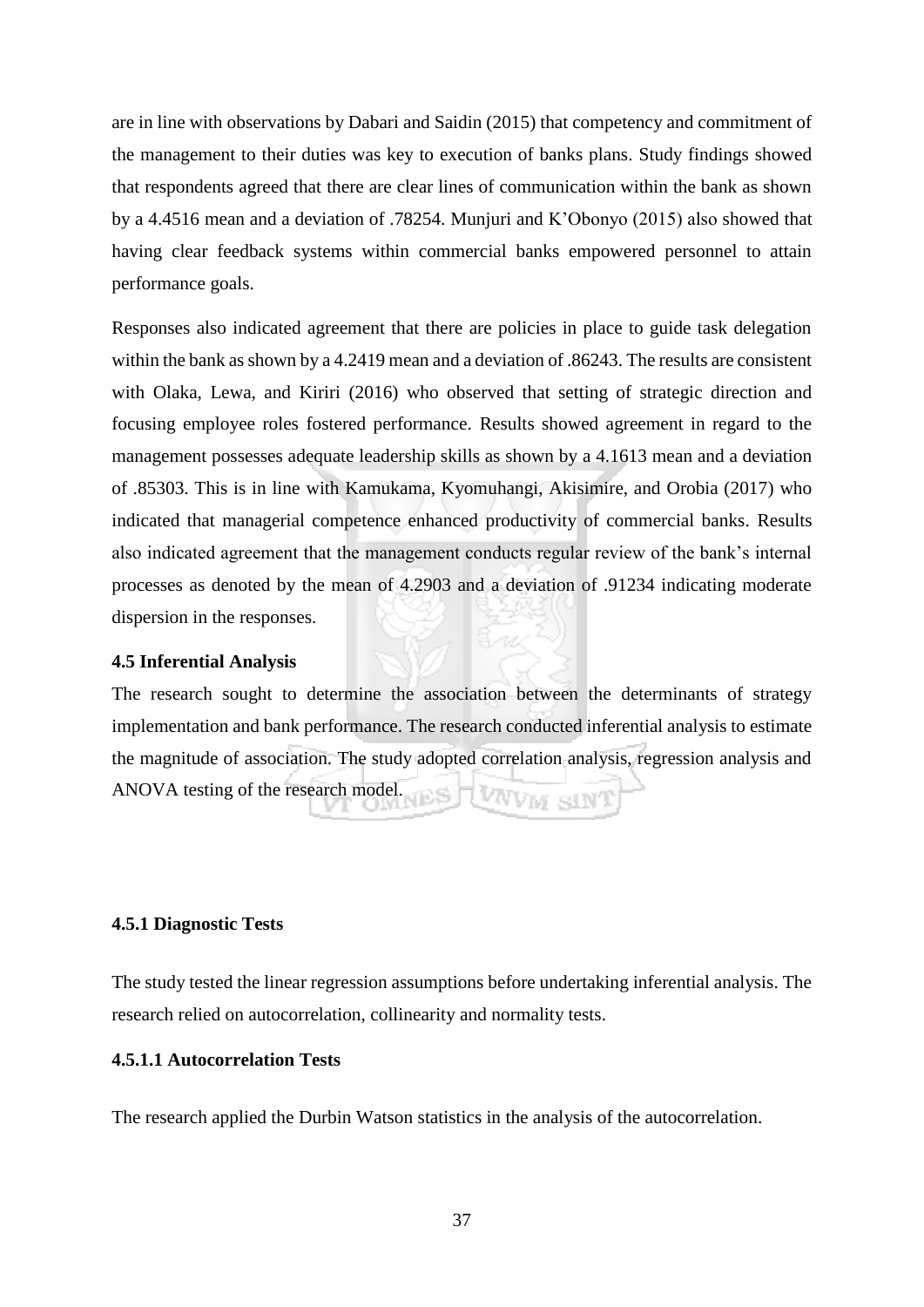#### **Table 4.10 Autocorrelation Statistics**

| Model | Std. Error of the Estimate | Durbin-Watson |  |
|-------|----------------------------|---------------|--|
|       | 1.45963                    | 1.590         |  |

a. Predictors: (Constant), Management competency, Organization structure, Resource capability

b. Dependent Variable: Financial performance

The findings presented above indicate that the Durbin Watson scores were between 1.5 and 2.5 indicate independent observations. This indicates there were no autocorrelation in the study.

## **4.5.1.2 Collinearity Tests**

The research utilized the variance inflation factor and the tolerance value in the interpretation of the collinearity statistics.

|       | Tuble 1.11 Commettly, Diumonts | <b>Collinearity Statistics</b> |     |       |  |
|-------|--------------------------------|--------------------------------|-----|-------|--|
| Model |                                | Tolerance                      | VIF |       |  |
|       | (Constant)                     |                                |     |       |  |
|       | Organization structure         | .596                           |     | 1.677 |  |
|       | Resource capability            | .486                           |     | 2.059 |  |
|       | Management competency          | .514                           |     | 1.945 |  |
|       |                                |                                |     |       |  |

**Table 4.11 Collinearity Statistics** 

a. Dependent Variable: Financial performance

The findings of the research above indicate VIF values that were below 10 thus indicating there were no multicollinearity problems. The results further show tolerance values that are greater than 0.1 indicating no cases of multicollinearity.

## **4.5.1.3 Normality Tests**

The research utilized the Shapiro-Wilk test to examine the normality distribution in the data set. The results are as presented in the following page;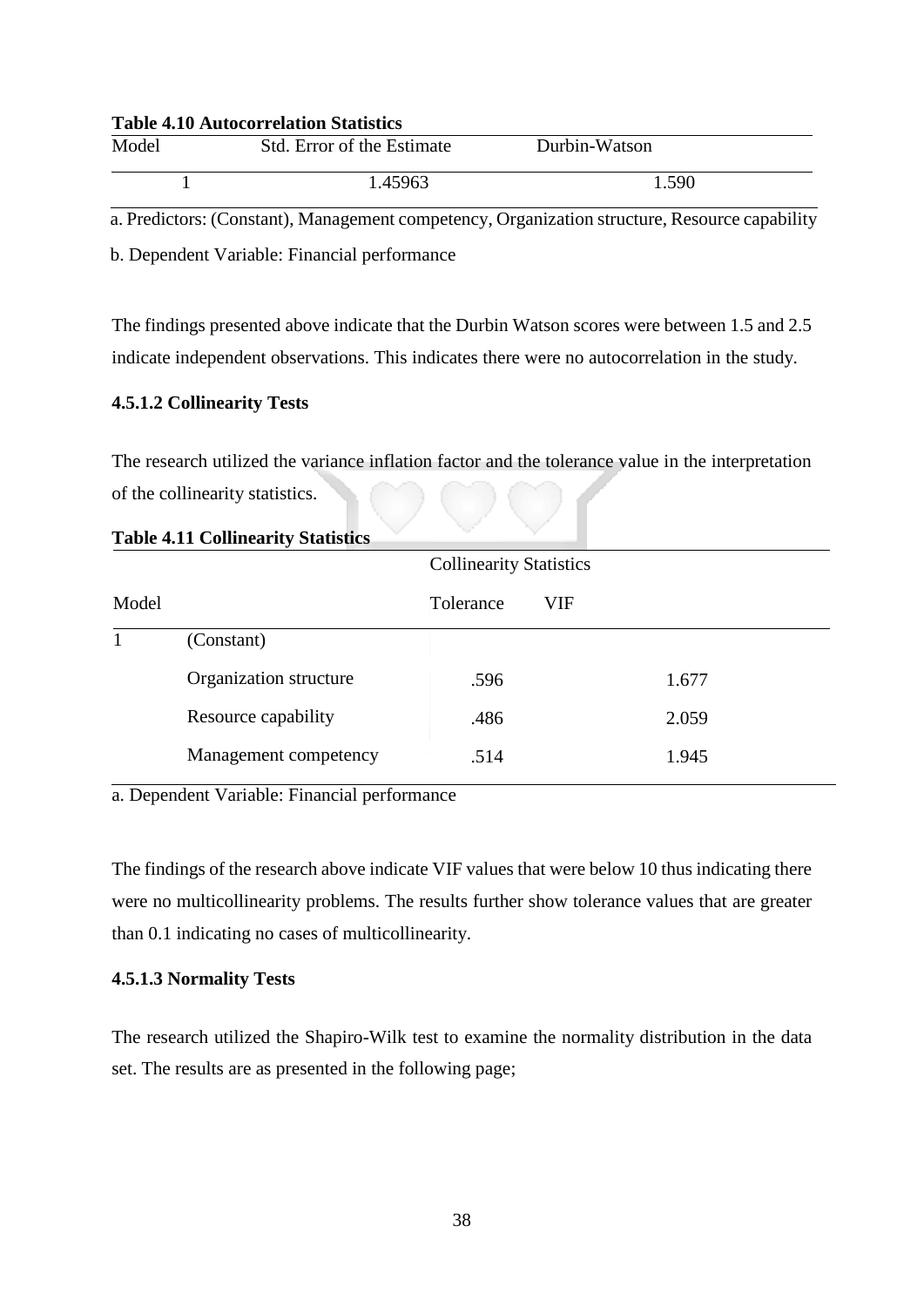## **Table 4.12 Normality Statistics**

| $\cdot$                | Kolmogorov-Smirnov <sup>a</sup> |    | Shapiro-Wilk |           |    |      |
|------------------------|---------------------------------|----|--------------|-----------|----|------|
|                        | <b>Statistic</b>                | df | Sig.         | Statistic | df | Sig. |
| Organization structure | .080                            | 62 | $.200*$      | .775      | 62 | .067 |
| Resource capability    | .063                            | 62 | $.200*$      | .979      | 62 | .077 |
| Management             | .086                            | 62 | .200         | .984      | 62 | .055 |
| competency             |                                 |    |              |           |    |      |

\*. This is a lower bound of the true significance.

a. Lilliefors Significance Correction

As a rule of thumb for any data to be normally distributed, the Shapiro-Wilk test dictates that all the sig-value should be above *0.05.* From the results indicated all the variables had a sig. value of above 0.05 hence the data was from a normally distributed sample.

## **4.5.2 Correlation Analysis**

To determine the effect of the independent variables on bank performance the study adopted the Pearson correlation. The findings of the study are as below;

|  | <b>Table 4.13 Correlation Matrix</b> |
|--|--------------------------------------|
|--|--------------------------------------|

|                        |                            | Return on Equity | <b>Return on Assets</b> |
|------------------------|----------------------------|------------------|-------------------------|
| Organization structure | <b>Pearson Correlation</b> | .110             | .205                    |
|                        | $Sig. (2-tailed)$          | .000             | .001                    |
|                        | N                          | 8                | 8                       |
| Resource capability    | <b>Pearson Correlation</b> | .491             | .096                    |
|                        | $Sig. (2-tailed)$          | .000.            | .000.                   |
|                        | N                          | 8                | 8                       |
| Management competency  | <b>Pearson Correlation</b> | .566             | .408                    |
|                        | $Sig. (2-tailed)$          | .000.            | .003                    |
|                        | N                          | 8                | 8                       |

\*\*. Correlation is significant at the 0.01 level (2-tailed).

The first objective of the research was to determine how organization structure affects financial performance of Kenyan commercial banks. The results of the correlation analysis indicated that there is a positive and significant effect of organization structure on ROE and ROA of commercial banks as indicated by *p-value= .110; sig =.000<.05; p-value= .205; sig =.001<.05*. This is consistent with Ferri, Kalmi, and Kerola (2015) who concluded that organization structure positively influenced bank financial performance.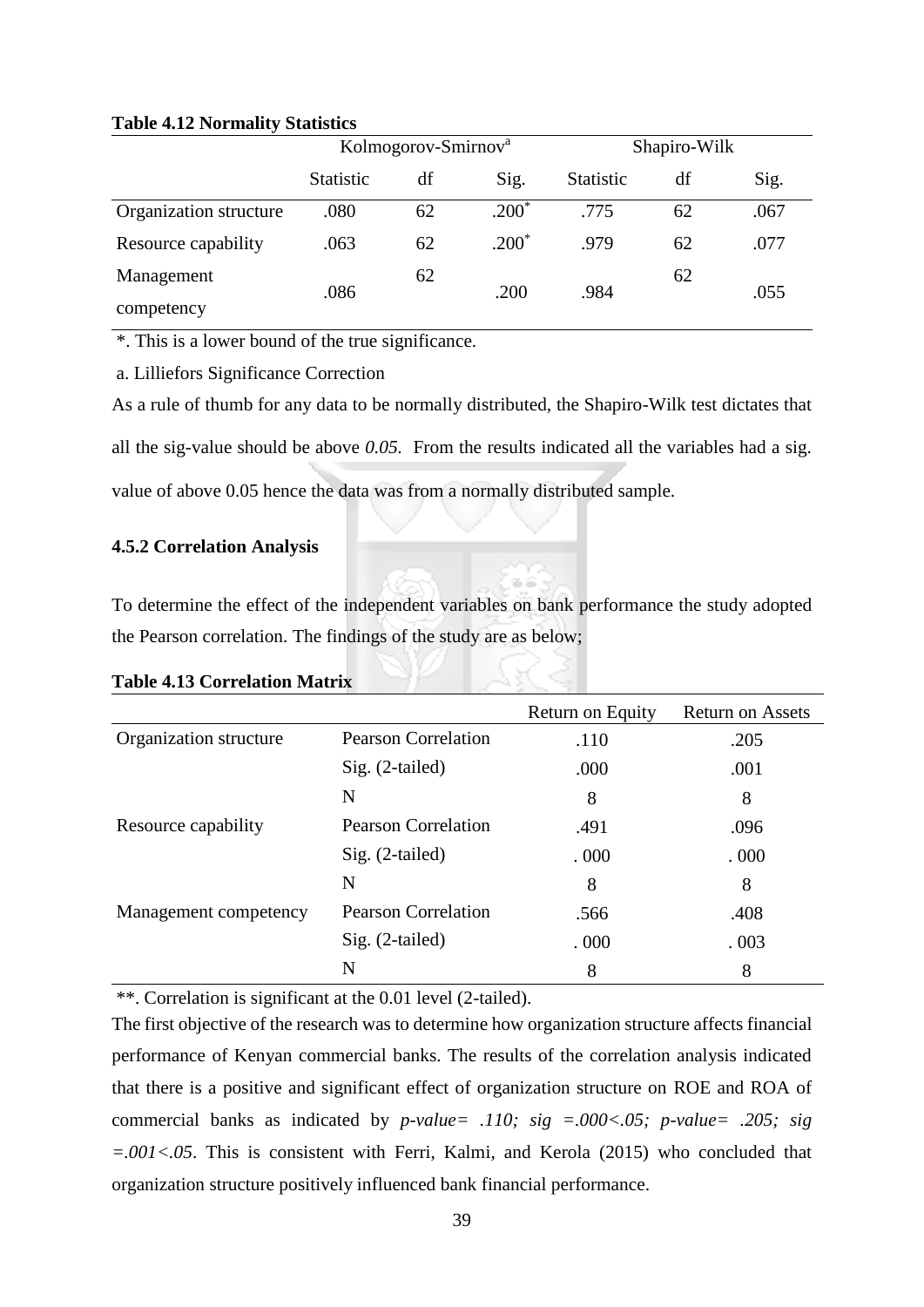The second objective of the research was to determine how resource capability affects financial performance of Kenyan banks. Research results windicated there is positive effect of resource capability on ROE and ROA of commercial banks as indicated by *p-value= .491; sig =.000<.05; p-value= .096; sig =.000<.05*. Vihari, Singh, and Rao (2016) also asserted that unique firm resources were positively related to performance of commercial banks.

The third objective of the research was to establish the effect of management competency on the financial performance of Kenyan commercial banks. The results of the correlation analysis indicated that there is a positive and significant effect of management competency on ROE and ROA of commercial banks as indicated by *p-value= .566; sig =.000<.05; p-value= .408; sig =.003<.05*.

#### **4.5.3 Regression Analysis**

The main aim of the study was to determine the relationship between determinants of strategy implementation and financial performance of commercial banks in Kenya. The study utilized a generalized linear regression analysis. The regression model has been applied in previous research work (Abashe, 2016; Kamau & Oluoch, 2016) in determining the magnitude of association between study variables.

#### **Table 4.14 Regression Summary**

| Model |                   | R Square | <b>Adjusted R Square</b> | Estimate |
|-------|-------------------|----------|--------------------------|----------|
|       | .738 <sup>a</sup> | .545     | .204                     | .06265   |

Std. Error of the

a. Predictors: (Constant), Management competency, Resource capability, Organization structure

The research sought to determine the how strategy implementation affected financial performance of Kenyan banks. The regression analysis showed that  $54.5\%$   $-R^2 = .545$  of the variations in bank performance are determined by the determinants of strategy implementation. This implies that determinants of strategy implementation have an effect on bank performance. These results agree with Kibet and Sile (2017) who posit that strategy implementation drivers have positive effects on bank financial performance. Kimeu and Maina (2018) also established that startegy implementation determinants had positively effects on bank financial performance.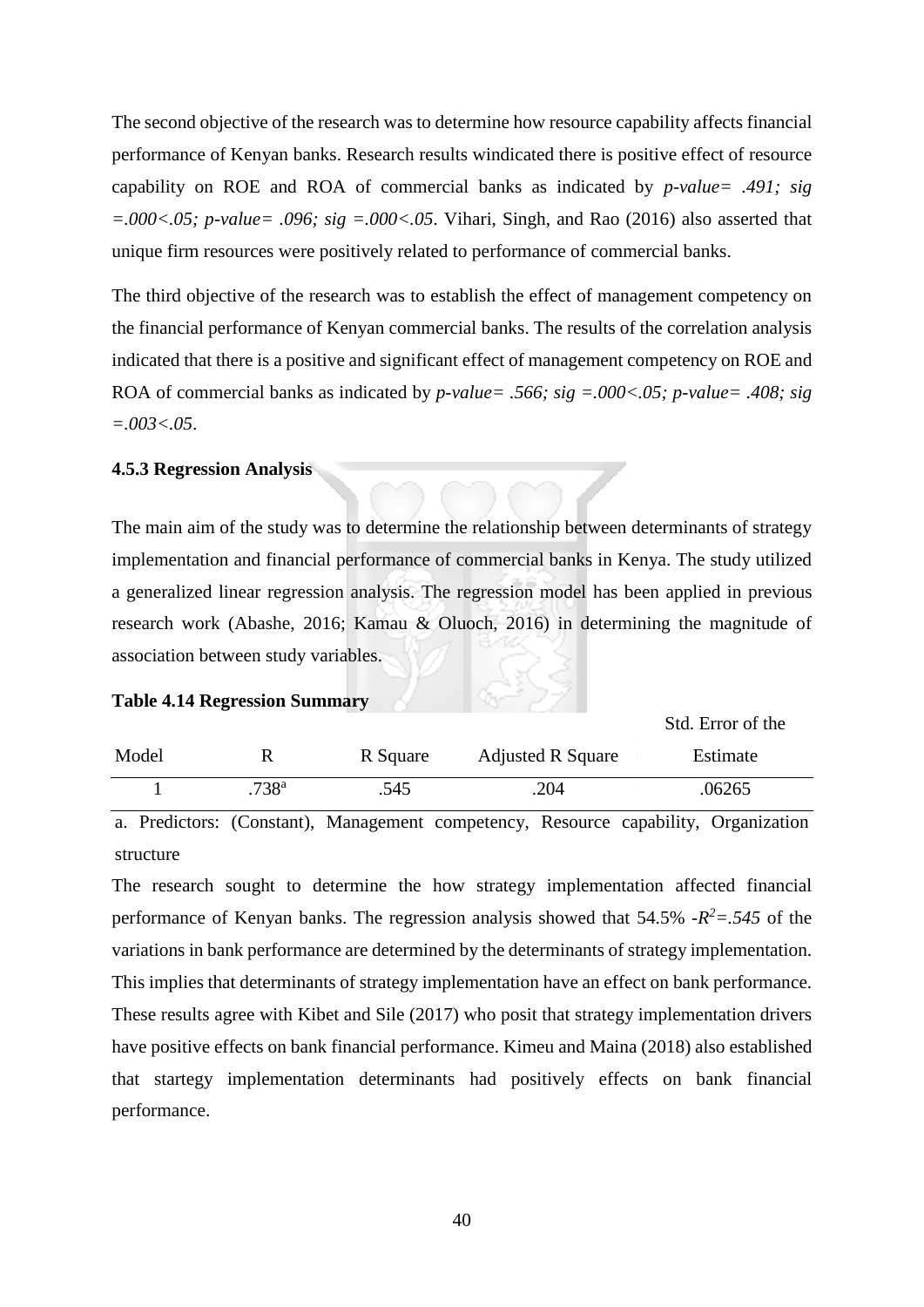#### **4.5.4 ANOVA Analysis**

The research further sought to determine the statistical significance of the research model by applying ANOVA analysis.

| Model |            | Sum of Squares | Mean Square |       | Sig.              |
|-------|------------|----------------|-------------|-------|-------------------|
|       | Regression | .019           | .006        | 3.597 | .000 <sup>b</sup> |
|       | Residual   | .016           | .004        |       |                   |
|       | Total      | .034           |             |       |                   |

#### **Table 4.15 ANOVA Summary**

a. Dependent Variable: Financial Performance

b. Predictors: (Constant), Management competency, Resource capability, Organization structure

The findings of the ANOVA model sought to examine the statistical significance of the model in determining the association between the study variables. The results indicated that the fstatistic  $= 3.597$ , p-value  $= .000< .005$  indicating that the model was statistically significant and fit in determining the relationship between the determinants of strategy implementation and financial performance of banks.

#### **4.5.5 Regression Coefficients**

The research further sought to examine the Beta coefficients and the statistical significance of the effect of the research variables on bank performance.

| <b>Table 4.16 Regression Coefficients</b> |  |  |  |
|-------------------------------------------|--|--|--|
|-------------------------------------------|--|--|--|

|       |                          |              | Unstandardized | Standardized |       |      |
|-------|--------------------------|--------------|----------------|--------------|-------|------|
|       |                          | Coefficients |                | Coefficients |       |      |
| Model |                          | В            | Std. Error     | Beta         |       | Sig. |
|       | (Constant)               | .995         | .271           |              | 3.677 | .021 |
|       | Organization structure   | .121         | .006           | .050         | .141  | .003 |
|       | Resource capability      | .111         | .008           | .449         | 1.272 | .001 |
|       | Management<br>competency | .310         | .006           | .565         | 1.662 | .000 |

a. Dependent Variable: Financial Performance

The resultant regression for the research was;

## $Y = 995 + .121_{X1} + .111_{X2} + .310_{X3} + .271$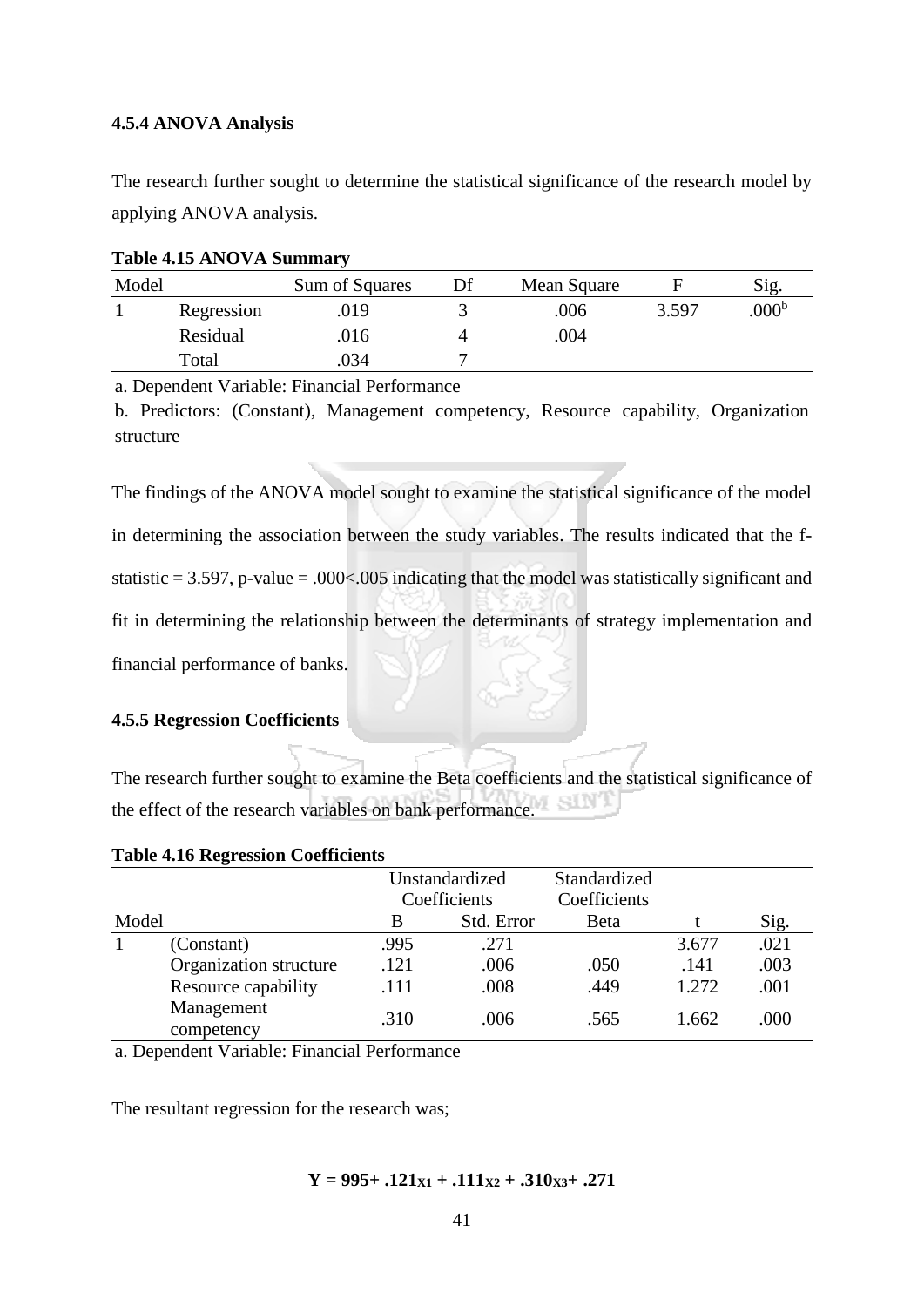The test results in table 4.14 indicate a constant  $\alpha$  = .995 is significantly different from 0 since the p-value .021<.05. The beta value  $(\beta) = .121$  is significantly different from 0 since the sigvalue *.003<.05.* This indicates that there is a statistically significant positive effect of organization structure on bank performance. A unit change in organization structure will result in a .121-unit change in bank performance in Kenya.

The beta value *(β) = .111*is significantly different from 0 since the sig-value *.001<.05.* This indicates that there is a statistically significant positive effect of resource capability on bank performance. A unit change in resource capability will result in a .111-unit change in bank performance in Kenya.

The beta value *(β) = .310*is significantly different from 0 since the sig-value *.000<.05.* This indicates that there is a statistically significant positive effect of management competency on bank performance. A unit change in management competency will result in a .310-unit change in bank performance in Kenya.

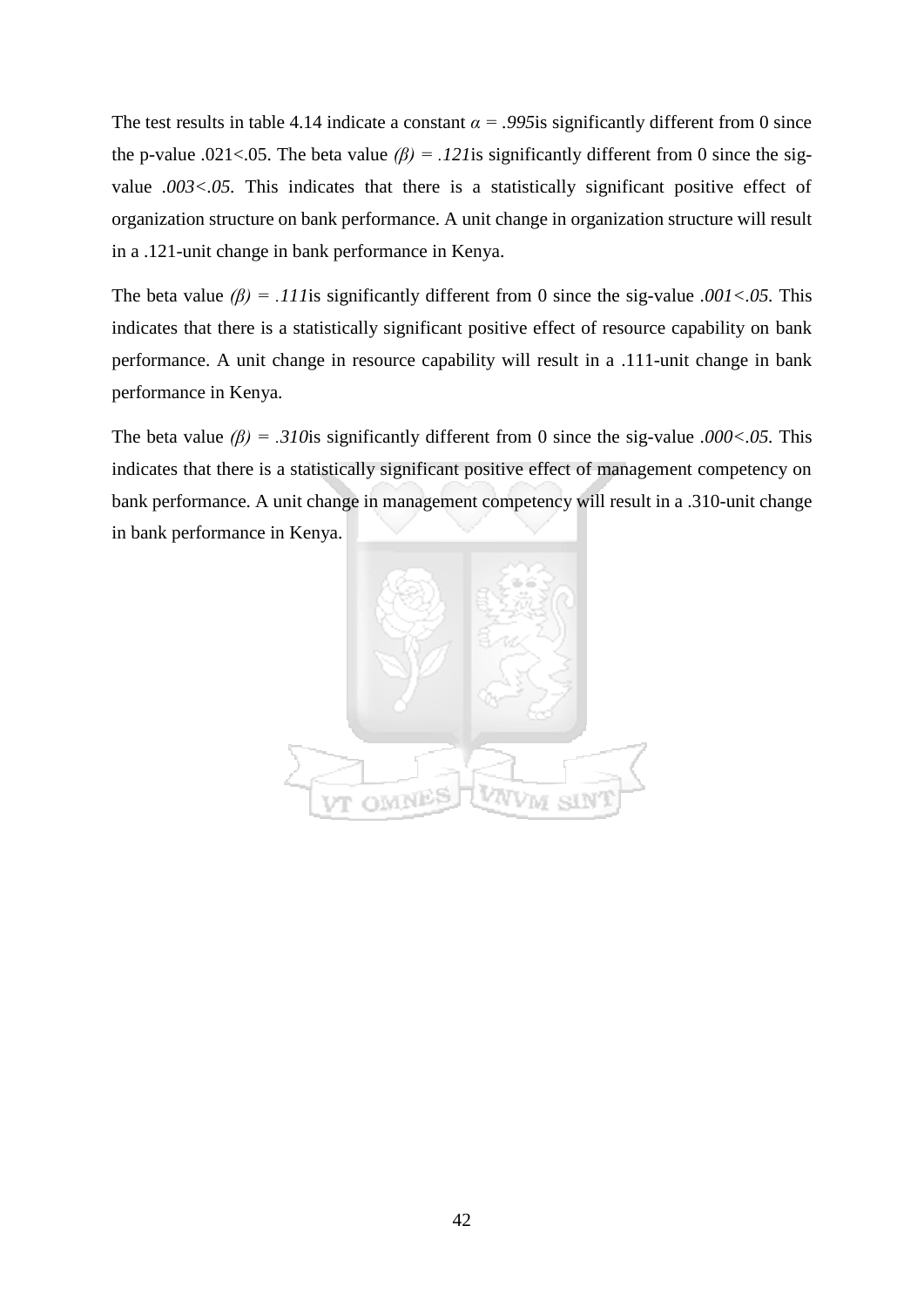#### **CHAPTER FIVE**

## **DISCUSSION, CONCLUSIONS AND RECOMMENDATIONS 5.1 Introduction**

This chapter presents the summary, conclusions and recommendations drawn from the research. This chapter was arranged in line with the research objectives. The chapter also contains the suggestions for further areas of interest in future research work.

#### **5.2 Summary**

The research sought to examine the effect of determinants of strategy implementation on bank performance. The study obtained an 84% response rate. The majority of the research respondents 87% were above 46 years of age. The study further indicated that most respondents had attained more than a graduate level degree. The findings of the research indicated that commercial banks recorded an improvement in their market share, profit levels, revenue growth and level of deposits.

## **5.3 Discussion**

#### **5.3.1 Organization Structure and Financial Performance**

The first variable of the study examined the organization structure of commercial banks. Findings indicated that there was clear work coordination within the banks. Results also showed that there was a conducive work environment, clear policy on task allocation, clear command structure, adequate knowledge management and recognition of authority. The results of the correlation analysis indicated that there is a positive and significant effect of organization structure on financial performance of commercial banks as indicated by *p-value= .110; sig =.000<.05; p-value= .205; sig =.001<.05* in respect to both ROE and ROA of the commercial banks. Njiru and Nyamute (2018) similarly concluded that organization structure positively contributed to financial profitability of firms. Mumi, Joseph and Quayes (2018) also indicated that organizatio structure positively influenced performance.

#### **5.3.2 Resource Capability and Financial Performance**

The second variable examined the resource capability within commercial banks. Research findings showed that there was adequate financial resource allocation, adequate human capital, the banks possess sufficient unique competencies and have deployed resource planning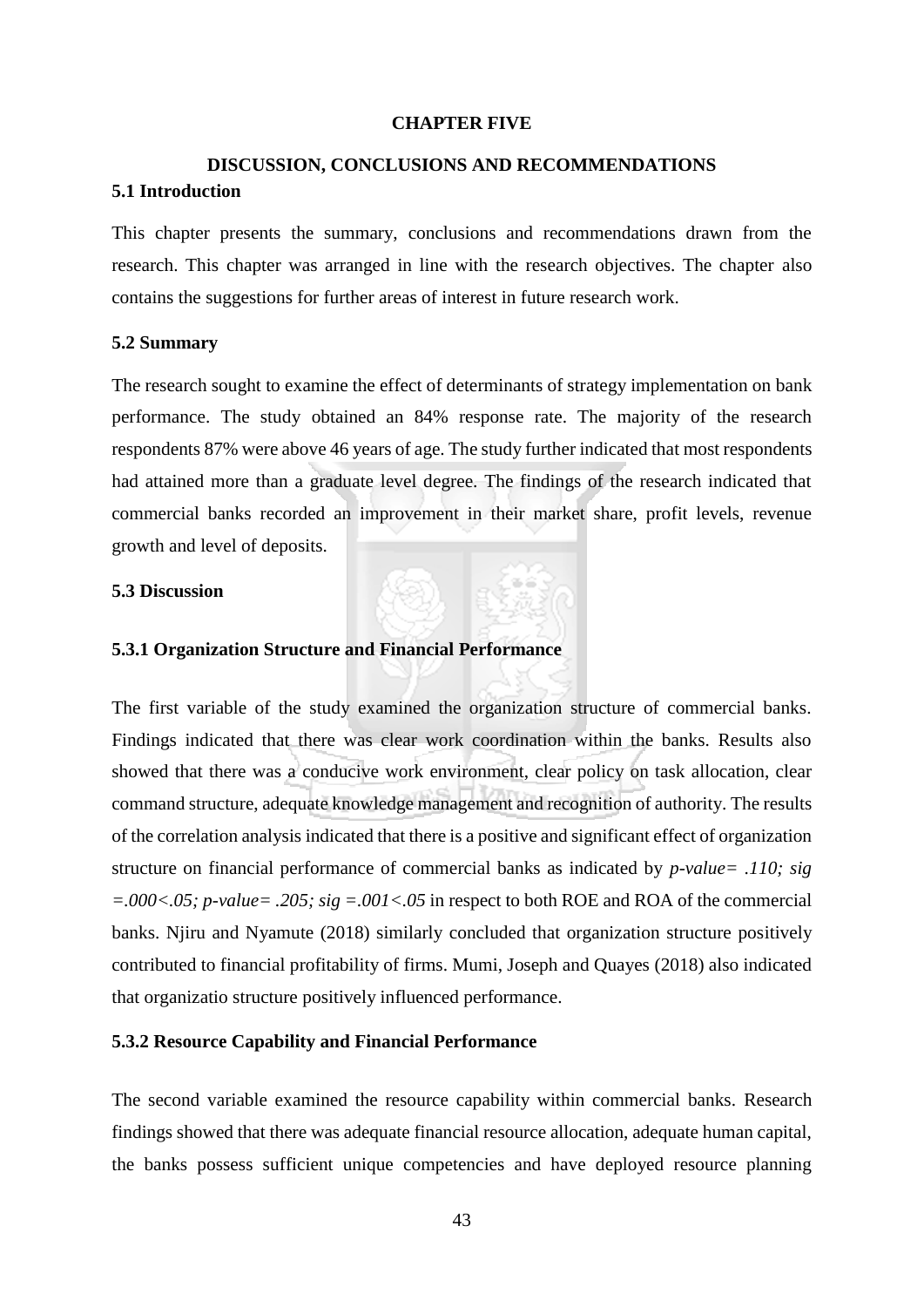procedures. The results of the correlation analysis indicated that there is a positive and significant effect of resource capability on financial performance measures (ROE and ROA) as shown by the *p-value* = .491; sig =.000<.05; *p-value* = .096; sig =.000<.05 respectively. Mohamed and Bett (2018) also indicated that resource capacity positively affected bank performance. The findings are supported by Robin, Salim, and Bloch (2018) who indicated that the assets and capital strength of commercial banks positively enhanced their financial performance.

#### **5.3.3 Management Competency and Financial Performance**

The third study variable examined the management competency within commercial banks. The results indicated that there was clear work organization within the institutions. Findings further indicated there was clear management of tasks, clear lines of communication had been adopted, and management possessed adequate leadership skills and conducted regular review of the banks internal processes. The results of the correlation analysis indicated that there is a positive and significant effect of management competency on financial performance of commercial banks as indicated by *p-value= .566; sig =.000<.05; p-value= .408; sig =.003<.05* with respect to the return on equity and return on assets respectively. The results are in agreement with Ombaka and Jagongo (2018) who concluded that managerial competency enhanced bank performance. The results are in line with Kamukama, Kyomuhangi, Akisimire, and Orobia (2017) who indicated that management competence contribute to positive financial performance of banks. VT OMNES LUNVM SIN

## **5.4 Conclusions**

The study sought to establish the effect of determinants of strategy implementation on bank performance. The results indicated that  $54.5\%$   $-R^2 = .545$ - of the variations in bank performance are determined by the discussed determinants of strategy implementation. Banks should leverage on organization structure, resource capability and management competencies as key drivers of financial performance.

#### **5.4.1 Organization Structure**

The research concludes that clear work coordination and conducive work environment have enhanced the performance of banks. The study further concludes that adequate retention and management of knowledge as well as recognition of authority have fostered bank performance.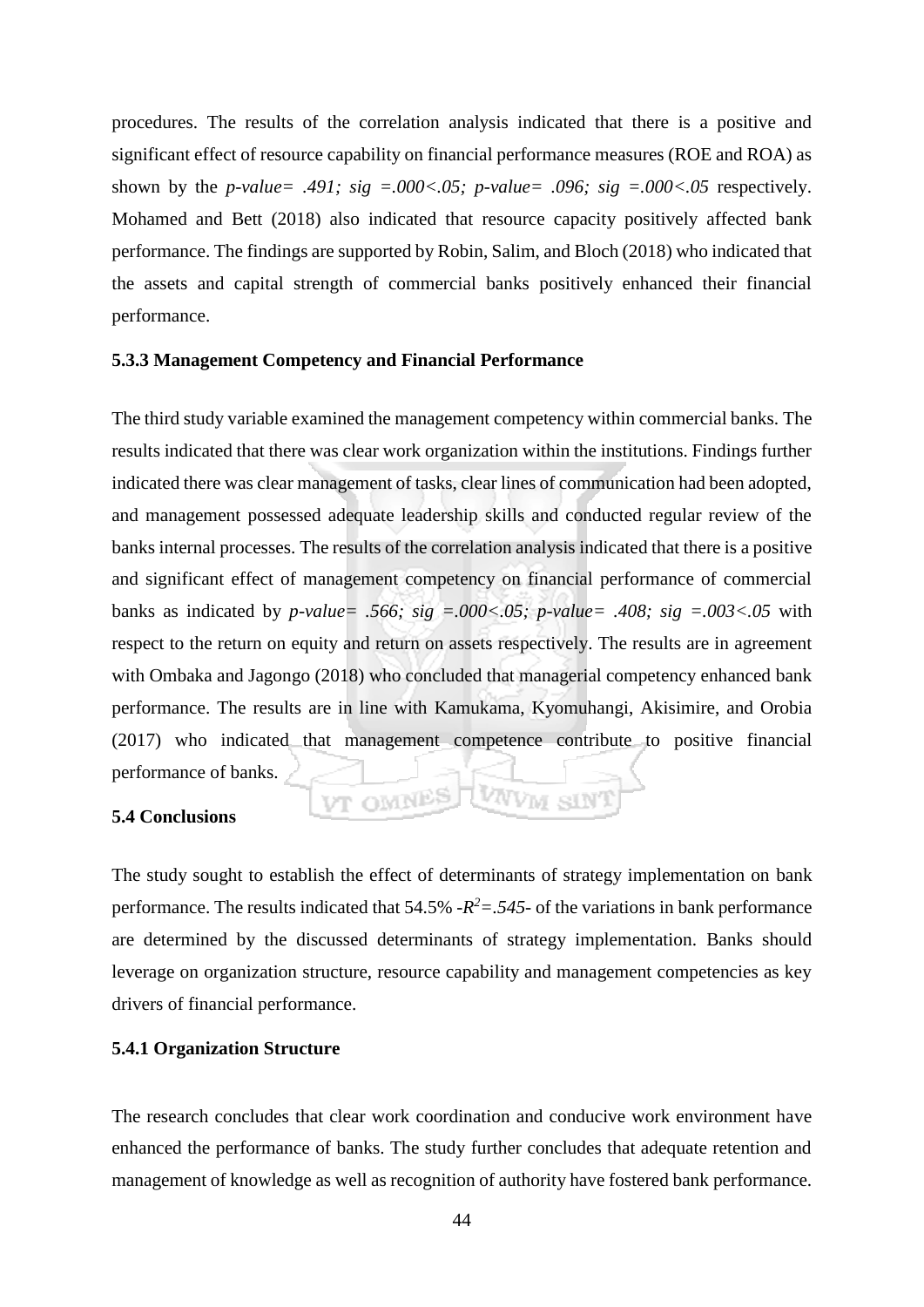The research concludes that the commercial banks would be most effective in attaining their strategic objectives if the organization structure aligns with strategic objectives and allows for efficiency in service delivery to customers.

#### **5.4.2 Resource Capability**

The research concludes that ability of commercial banks to raise financial resources is key to their financial performance. Further the research concludes that adequate human capital is integral to expanding the banks performance through increased employee productivity. The study concluded that the success of commercial banks in the turbulent and competitive business environment was dependent on proper training of employees, adequate financial support and better resource utilization and planning.

#### **5.4.3 Management Competency**

The research concludes that the management of the commercial banks have enhanced their leadership skills and capabilities which have enhanced their dispensation of duties. Further the research concludes that delegation of duties and supporting better communication within the workplace has fostered performance of commercial banks.

#### **5.5 Recommendations**

## **5.5.1 To the Management**

The management of commercial banks should further enhance involvement of their personnel in decision making and initiating new processes and ways of doing business. This will allow employees to be proactive and innovative in undertaking their duties. The research further recommends that the management teams should expand their skills and competencies as this will foster their execution of duties and decision making within the firm. The research recommends that banks should enhance the task coordination and adopt an organization structure that is aligned to the commercial bank's financial interests.

VT OMNES

The study recommends that the management should seek to expand financial budgets in areas that support implementation of the organization strategies in order to foster financial performance. The study further recommends that banks should adopt organization learning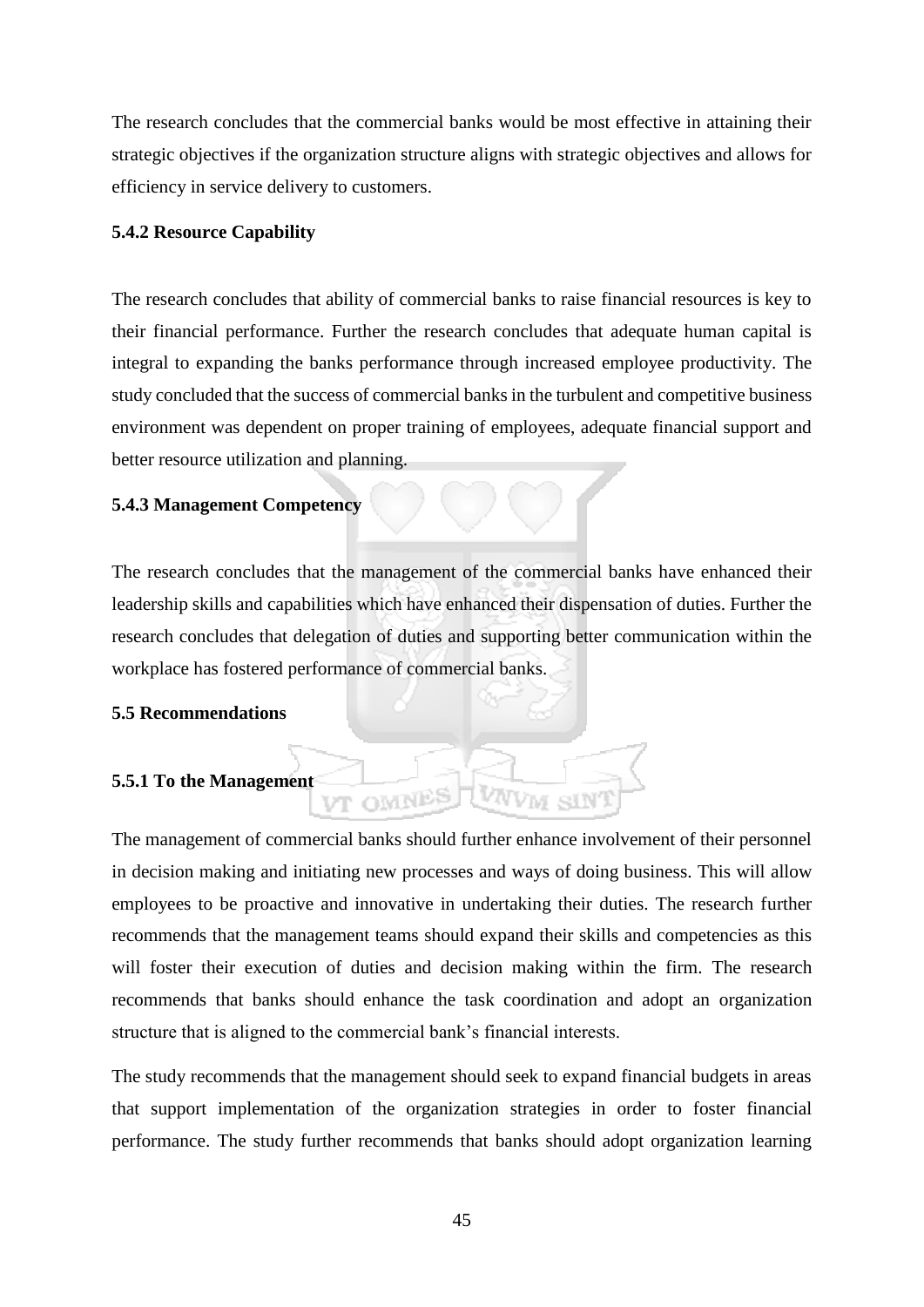practices are inculcated into the daily routine of the banks so that they can be able to respond to internal and external pressures for change in a holistic manner.

## **5.5.2 To Policy Makers**

Further the commercial banks should draw up guidelines and policies instilling a chain of command in decision making as this will expand the banks operational efficiency. The study also anticipates the findings to be of importance to the regulator and bankers' association in planning for strategic training forums for banking sector executives. The results are also expected to streamline the strategic implementation guidelines within the banking industry.

## **5.5.3 To Academia**

The findings of the research are expected to foster the knowledge within the field of research by anchoring future research work. The study has also expanded the reference material on the applicability of contingency theory, management theory and dynamic capabilities theory within the strategic management field. The study will also inform further research work on bank performance in the country.

## **5.6 Suggestions for Further Research**

Despite the study being able to establish that determinants of strategy implementation play a key role in influencing the financial performance the research suggests that further examination should be conducted to examine other strategy implementation drivers that were not considered. The study suggests that a comprehensive research should be conducted to examine the effect of strategic leadership on bank performance in Kenya. Further, the study was based on primary data hence to enhance the knowledge field the study suggests that a quantitative panel data analysis should be undertaken to examine the effect of internal firm characteristics on bank financial performance.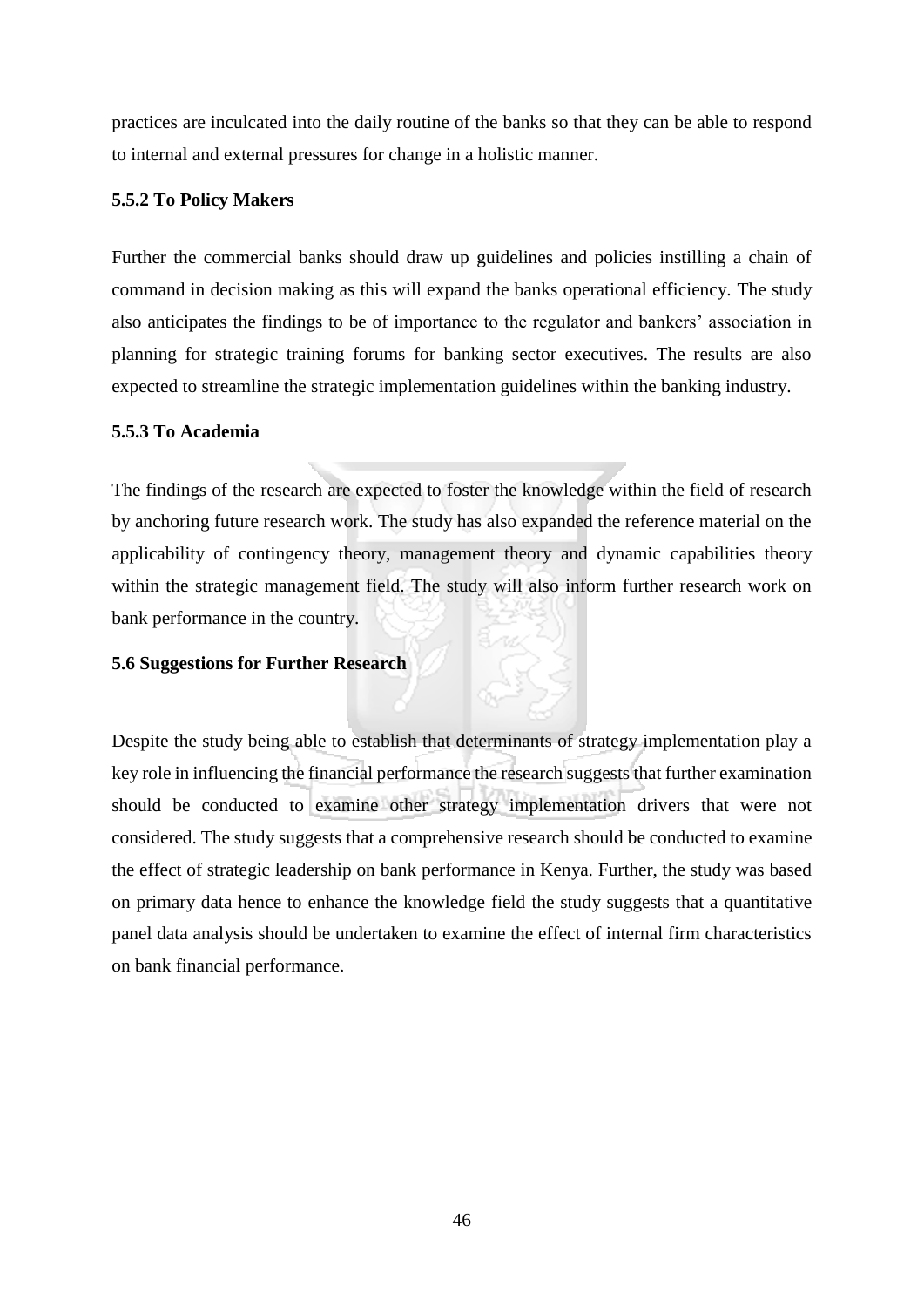#### **REFERENCES**

- Abashe, A. (2016). Influence of Strategic Leadership in Strategy Implementation in Commercial Banks: A Case Study of Kenya Commercial Bank . *Doctoral dissertation, United States International University-Africa*.
- Alshatti, A. (2015). Effect of liquidity management on the profitability of Jordanian. Commercial banks. . *International Journal of Business and Management,* , 10(1): 62- 71.
- Banafa, A., Muturi, W., & Ngugi, K. (2015). The Impact of Leverage on Financial Performance of Listed Non-Financial Firm in Kenya. *International Journal of Finance and Accounting,* , 4 (7): 1-20.
- Barus, J. J., Muturi, W., Kibati, P., & Koima, J. (2017). Effect of Management Efficiency on Financial Performance of Savings and Credit Societies in Kenya. *Journal of Strategic Management,*, 2(1), 92-104.
- Bowen, E., & Bhagrava, S. (2003). *Transformational leadership; value-based management for Indian organisations.* New Delhi:: Sage publications.
- Bryson, J. M. (2011). *Strategic Planning for Public and Nonprofit Organizations;A guide to strengthening and sustaining organizational achievement.* Fourth Edition, Prentice Hall.
- Burgelman, R. A. (2013). A Process Model for Strategic Business Exit in Dynamic Environments. . *Strategic Management Journal,* , 17, 193-214.
- Cândido, C. J., & Santos, S. P. (2015). Strategy implementation: What is the failure rate?. . *Journal of Management & Organization,* , 21(2), 237-262.
- CBK. (2016). *Annual Banking Industry Supervision Report.* Central Bank of Kenya.
- Central Bank of Kenya. (2017). *Annual Banking Industry Supervision Report.* Nairobi, Kenya: CBK.
- Central Bank of Kenya. (2013). *Bank Supervision Annual Report. .* Nairobi:: CBK.
- Chitale, A., Mohanty, P. R., & Dubey, N. R. (2013). *Organizational Behaviour: Text and Cases. .* New Delhi: : PHI Learning Private Ltd.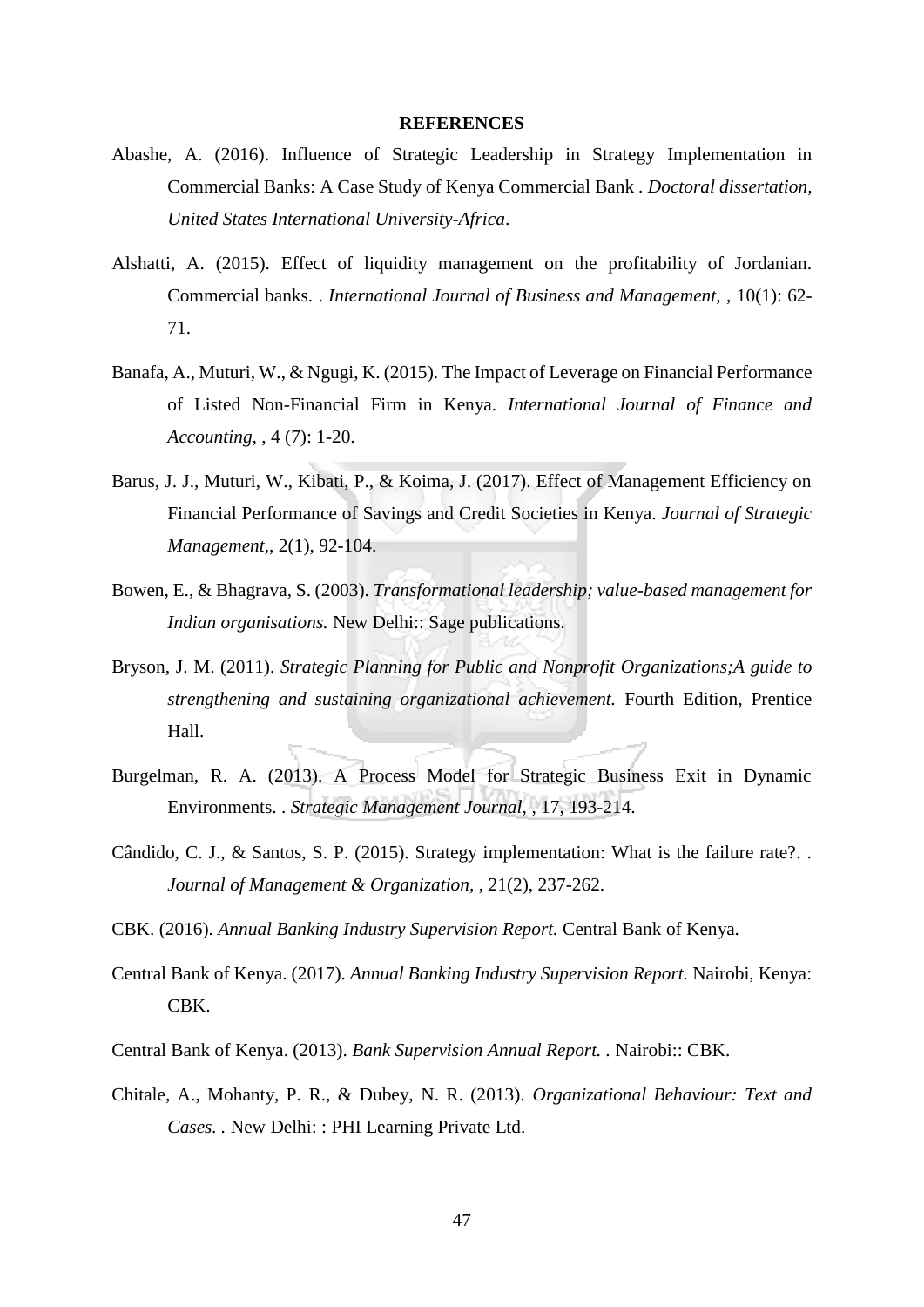- Claver-Cortés, E., Pertusa-Ortega, E. M., & Molina-Azorín, J. F. (2012). Characteristics of organizational structure relating to hybrid competitive strategy: Implications for performance. *Journal of Business Research,*, 65(7), 993-1002.
- Cole, G. (2002). *Personal and Human Resource Management, (5th ed.). .* London: British Publishers.
- Cooper, D. R., & Schilndler, P. S. (2006). *Business research methods, (9th ed.). .* New Delhi: : Tata McGraw-Hill/Iruib.
- Creswell, J. W. (2012). *Educational Research: Planning, conducting and evaluating quantitative and qualitative research. .* Upper Saddle River, NJ: : Prentice Hall.
- Cytonn Investments. (2018). *Kenya Listed Commercial Banks Analysis: Cytonn Q3'2018 Banking Sector Report.* Nairobi: Cytonn.
- Dabari, I. J., & Saidin, S. Z. (2015). Determinants influencing the implementation of enterprise risk management in the Nigerian banking sector. . *International Journal of Asian Social Science,* , 5(12), 740-754.
- Ehiedu, V. (2015). The impact of liquidity on the profitability of some selected companies. The Financial Statement Analysis (FSA) Approach. *The International Institute of Science and Technology and Education (IISTE),*, 5(5): 72-80.
- Elbanna, S., Andrews, R., & Pollanen, R. (2016). Strategic planning and implementation success in public service organizations: Evidence from Canada. *Public Management Review,* , 18(7), 1017-1042.
- Ferri, G., Kalmi, P., & Kerola, E. (2015). Organizational structure and performance in European Banks: A reassessment. . *Emerald Group Publishing Limited.*, pp. 109-141.
- Gatuhi, S. K. (2015). Macroeconomic factors and stock performance In Kenya.
- Gleeson, P. (2018). Advantages & Disadvantages of Matrix Organizational Structures in Business Organizations.
- Goleman, D. (2003). Leadership that Gets Results,. *Harvard Business Review,* , March-April, 82-83.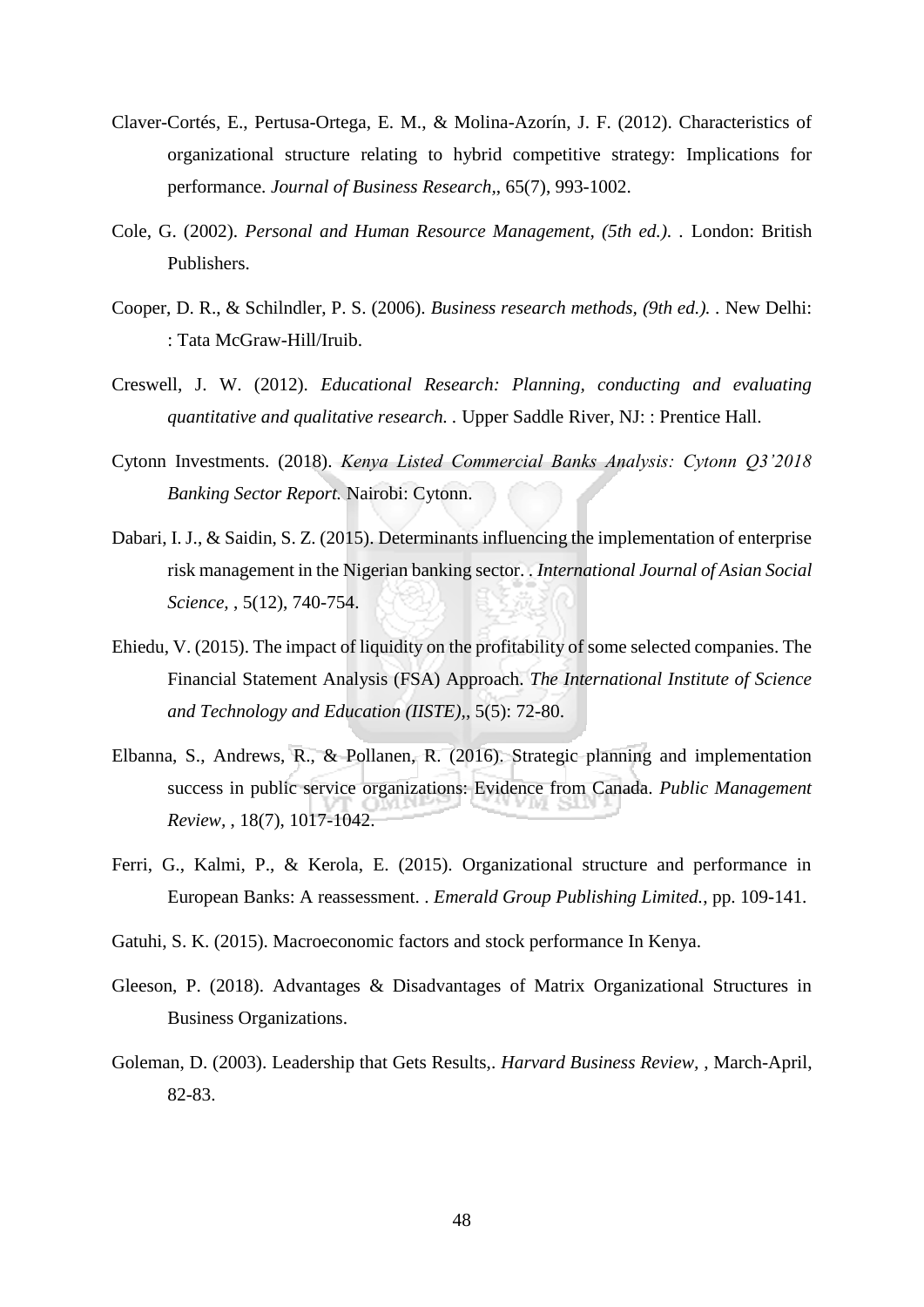- Goromonzi, W. O. (2016). Organizational culture, strategy implementation and commercial bank performance in Zimbabwe. . *International Review of Management and Marketing,*  , 6(2), 307-316.
- Hailu, S., & Belachew, M. (2016). Core Banking System Implementation Framework: the Case of Ethiopia. . *HiLCoE Journal of Computer Science and Technology,* , 3(2), 57-64.
- Judge, S. A., & Robinson, R. D. (2008). Corporate culture's impact on a strategic Approach to quality. . *Mid-American Journal of Business,* , 15 (1).
- Judge, T. A., & Piccolo, R. F. (2004). Transformational and transactional leadership: Ametaanalystic test of their relative validity. . *Journal of Applied Psychology,* , 8 (5), 755 - 768.
- Kamau, D., & Oluoch, J. (2016). Relationship Between Financial Innovation and Commercial Bank Performance in Kenya. *International Journal of Social Sciences and Information Technology,*, II(Iv), 576–594.
- Kamukama, N., Kyomuhangi, D. S., Akisimire, R., & Orobia, L. A. (2017). Competitive advantage: Mediator of managerial competence and financial performance of commercial banks in Uganda. . *African Journal of Economic and Management Studies,*  , 8(2), 221-234.
- Kang, J., & Kinyua, A. R. (2016). Effect of Internal Control System on financial performance of Companies Quoted in the Nairobi Security Exchange. . *Jomo Kenyatta University of Agriculture and Technology*. VWM SINT
- Karim, R. A., & Alam, T. (2013). An Evaluation of Financial Performance of Private Commercial Banks in Bangladesh: Ratio Analysis. . *Journal of Business Studies Quarterly,* , 5(2), 65–77.
- Kibet, K., & Sile, I. (2017). Effect of Organizational Culture and Staff Competence on the Implementation of Credit Scoring at Kenya Women Fund Trust. . *Journal of Human Resource & Leadership,*, 1(1), 25-37.
- Kihara, M. P. (2017). Influence of strategy implementation on the performance of manufacturing small and medium firms in Kenya. *Doctoral dissertation, COHRED, JKUAT*.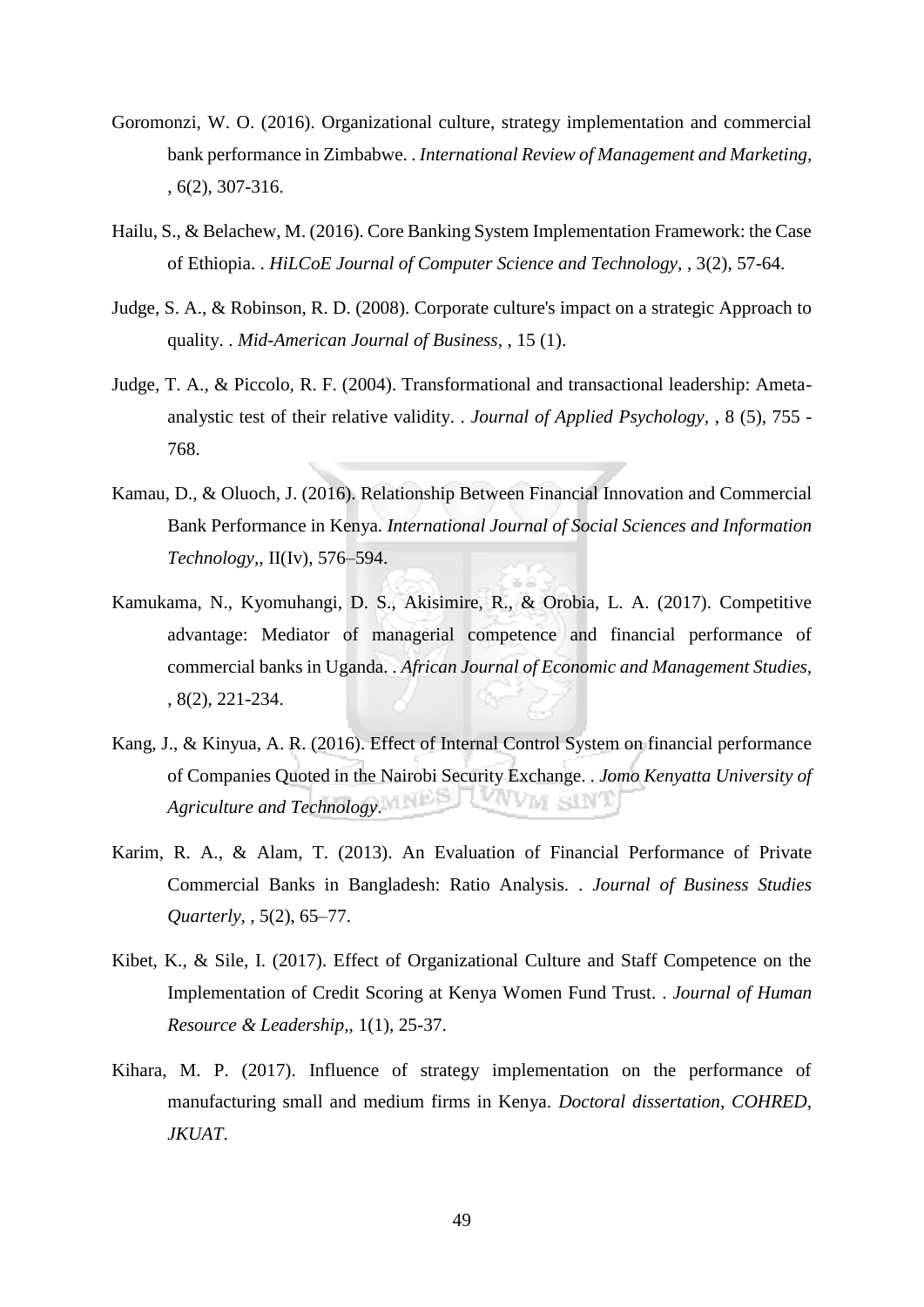- Kimeu, R. M., & Maina, S. (2018). Strategy implementation and performance of commercial banks in Machakos County, Kenya. . *International Academic Journal of Human Resource and Business Administration,* , 3(1), 434-450.
- Kothari, C. R. (2004). *Methods and techniques: Research methodology, (2nd ed.).* New Delhi: New Age International Publishers Ltd.
- Kothari, C. R. (2012). *Research methodology: Methods and techniques. .* New Delhi: New Age

.

- Kotter, J. (2014). *Accelerate: Building Strategic agility for a faster moving world.* New Delhi, : Prentice Hall.
- Kotter, J. (2014). *Accelerate: Building Strategic agility for a faster moving world. .* New Delhi: Prentice Hall.
- Koza, M., & Lewin, A. (2000). Managing Partnerships and Strategic Alliances: Raising the Odds of Success. *European Management Journal,* , 18(2), 146-151.
- Lehner, J. (2014). Strategy Implementation Tactics as Response to Organizational, Strategic, and Environmental Imperatives, . *Management International Review Journal,* , 2(3) 164-181.
- Li, S., Madura, J., & Richie, N. (2013). Bond market response to the collapse of prominent investment banks. . *Financial Review,* , 48(4), 645–670.
- Martina, K., Hana, U., & Jirl, F. (2012). Identification of Managerial Competencies in Knowledge-based Organizations . *Journal of Competitiveness.*, 4(1), 129-142.
- McKinsey & Company. (2018). *Roaring to life: Growth and innovation in African retail banking.* McKinsey & Company.
- Messis, R. C. (2016). Rebranding Strategy and Performance of National Bank of Kenya. . *Journal of Marketing Management.*
- Michael, A., Duane, I. R., & Robert, E. H. (2011). *Strategic Management Cases: Competitiveness and Globalization.*
- Mohamed, A. I., & Bett, S. (2018). Strategic resources and performance of commercial banks in Kenya: Case of Equity Bank Limited. *International Academic Journal of Human Resource and Business Administration,* , 3(3), 218-242.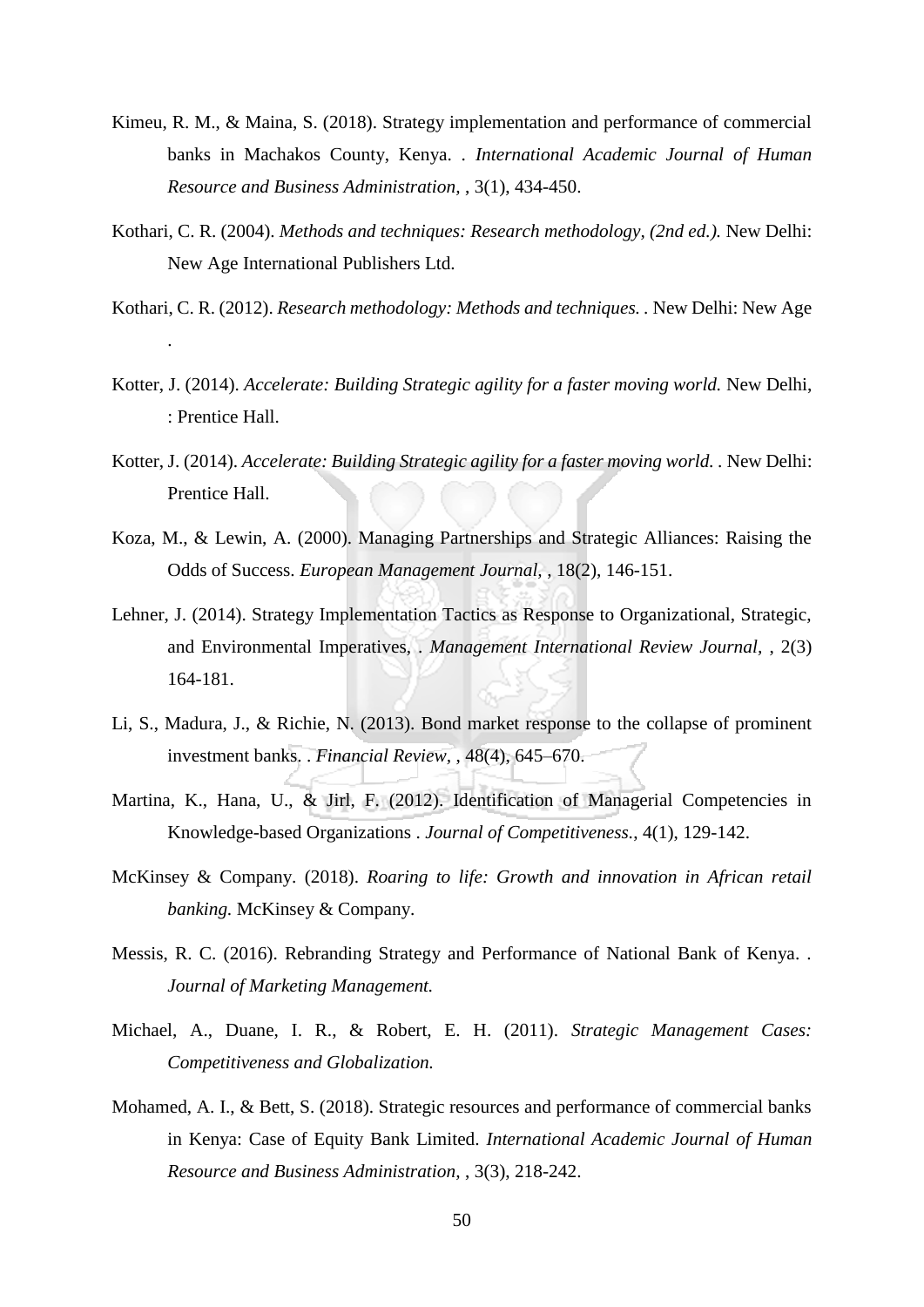- Muchira, W. N. (2013). Relationship between strategy implementation and performance in commercial banks in Kenya. . *Unpublished MBA project, School of Business University of Nairobi.*
- Muhmad, S. N., & Hashim, H. A. (2015). Using the camel framework in assessing bank performance in Malaysia. *International Journal of Economics, Management and Accounting*, , 23(1), 109.
- Mukhalasie, M. (2014). An analysis of the factors affecting strategy implementation in Kenya commercial bank . *Doctoral dissertation, United States International University-Africa*.
- Mumi, A., Joseph, G., & Quayes, S. (2018). Organizational Structure and Performance of Microfinance Banking Institutions. . *Academy of Management Proceedings* , Vol. 2018, No. 1, p. 10592.
- Munjuri, M. G., & K'Obonyo, P. (2015). Human capital, employee empowerment and performance of commercial banks and insurance firms in Kenya. . *International Journal of Arts and Commerce,* , 4(6), 163-181.
- Naranjo-Gil, D., & Hartmann, F. (2016). How top management teams use management accounting systems to implement strategy . *Journal of Management Accounting Research,* , 18,21-54.
- Nasieku, T. (2014). Basel Capital Adequacy Framework and Economic Efficiency of Commercial Banks in Kenya. Jomo Kenyatta University of Agriculture and Technology. *JKUAT*.
- Ng'ang'a, J., & Ndale, F. (2014). *Chapter 37 in Mark Zerdin Editor (8th ed.). The Mergers and Acquisition Review.* London: : Law Business Research Ltd.
- Ng'eno, J. (2013). Organization Structure and Strategy Implementation in Selected Major Banks in Kenya. . *University of Nairobi*.
- Ngeno, J. (2013). Organization Structure And Strategy Implementation In Selected Major Banks In Kenya . *Doctoral dissertation, SCHOOL OF BUSINESS, UNIVERSITY OF NAIROBI).*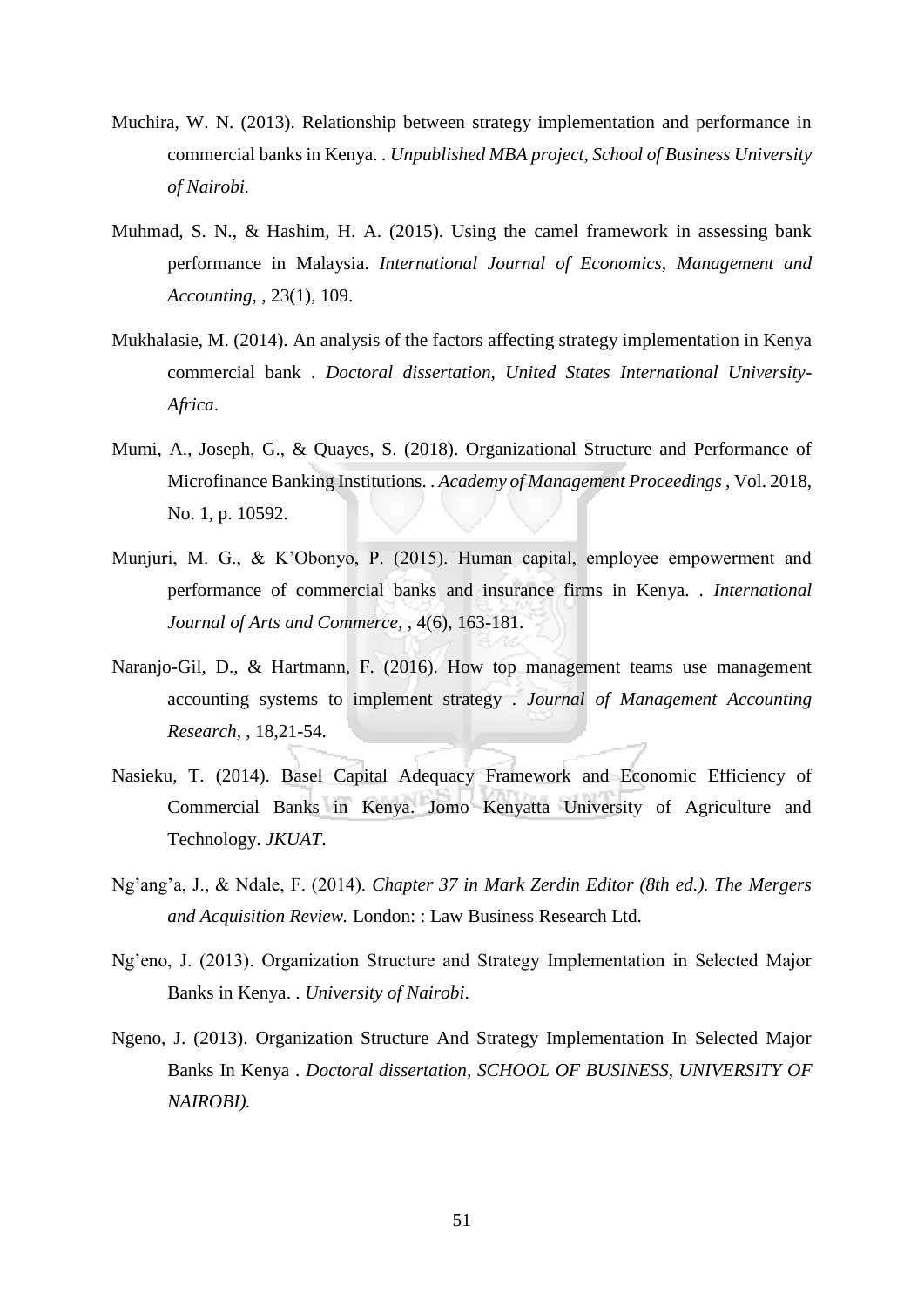- Njagi, L., & Kombo, H. (2014). Effect of strategy implementation on performance of commercial banks in Kenya. . *European Journal of Business and Management,* , 6(13), 62-67.
- Njagi, N. J. (2013). Factors Influencing Information Technology Project Implementation In Commercial Banks: A Case Of Kenya Commercial Bank, Kenya. *University of Nairobi*.
- Njiru, J. N., & Nyamute, W. (2018). The effect of organizational structure on financial performance of commercial state corporations in Kenya. . *International Journal of Finance and Accounting,* , 3(2), 72-87.
- Nkegbe, P. K., & Yazidu, U. (2015). Banks Performance in Ghana: Trends and Determinants. . *Global Journal of Development Studies,* , 12 (1&2), 33-52.
- Nzewi, H. N., & Ojiagu, N. C. (2015). Strategic Planning And Performance Of Commercial Banks In Nigeria. . *International Journal Of Scientific & Technology Research,* , 5(3), 29-42.
- Ogonge, J. (2013). Relationship between Strategic Planning and Organization's Performance in Non-Governmental Organization (NGOs). A Case of Action Aid, Kenya. . *Unpublished. University of Nairobi*.
- Olaka, H., Lewa, P., & Kiriri, P. (2016). Critical Strategic Leadership Actions In Commercial Banks In Kenya. *USIU-Africa*.
- Ombaka, C., & Jagongo, A. (2018). Mergers and acquisitions on financial performance among selected commercial banks, Kenya. *International Academic Journal of Economics and Finance,*, 3(1), 1-23.
- Omesa, J. (2015). Effect of liquidity on the financial Performance of financial institutions listed at the NSE. . *Unpublished MBA project, University of Nairobi*.
- Ongore, V., & Kusa, G. (2013). Determinants of Financial Performance of Commercial Banks in Kenya. . *International Journal of Economics and Financial Issues,*, 3(1), 237–252.
- Osisioma, H., Nzewi, H., & Mgbemena, I. (2016). Dynamic Capabilities and Performance of Selected Commercial Banks in Awka, Anambra State, Nigeria. *ssrn papers*.
- Ozkan, N., Cakan, S., & Kayacan, M. (2017). Intellectual capital and financial performance: A study of the Turkish Banking Sector. . *Borsa Istanbul Review,* , 17(3), 190-198.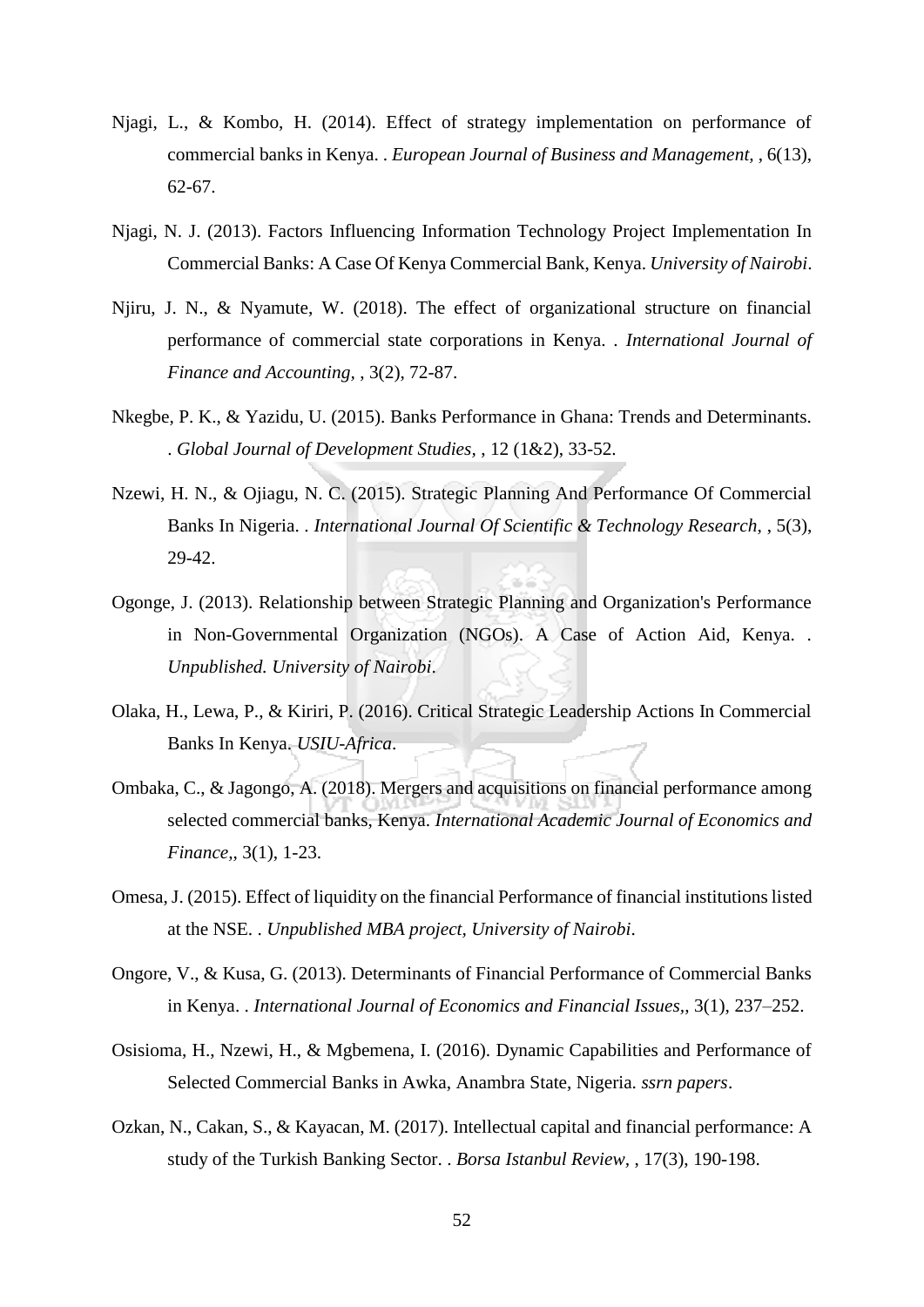Parikh, M., & Rajen, G. (2010). *Organizational behavior.* McGraw Hill Education.

- Radomska, J. (2014). Linking the Main Obstacles to the Strategy Implementation with the Company's Performance. . *Proceedia- Social and Behavioral Sciences,* , 150(2014), 263-270.
- Rajasekar, J. (2014). Factors affecting effective strategy implementation in a service industry: A study of electricity distribution companies in the Sultanate of Oman. . *International Journal of Business and Social Science,* , 5(9).
- Rajasekar, J. (2014). Factors affecting effective strategy implementation in a service industry: A study of electricity distribution companies in the Sultanate of Oman. . *International Journal of Business and Social Science,* , 5(9).
- Robin, I., Salim, R., & Bloch, H. (2018). Financial performance of commercial banks in the post-reform era: Further evidence from Bangladesh. . *Economic Analysis and Policy,* , 58, 43-54.
- S&P Global Ratings . (2018). *Global Banks 2019 Outlook.* S&P Global Ratings .
- San, O. T., & Heng, T. B. (2013). Factors Affecting the Profitability of Malaysian Commercial Banks. *African Journal of Business Management,* , 7(8), 649-660.
- Sarker, S., & Palit, M. (2015). Strategic orientation and performance of small and medium enterprises in Bangladesh. . *International Journal of Entrepreneurship and Small Business,*, 24(4), 572-586.
- Saunders, M. N. (2011). *Research methods for business students,. 5/e.* India: Pearson Education.
- Schaap, J. I. (2012). Toward strategy implementation success: An empirical study of the role of senior-level leaders in the Nevada gaming industry. . *UNLV Gaming Research & Review Journal,* , 10(2), 2.Pg 4-8.
- Sekaran. (2016). *Research Methods for Business. A skill building approach, . .* Sussex: John Wiley & Sons Ltd,.
- Shields, P., & Nandhini, R. (2013). *A Playbook for Research Methods: Intergrating conceptual frameworks and project management. .* Stillwater: New Forums: .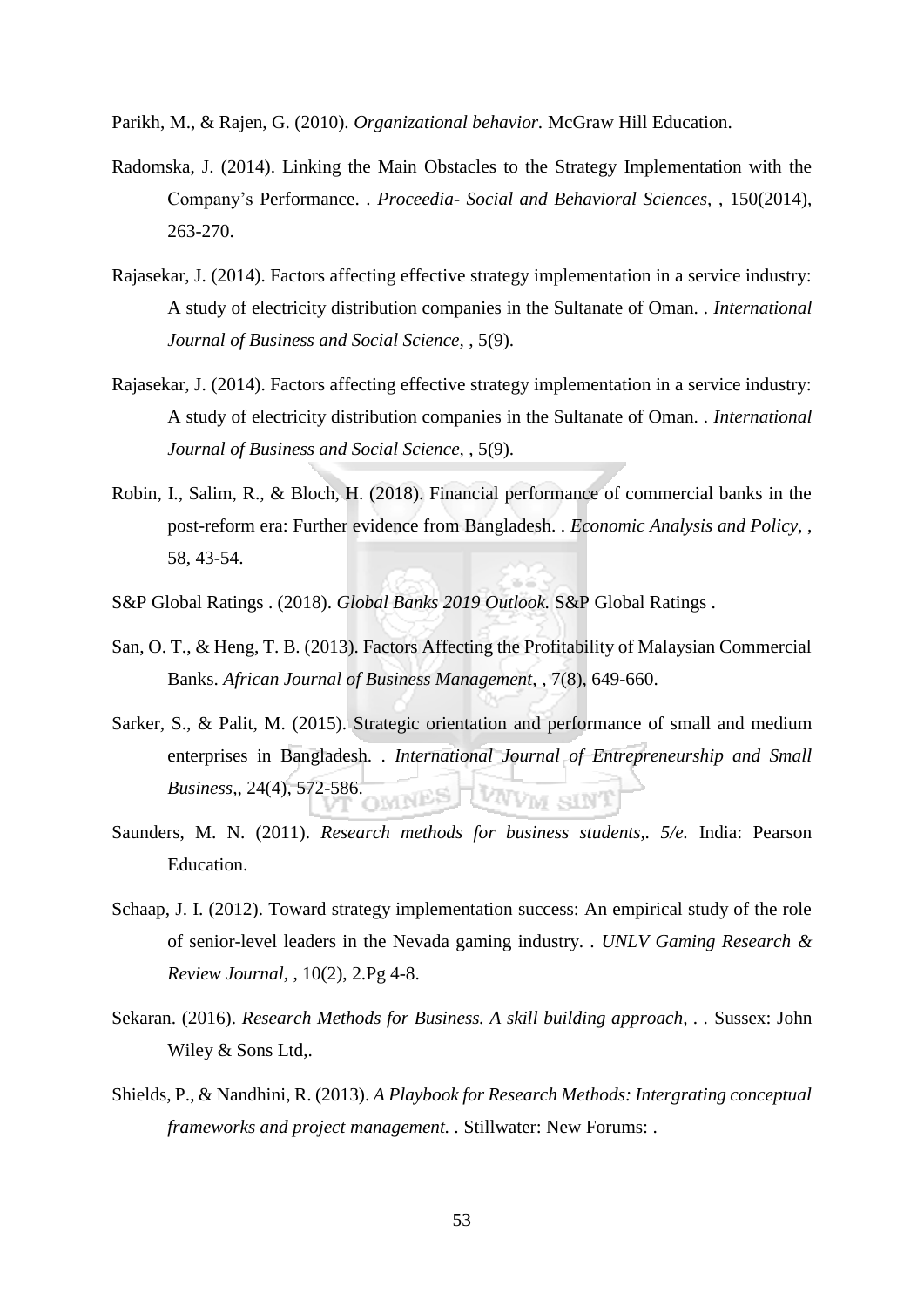- Singh, V. R. (2016). A Study of Non-Performing Assets of Commercial Banks and it's recovery in India. . *Annual Research Journal of SCMS, Pune,* , 4, 110-125.
- Spender, J. C. (2014). *Business Strategy: Managing uncertainty, opportunity and enterprise.*
- Steven, A., & Gray, L. (2015). The market performance indicator : a macro understanding of service provider switching. . *Journal of Services Marketing,* , 29(4), 302–313.
- Strauss, A., & Corbin, J. (2007). *Analyzing data for concepts," In basics for qualitative research: Techniques and procedures for developing grounded theory, (3rd Ed.).* Thousands Oak, CA: : Sage Publications Ltd.
- Teece, D. G., Pisano, & A. Shuen. (1997). Dynamic Capabilities and Strategic Management. *Strategic Management Journal*, , 18 (7), 509-533.
- Thompson, A. A., & Strickland, A. (2007). *Crafting and Executing Strategy Texts and Readings.(15th Ed.). .* New York: : McGraw-Hill Irwin.
- Vihari, N. S., Singh, B., & Rao, M. K. (2016). Relationship between human capital management and organisational performance: an empirical evidence from select Indian banks. . *International Journal of Learning and Intellectual Capital,* , 13(1), 1-26.
- Wakaisuka-Isingoma, J., Aduda, J., Wainaina, G., & Mwangi, C. I. (2016). Corporate governance, firm characteristics, external environment and performance of financial institutions in Uganda: A review of literature. . *Cogent Business & Management,* , 3(1), 1261. VT OMNES LVNVM SINT
- Winter, S. G. (2013). The satisficing principle in capability learning. . *Strategic Management Journal, 21(10/11, Special Issue:The Evolution of Firm Capabilities),* , 981–996.
- World Bank. (2018). *GLOBAL FINANCIAL DEVELOPMENT REPORT 2017/2018 .* World Bank.
- Yalcin, N., Bayrakdaroglu, A., & Kahraman, C. (2012). Expert Systems with Applications Application of fuzzy multi-criteria decision making methods for financial performance evaluation of Turkish manufacturing industries. . *Expert Systems With Applications,*, 39(1), 350–364.
- Yin, R. K. (2003). *Case Study Research, (3rd Ed.). .* London, England: : Sage Publications.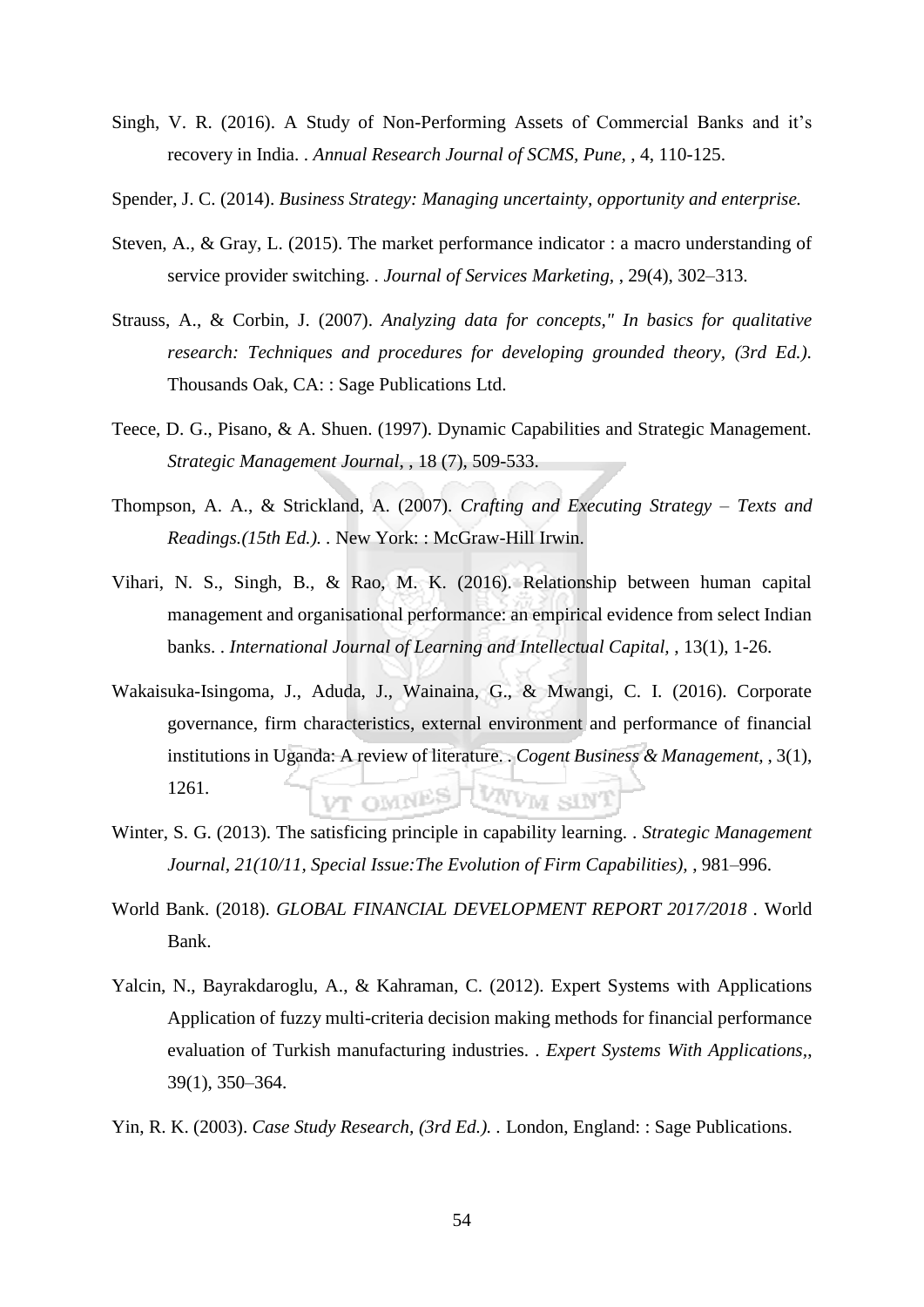## **APPENDICES**

## **Appendix I: Introduction Letter**

To the Managing Director

……………………………………….. Bank

Nairobi, Kenya

**Ref:** Request for Permission to Collect Research Data

Greetings, I am Masters of Business Administration student at Strathmore University Business School. As one of the requirements for the award of my degree I am required to undertake a research study within my area of specialization. I am currently undertaking a study on determinants of strategy implementation and the financial performance of commercial banks in Kenya.

The research data collected will only be utilized for academic purposes. The collected research data will be treated with utmost confidentiality. If required the findings of the research data may be availed to your institution upon request.

WWW SIN VT OMNES

Regards,

Researcher

Alex Murage Mbogo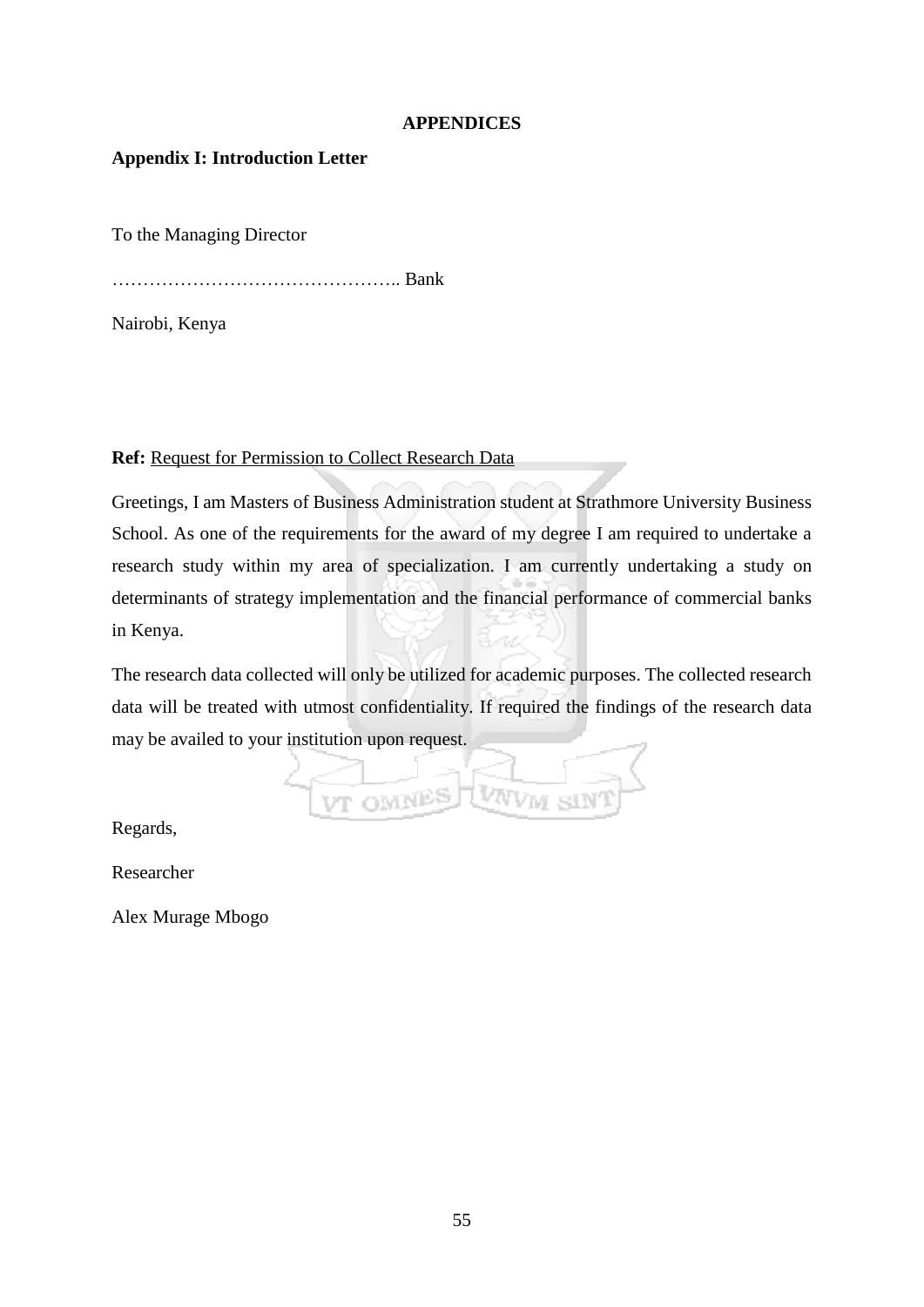## **Appendix II: Questionnaire**

**PART A: GENERAL INFORMATION** 

| 1) | Age Bracket                       |                                             |
|----|-----------------------------------|---------------------------------------------|
|    | Below 25 years                    | $\begin{bmatrix} \end{bmatrix}$             |
|    | $25 - 35$ years                   | $\begin{bmatrix} \end{bmatrix}$             |
|    | 36 and above                      | $\begin{bmatrix} \end{bmatrix}$             |
| 2) | Gender                            |                                             |
|    | Male                              | $\begin{bmatrix} \end{bmatrix}$             |
|    | Female                            | [ ]                                         |
| 3) | <b>Education Level</b>            |                                             |
|    | O-Level                           | $\overline{[}$<br>]                         |
|    | Diploma                           | $\overline{[}$<br>$\mathbf{I}$              |
|    | Graduate                          | $[ \ ]$                                     |
|    | Post graduate                     | $[ \ ]$                                     |
|    | Others (Specify).                 |                                             |
| 4) | Your position in the organization |                                             |
|    | <b>Chief Finance Officer</b>      |                                             |
|    | <b>Chief Operations Officer</b>   | $[\,\,]$                                    |
| 5) |                                   | Number of years in this department/position |

Less than 5 [ ] 5-9 [ ] 10-15 [ ] Over 15 [ ]

## **PART B: Determinants of Strategy Implementation and the Financial Performance of Commercial Banks in Kenya**

Please tick the level of agreement of the following statements.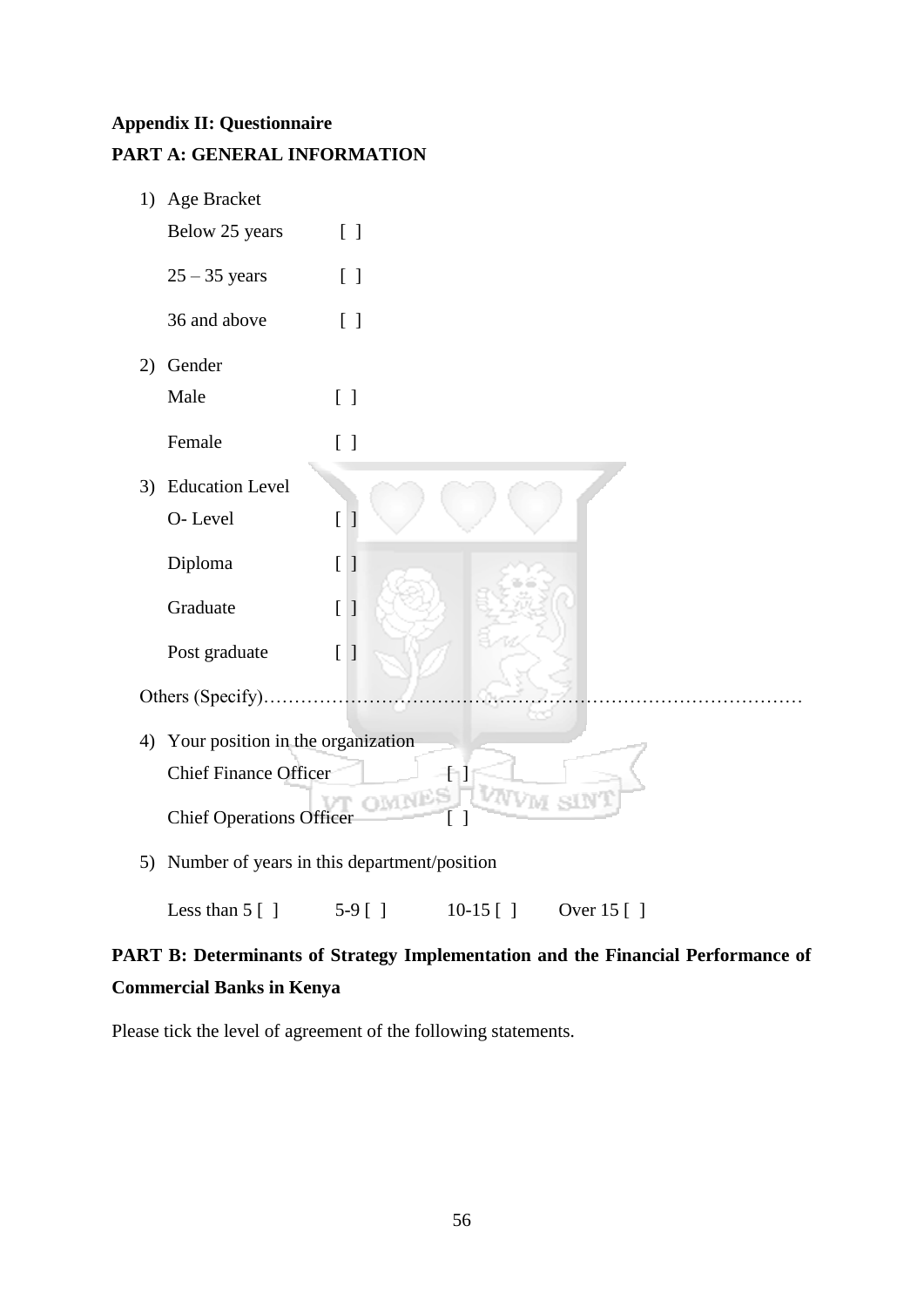**6. The following statements sought to establish how organization structure aspects affect the financial performance of commercial banks. Please indicate in the table with a tick (√) your level of agreement based on the below scale:**

*5= strongly Agree 4= Agree 3= Disagree 2= Strongly Disagree 1= Neither Agree nor Disagree* 

## **No Organization Structure 1 2 3 4 5**

- **1.** There is clear work coordination within the bank
- **2.** There is conducive work environment within the bank
- **3.** There is clear policy on task allocation within the bank
- **4.** There is a clear command structure within the work
- **5.** There is adequate knowledge management within the bank
- **6.** There is clear recognition of authority in the work environment

**7**. **The following statements sought to establish how measures of resource capability affect the financial performance of commercial banks. Please indicate in the table with a tick (√) your level of agreement based on the below scale:**

*5= strongly agree 4= Agree 3= Disagree 2= Strongly Disagree 1= Neither agree nor Disagree* 

## **No Resource Capability 1 2 3 4 5**

- **1.** There is adequate financial resource allocation within the bank
- **2.** There are strategies in place to facilitate adequate resource mobilization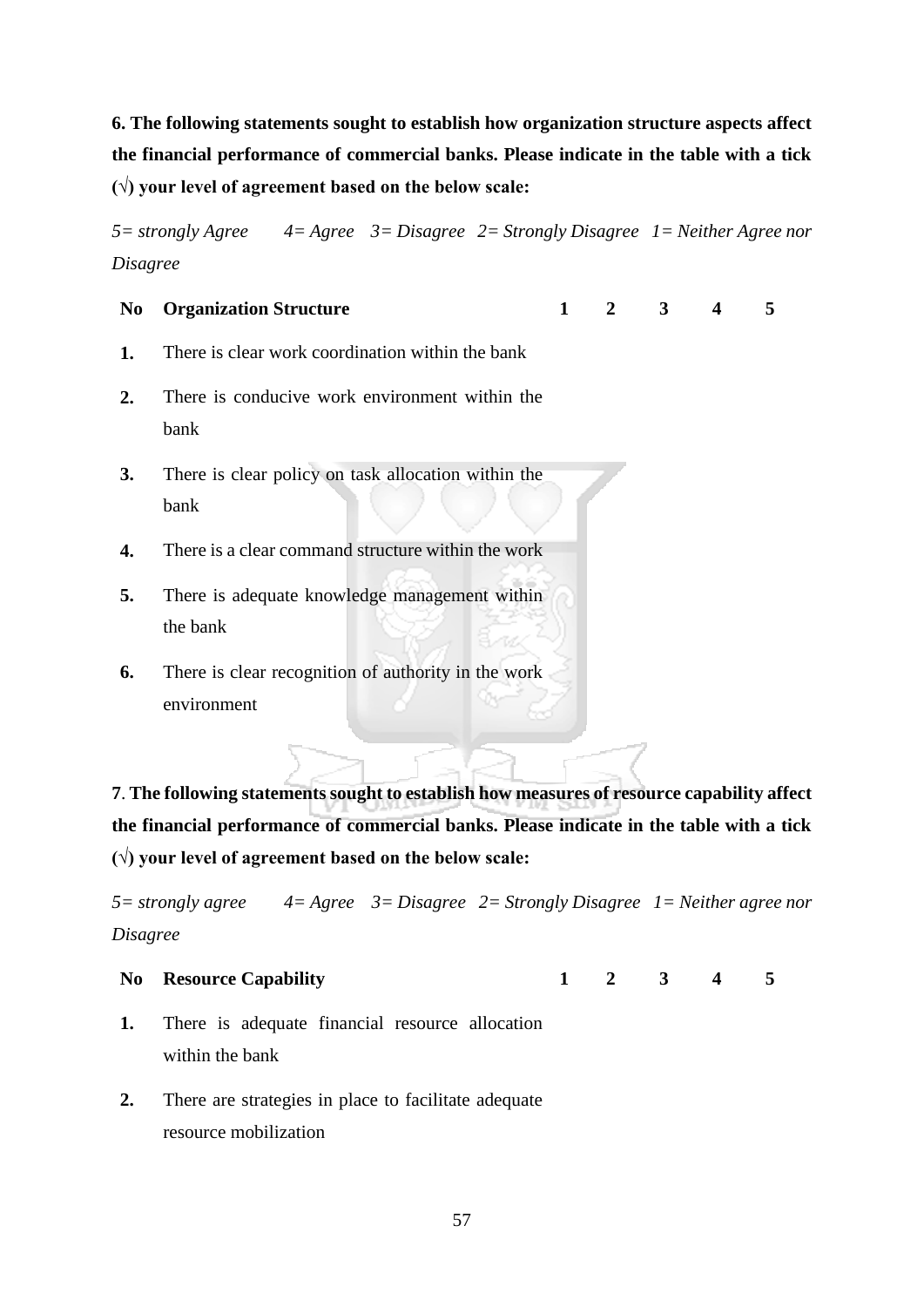- **3.** The bank possesses sufficient competencies to foster performance
- **4.** The bank has adequate human capital at its disposal
- **5.** There are sufficient control measures to guide resource usage
- **6.** There is resource planning procedures in place within the bank

**8**. **The following statements sought to establish how management competency aspects affect the financial performance of commercial banks. Please indicate in the table with a tick (√) your level of agreement based on the below scale:**

*5= strongly agree 4= Agree 3= Disagree 2= Strongly Disagree 1= Neither Agree nor Disagree* 

# **No Management Competency 1 2 3 4 5**

- **1.** There is clear work organization within the bank
- **2.** There is clear management of task within the bank
- **3.** There is clear lines of communication within the bank VWW SIN **BANNO TVI**
- **4.** There are policies in place to guide task delegation within the bank
- **5.** The management possesses adequate leadership skills
- **6.** The management conducts regular review of the bank's internal processes.

## *Thank you for Your Time*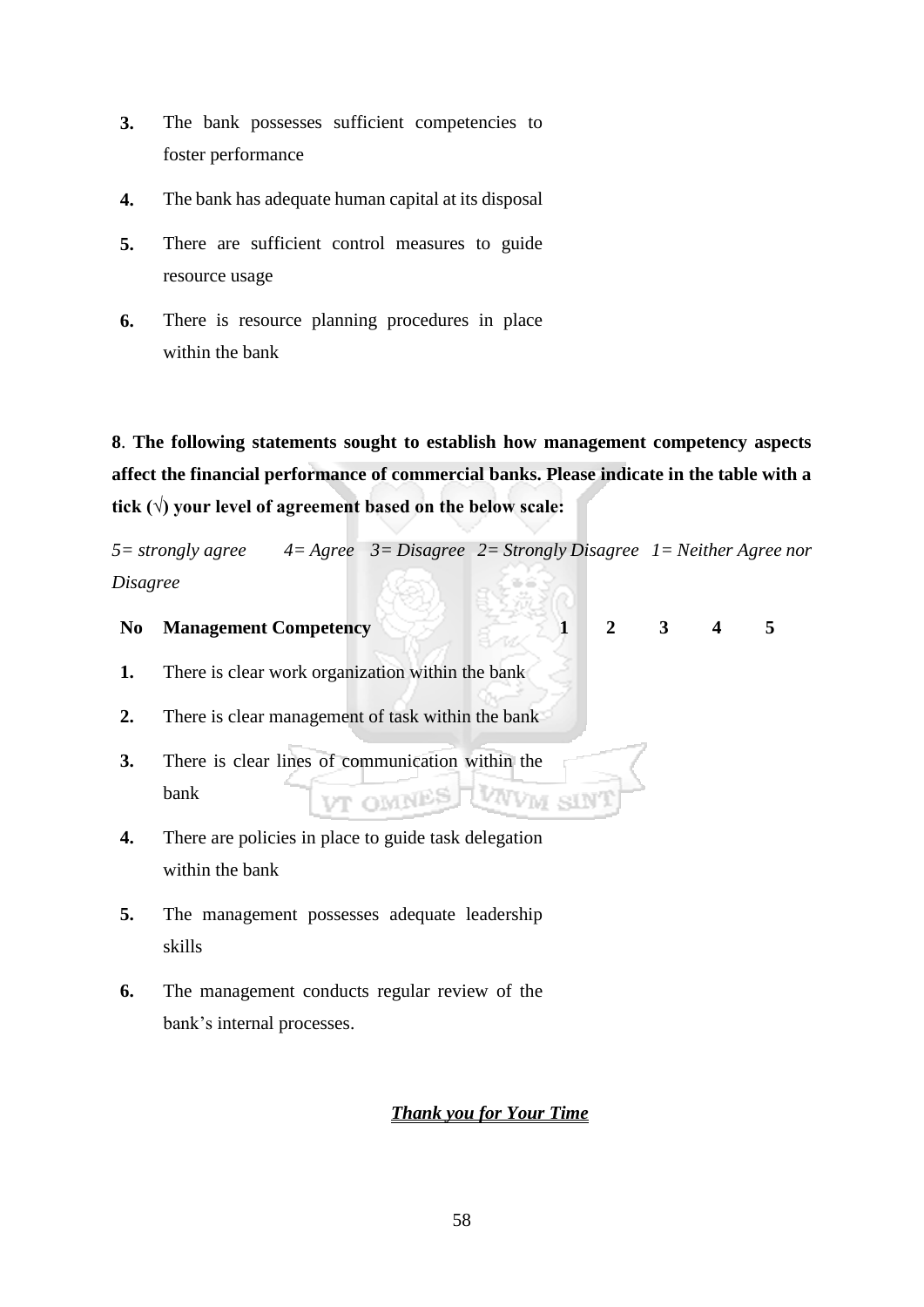## **Financial Performance:**

|            | 2010 | 2011 | 2012 | 2013 | 2014 | 2015 | 2016 | 2017 |
|------------|------|------|------|------|------|------|------|------|
| <b>ROA</b> |      |      |      |      |      |      |      |      |
| <b>ROE</b> |      |      |      |      |      |      |      |      |

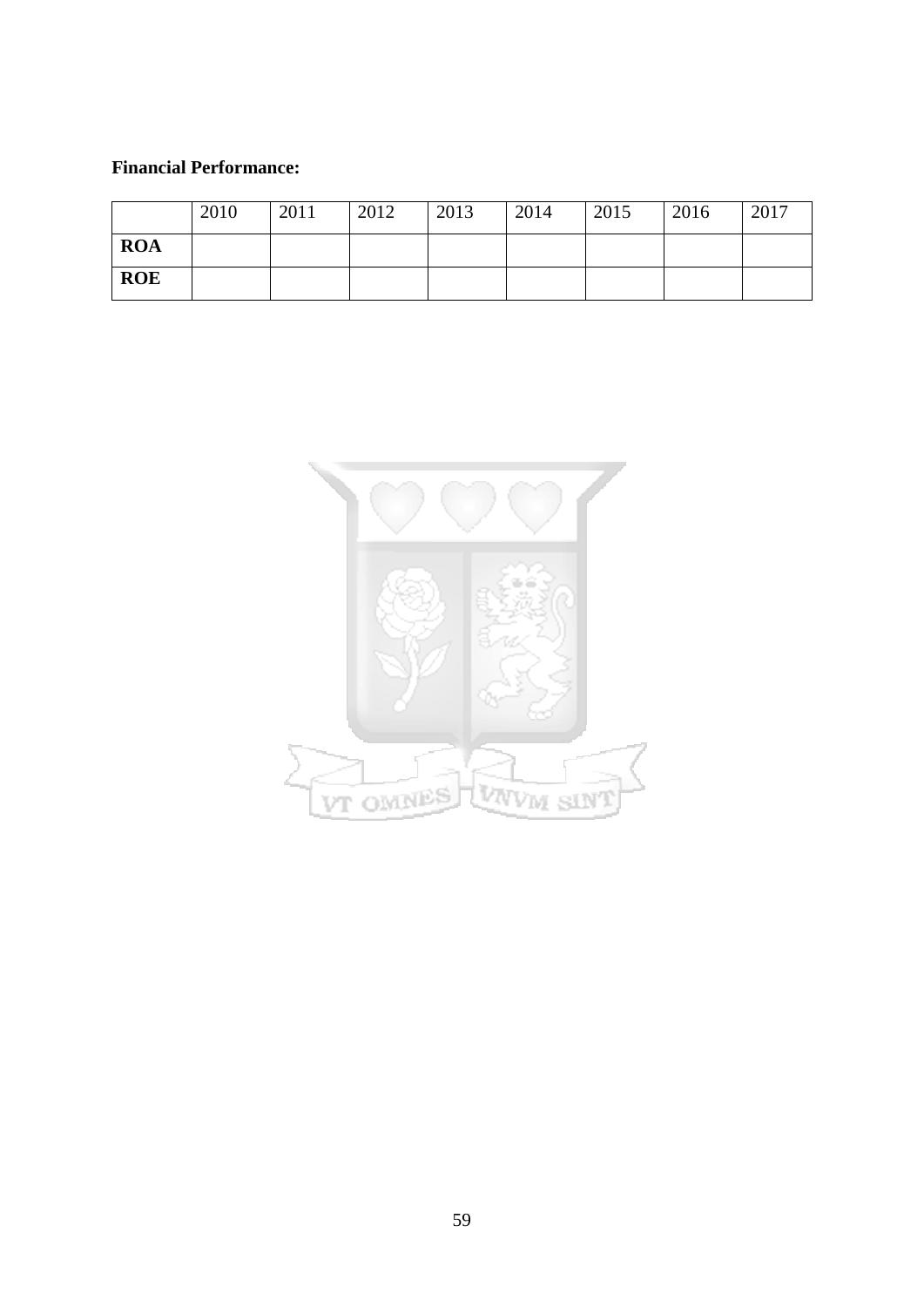## **Appendix III: Summary of Banking Industry in Kenya**

| Bank           | <b>Market</b> | <b>Net</b>    | <b>Deposits</b> | <b>Total</b> | <b>Deposit</b> | Loan    | Ownership |
|----------------|---------------|---------------|-----------------|--------------|----------------|---------|-----------|
| Level          | <b>Share</b>  | <b>Assets</b> |                 | Capital      | A/Cs           | A/Cs    |           |
| <b>Tier I</b>  | 53.72%        | 1.233         | 880             | 202          | 12             | 1.6     | Foreign   |
|                |               | trillion      | billion         | billion      | million        | million | and Local |
| <b>Tier II</b> | 36.82%        | 875           | 656             | 126          | 3.2            | 389,000 | Foreign   |
|                |               | billion       | billion         | billion      | million        |         | and Local |
| <b>Tier</b>    | 9.46%         | 221           | 171             | 32           | 605,000        | 102,000 | Foreign   |
| Ш              |               | billion       | billion         | billion      |                |         | and Local |

Source: CBK (2016)

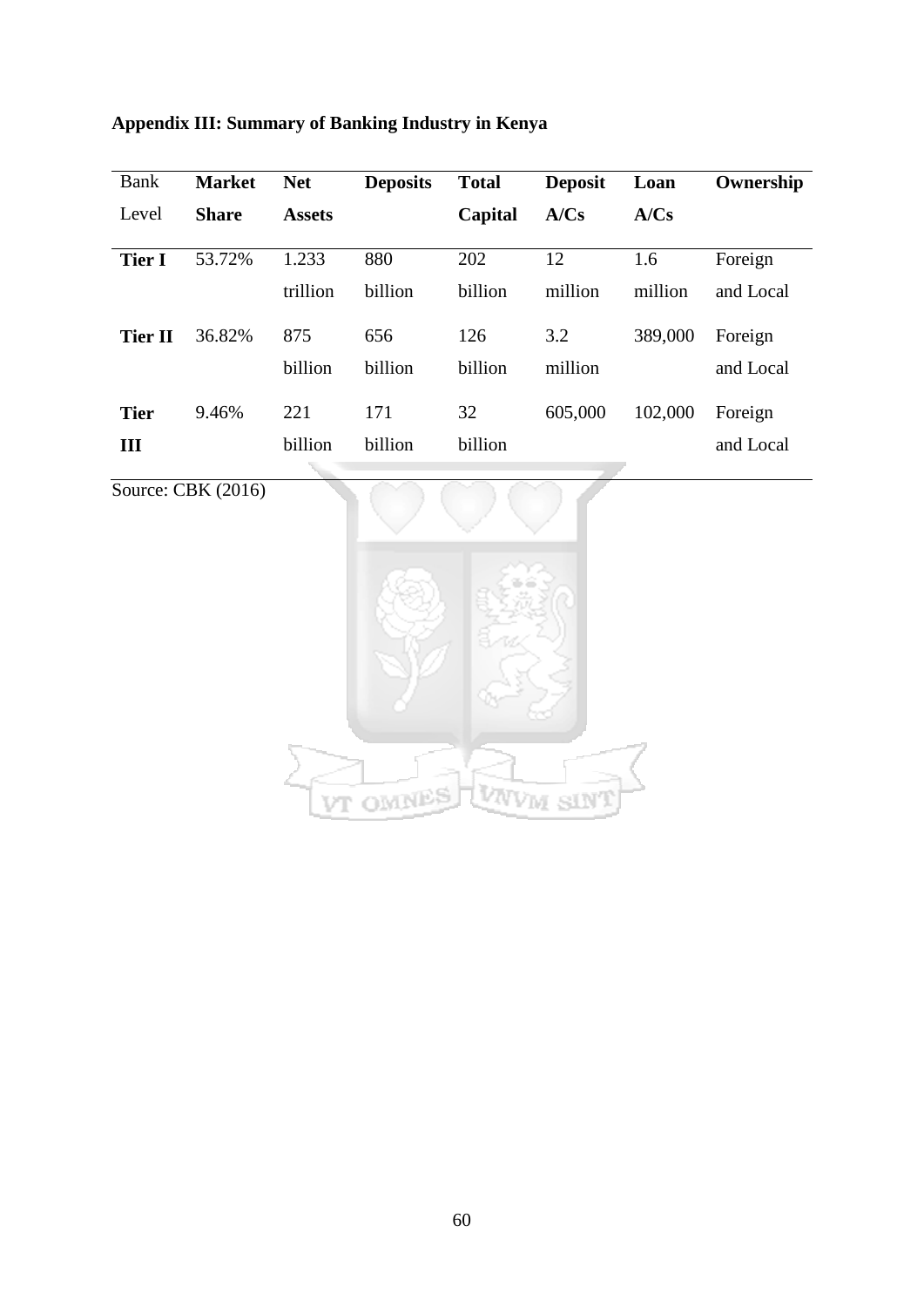## **Appendix IV: List of Commercial Banks**

- 1. KCB Bank Kenya Ltd
- 2. HFC Ltd
- 3. Standard Chartered Bank (K) Ltd
- 4. Stanbic Bank Kenya Ltd
- 5. Co operative Bank of Kenya Ltd
- 6. Equity Bank Kenya Ltd
- 7. Barclays Bank of Kenya Ltd
- 8. Chase Bank Kenya Ltd
- 9. Commercial Bank of Africa Ltd
- 10. Development Bank of Kenya Ltd
- 11. I&M Bank Ltd
- 12. Family Bank Ltd
- 13. Jamii Bora Bank Ltd
- 14. NIC Bank PLC
- 15. First Community Bank Ltd
- 16. Bank of Africa Ltd
- 17. National Bank of Kenya Ltd
- 18. Spire Bank Limited
- 19. Guardian Bank Ltd
- 20. Bank of Baroda Ltd
- 21. Sidian Bank Ltd
- 22. Gulf African Bank Ltd
- 23. Diamond Trust Bank of Kenya Ltd

VT OMNE

- 24. African Banking Corporation Ltd
- 25. Ecobank Kenya Ltd
- 26. Consolidated Bank of Kenya Ltd
- 27. Bank of India Kenya Ltd
- 28. Paramount Bank Ltd
- 29. Prime Bank Ltd
- 30. Spire Bank Ltd
- 31. Middle East Bank (K) Ltd
- 32. M-Oriental Commercial Bank Ltd
- 33. Charterhouse Bank Ltd